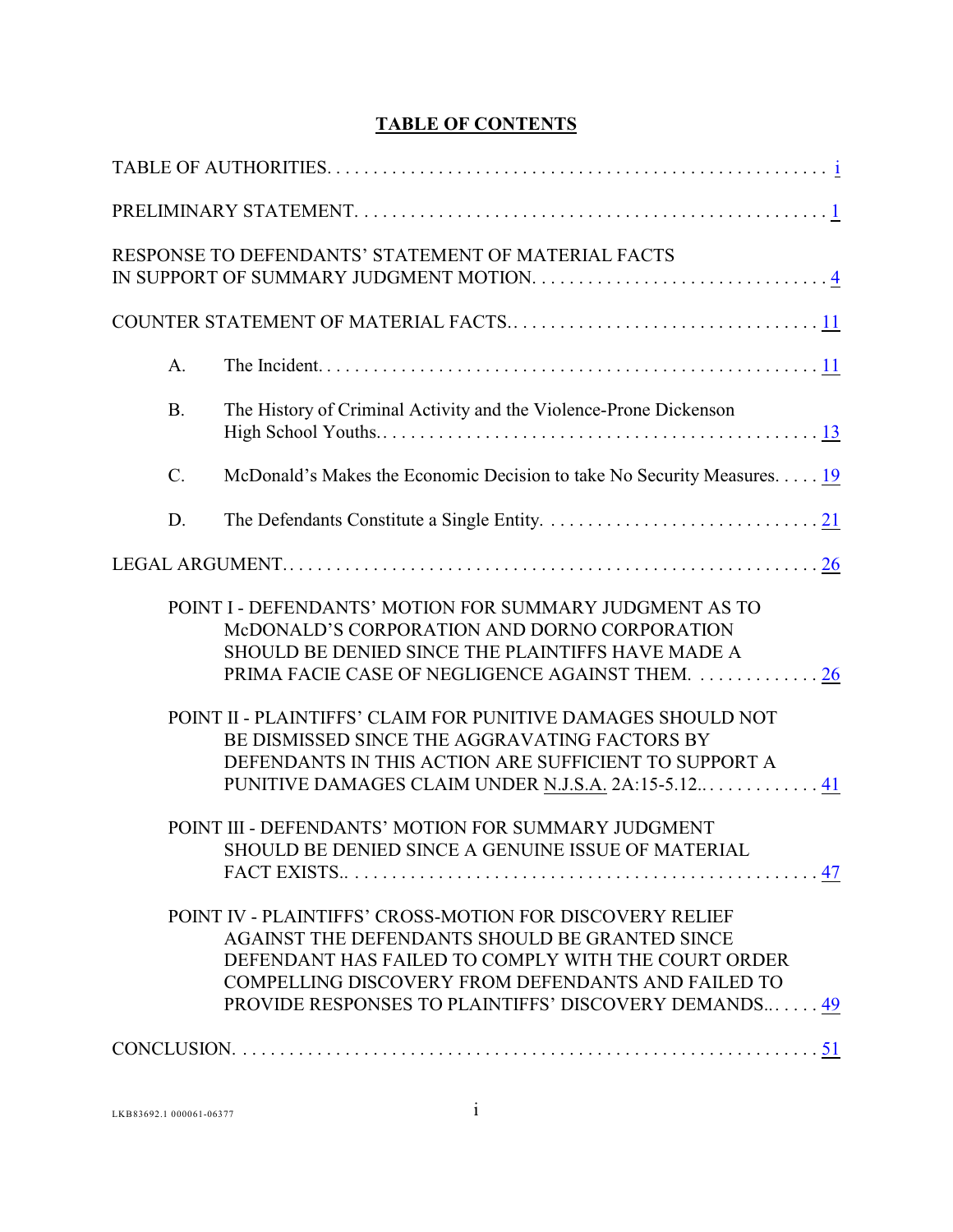## <span id="page-1-0"></span>**TABLE OF AUTHORITIES**

## **CASES**

| Adickes v. S.H. Kress & Co., 398 U.S. 144, 90 S.Ct. 1598, 26 L.Ed.2d 142 (1970) 48         |
|--------------------------------------------------------------------------------------------|
| Anderson v. Liberty Lobby, Inc., 477 U.S. 242, 106 S.Ct. 2505, 91 L.Ed.2d 202 (1986) 47    |
|                                                                                            |
| Berg v. Zummo, 851 So.2d 1223 (La. Ct. App.), writ denied, 860 So.2d 546 (La. 2003) 35, 38 |
|                                                                                            |
|                                                                                            |
|                                                                                            |
| Celino v. General Accident Insurance, 211 Super. 538 (App. Div. 1986). 49                  |
| Celotex Corp. v. Catrett, 477 U.S. 317, 106 S.Ct. 2548, 91 L.Ed.2d 265 (1986). 47          |
| Clohesy v. Food Circus Supermarkets, Inc., 149 N.J. 496 (1997) 26, 27, 29                  |
|                                                                                            |
|                                                                                            |
| Eagle Air, Inc. v. Corroon and Black/Dawson Co. of Alaska, Inc.,                           |
|                                                                                            |
|                                                                                            |
| Glenn v. Wagner, 313 S.E.2d 832, rev'd on other grounds,                                   |
| Handlos v. Litton Industries, Inc., 326 F. Supp. 965 (E.D. Wis. 1971),                     |
| Hartford Steam Service Co., v. Sullivan, 220 A.2d 772 (Conn. Super. 1966) 35               |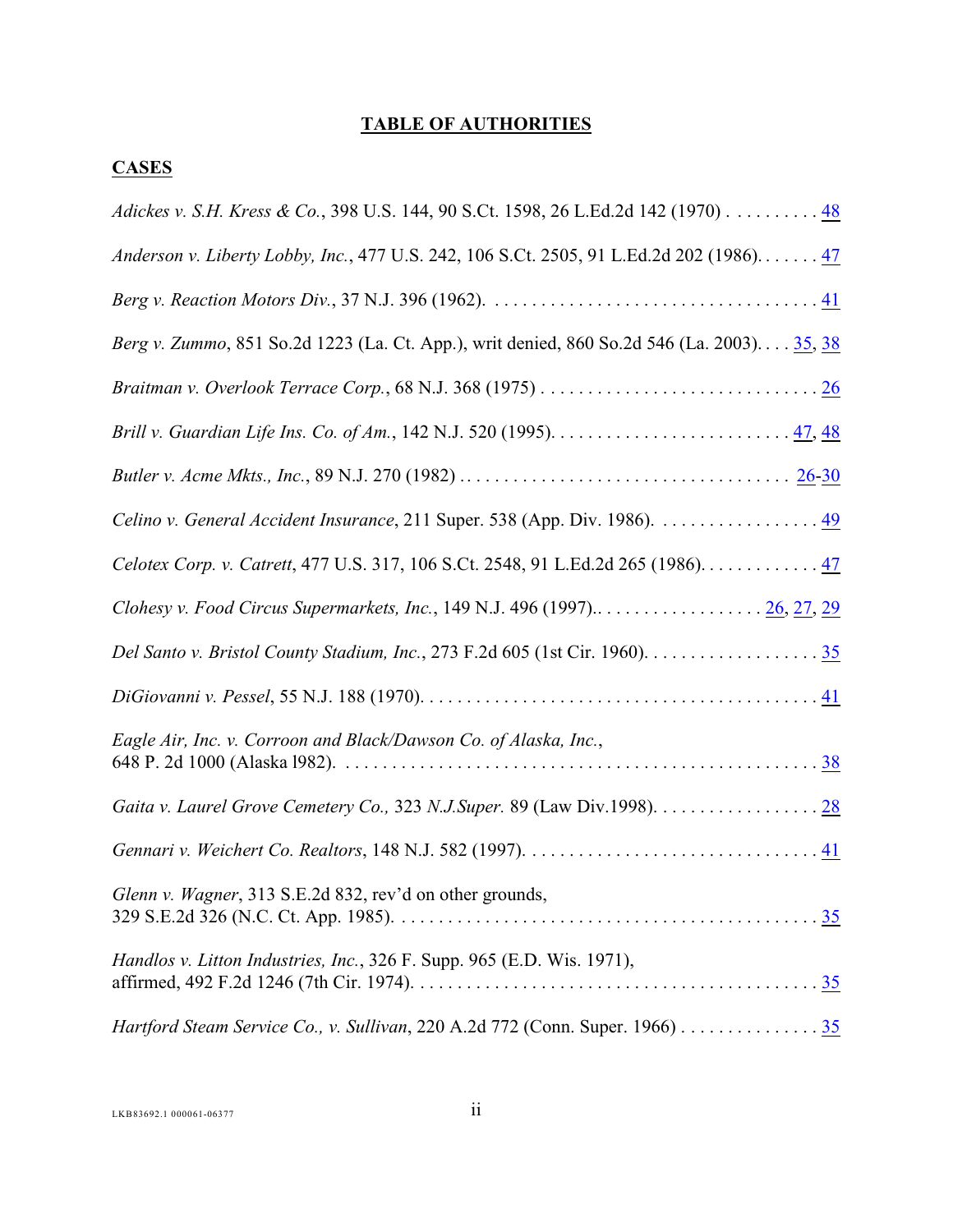| Las Palmas Assocs. v. Las Palmas Ctr. Assocs., 1 Cal. Rptr. 2d 301 (Ct. App. 1991) 35   |
|-----------------------------------------------------------------------------------------|
| Manorcare Health Services, Inc. v. Osmose Wood Preserving, Inc.,                        |
|                                                                                         |
| Matsushita Elec. Indus. Co., Ltd. v. Zenith Radio Corp., 475 U.S. 574, 106 S.Ct. 1348,  |
|                                                                                         |
|                                                                                         |
| Mosaid Techs, Inc. v. Samsung Elecs. Co., 348 F.Supp.2d 332 (D.N.J. 2004) 46            |
| My Bread Baking Co. v. Cumberland Farms, Inc., 233 N.E. 2d 748 (Mass. 1968). 34, 36, 38 |
|                                                                                         |
| National Labor Relations Board v. Deena Artware, Inc., 361 U.S. 398 (1960). 32          |
| National Plan Administrators, Inc. v. National Health Ins. Co.,                         |
|                                                                                         |
| OTR Associates v. IBC Services, Inc., 353 N.J. Super. 48 (App. Div.),                   |
|                                                                                         |
|                                                                                         |
|                                                                                         |
|                                                                                         |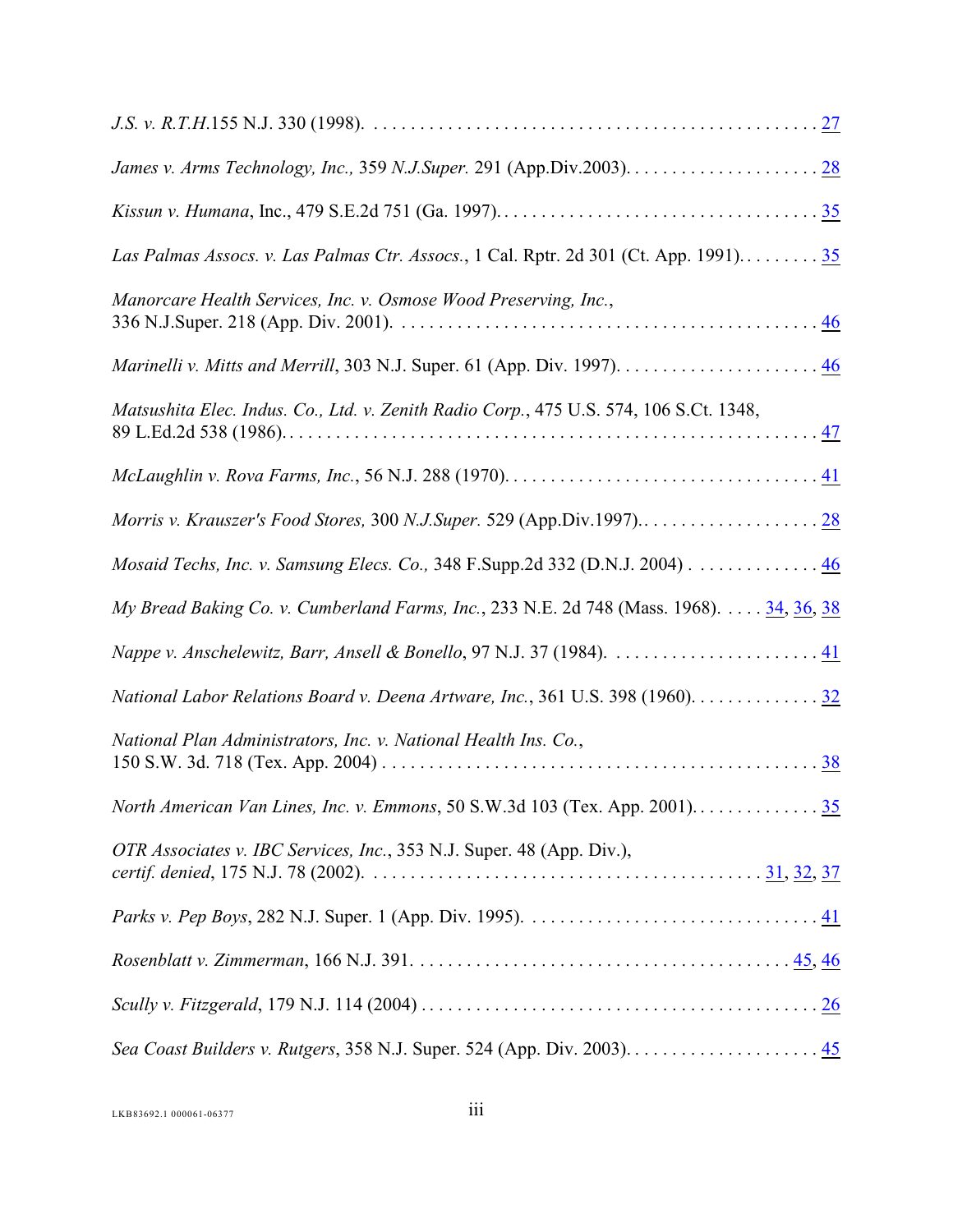| St. Paul Fire & Marine Ins. Co. v. Arkla Chemical Corp., 435 F.2d 857 (8th Cir. 1971). 35 |
|-------------------------------------------------------------------------------------------|
|                                                                                           |
| Stochastic Decisions, Inc. v. DiDomenico, 236 N.J. Super. 388 (App. Div. 1989)36          |
|                                                                                           |
|                                                                                           |
| United States v. Johns-Manville Corporation, 231 F. Supp. 690 (E.D.Pa. 1963)34            |
|                                                                                           |
|                                                                                           |
|                                                                                           |

## **STATUTES**

|--|--|--|

## **RULES**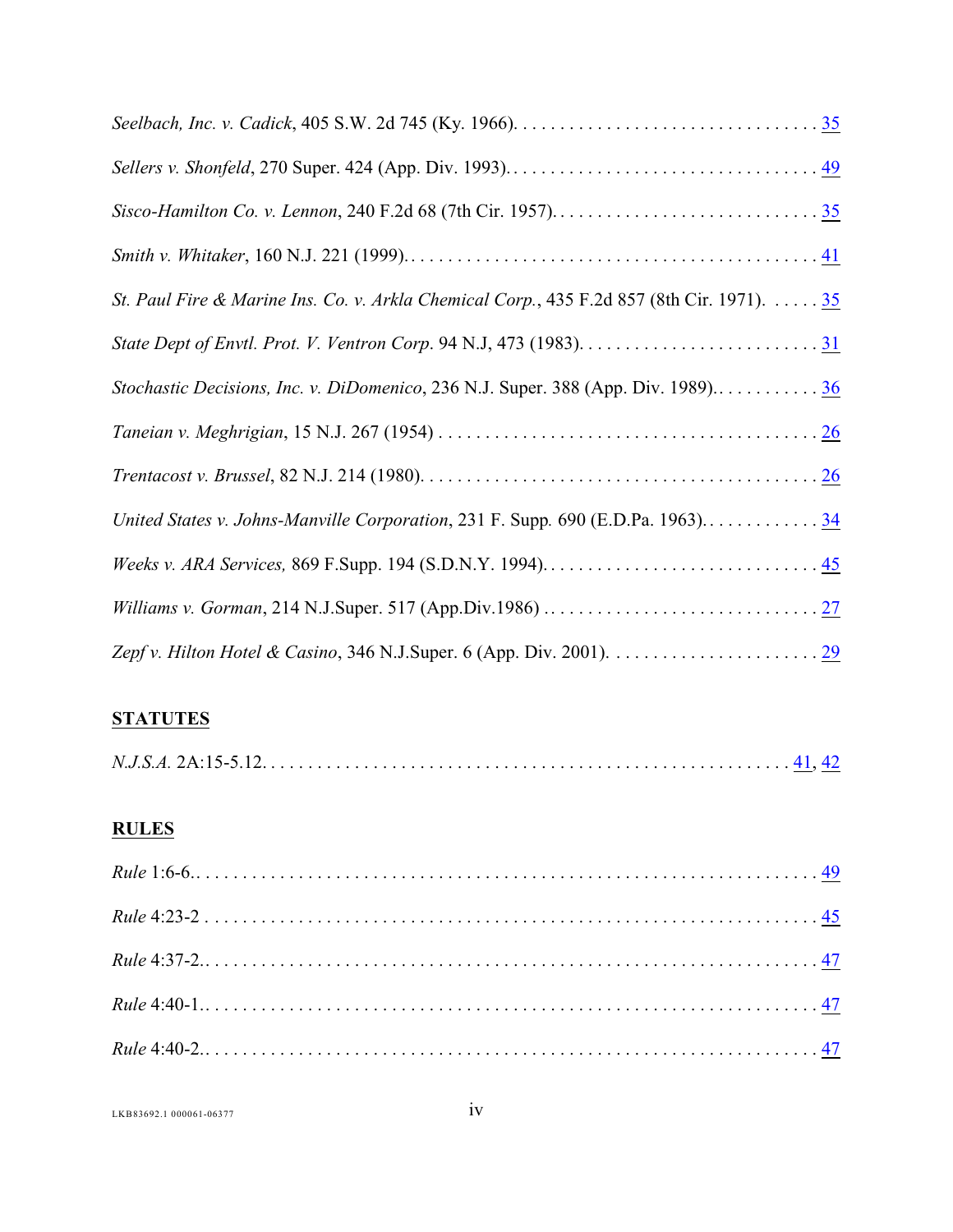# **OTHER AUTHORITIES**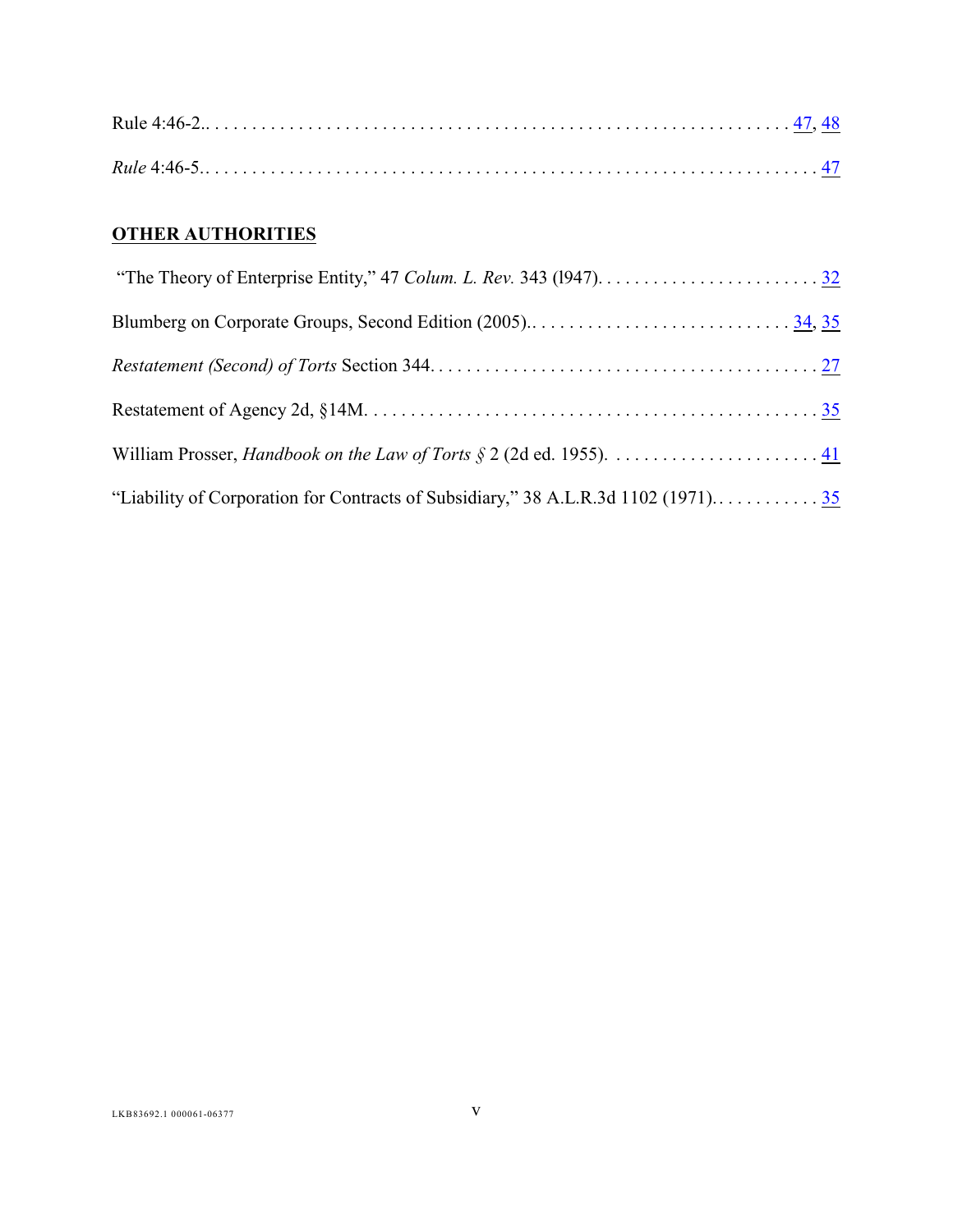#### **PRELIMINARY STATEMENT**

<span id="page-5-0"></span>Defendants' motion for summary judgment seeks to dismiss McDonald's Corporation and Dorno Corporation on the basis that discovery in this matter has failed to produce any evidence that either of these defendants were responsible in any way for this incident and plaintiffs' injuries. Defendants further argue that the plaintiffs have failed to establish a prima facie case of negligence against McDonald's Corporation or Dorno Corporation since the proper defendant in this matter is the Jesnel Corporation, the owner, operator and franchisee of the subject McDonald's restaurant. However, defendants' motion must be denied since discovery has clearly established that all these defendants constitute and function as a single corporate enterprise, thereby rendering all defendants in the enterprise as a whole negligent in this matter.

Defendants McDonald's Corporation, Dorno Corporation, and Jesnel Corporation are involved in the fast-food services at McDonald's restaurant. Despite the separate formal corporate status of each of these defendants, each of them are liable under the single enterprise doctrine, under which parents and subsidiary companies, become, in effect, a single entity. In order for numerous corporate defendants to be constituted as a single entity for purposes of negligence against them, a plaintiff needs to show that common factors exist between these defendants in their business functions. As demonstrated in the deposition of Celestina Quintana*, infra*, and from other discovery in this matter, the relationship between all the defendants demonstrate common factors between them including, but not limited to, common goals and purposes, common officers, integration of the business of the various corporations, the rendering of services by one corporation to another without an independent business of its own, one corporation collecting all revenue of all corporations in the enterprise, self-representation by the group of corporations as a single enterprise, holding themselves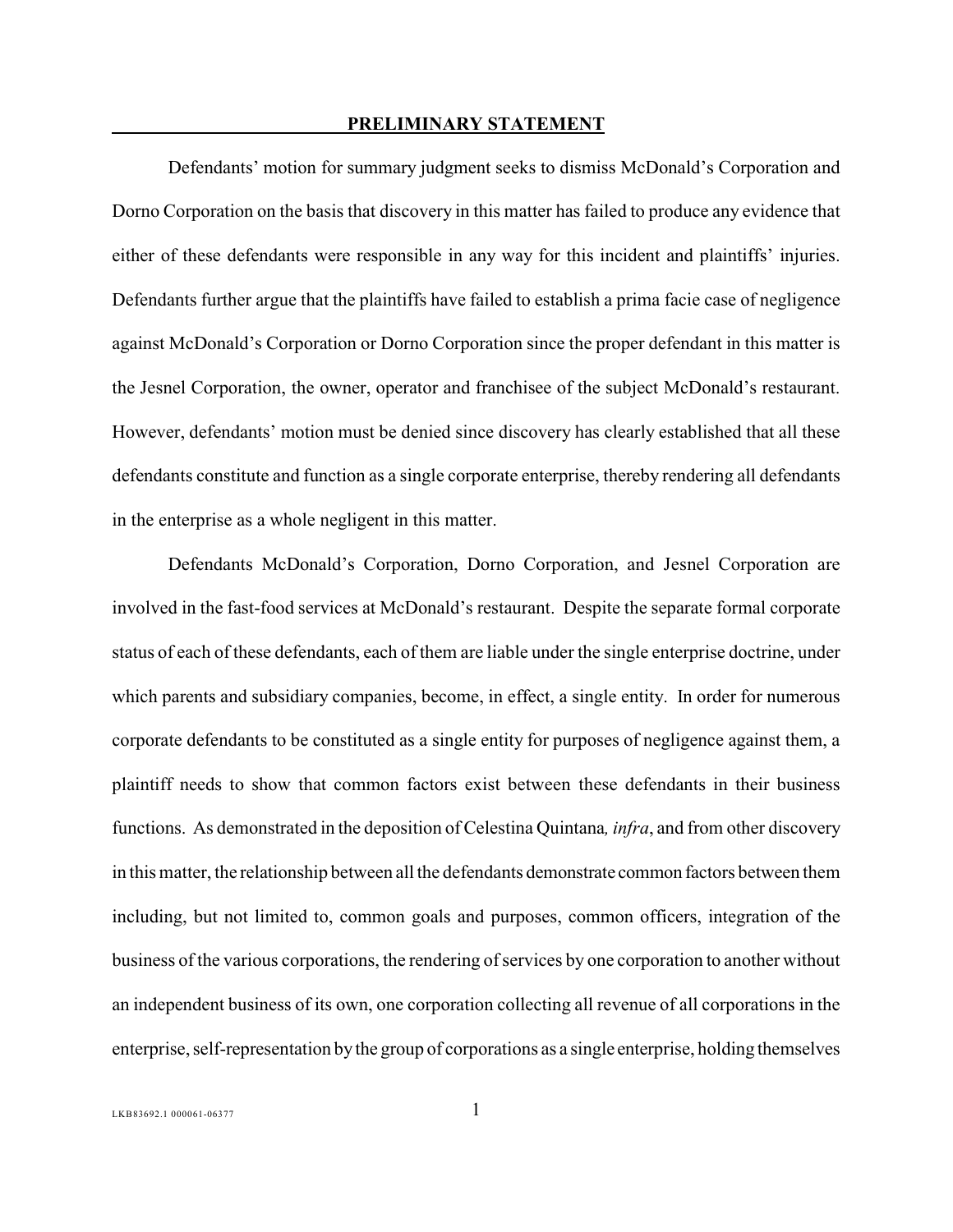out to the public as a single entity, and one corporation involving itself in the day to day affairs of the other corporations of the group. As such, these above factors show that defendants McDonald's Corporation, Dorno Corporation, and Jesnel Corporation constitute and function as a single enterprise who are all liable for plaintiffs' claims of negligence against them. This is particularly so as it concerns Jesnel Corporation's relationship with its umbrella corporation, Dorno Corporation.

Additionally, defendants' move to dismiss plaintiffs' punitive damages claim asserting that plaintiffs' cannot prove the defendants' conduct was willful or wanton. However, to states a claim for punitive damages, defendants only need to show that defendants' conduct constituted reckless indifference to the consequences arising from defendants' conduct . The circumstances of this matter clearly show the likelihood that serious harm would result to the plaintiff for defendants' failure to provide adequate security measures, and reckless disregard by the defendants' in their failure to implement adequate security measures. Therefore, defendants' conduct warrants a claim for punitive damages against them.

Finally, plaintiffs cross-move for discovery relief from defendants' violation of this Court's Order of February 17, 2006 requiring defendants to comply with certain discovery requests. Movants seek to have the complaints against them dismissed based largely on a self serving affidavit of a Mr. RobertJohnson who assures this Court the McDonald's Corporation had nothing to do with operating this restaurant. However, defendants violated this February 17, 2006 Court's Order which required them to produce, among other things, the complete McDonald's Corporation Operations and Training Manual. This large document would have shown that not only is the McDonald's Corporation involved in the operations of the restaurant, but that they actually have an operations manual which is so detailed, extensive and required to be followed that it is referred to in the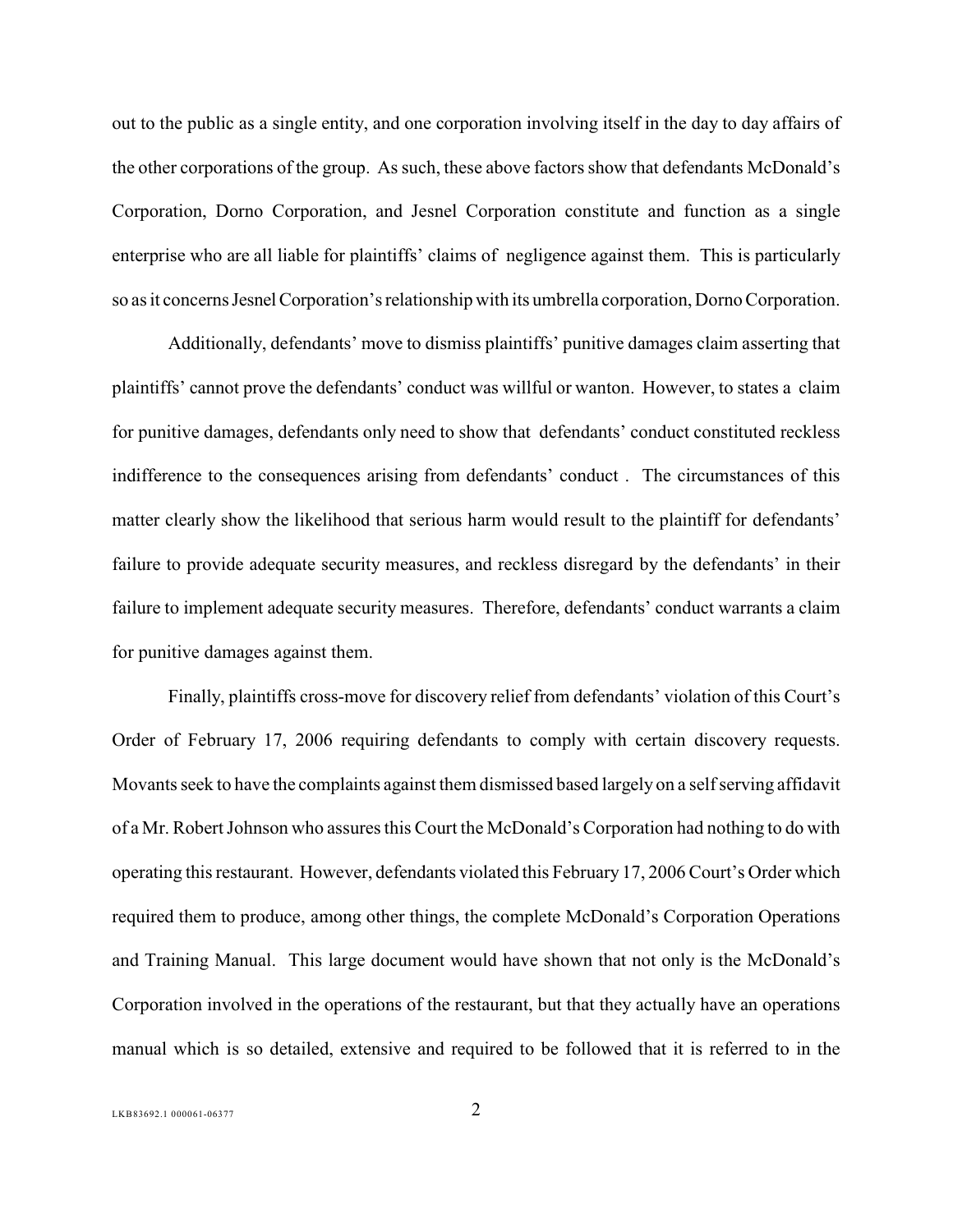business as the McDonalds operations "Bible." Movants also violated the Court order in failing to produce the entire franchise agreement, and yet rely on an amendment to that document on this motion which they incorrectly claim is actually the entire agreement. Although plaintiffs noticed the depositions of every person they certified had knowledge relevant to this case, defendants have never disclosed the affiant, Mr. Johnson, as one such person. Accordingly, this is further reason why the Court should deny defendants' motion for summary judgment with prejudice, or in the alternative, deny the motion without prejudice to allow plaintiffs to take Mr. Johnson's deposition and to comply with the February 17, 2006 discovery order (while not effecting the trial date).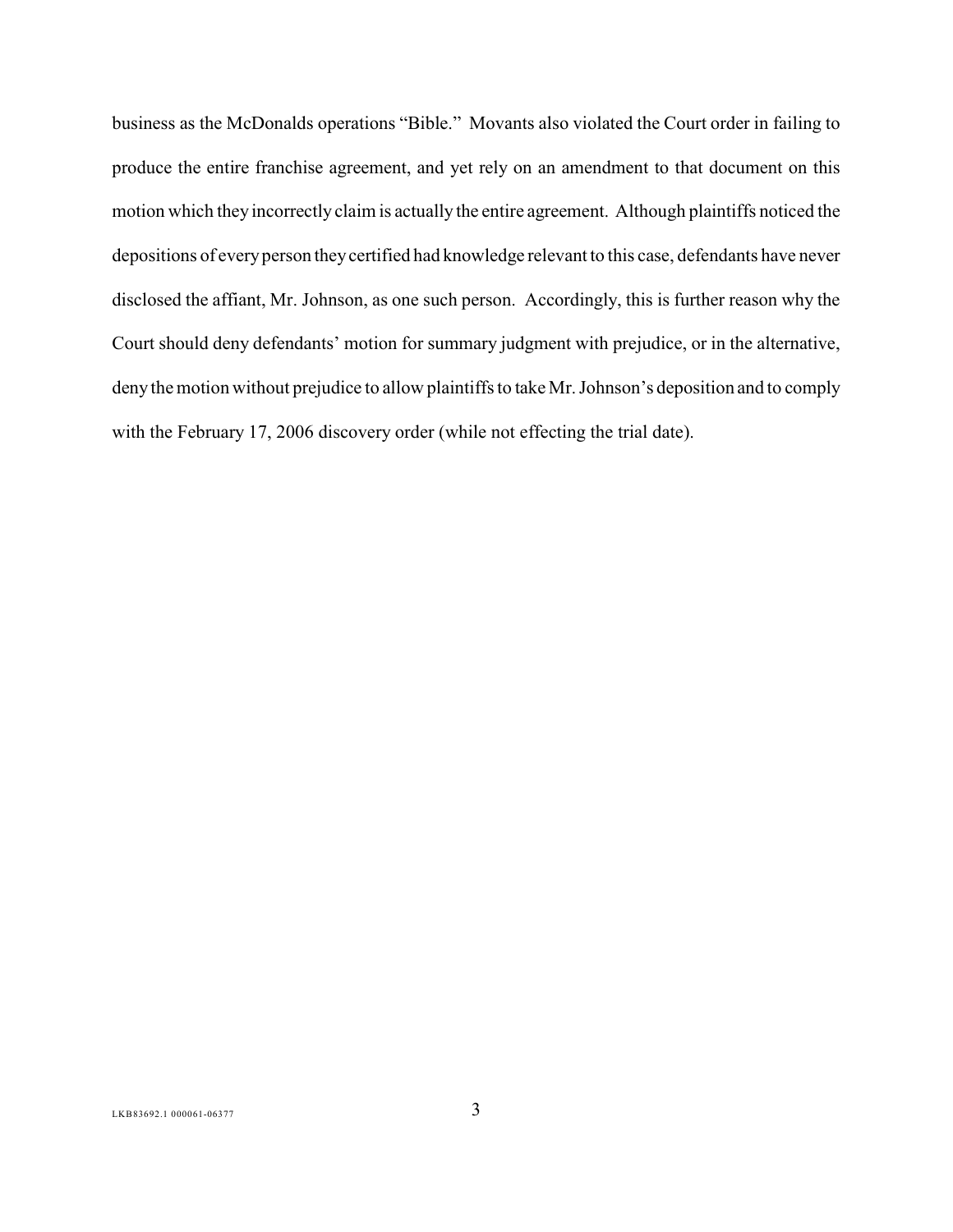### <span id="page-8-0"></span>**RESPONSE TO DEFENDANTS' STATEMENT OF MATERIAL FACTS IN SUPPORT OF SUMMARY JUDGMENT MOTION**

1. Denied. See Counterstatement of Facts herein, #1-16.

2. Admitted.

3. Admitted.

4. Admitted except for the fact that Dorno Corporation is the holding company for McDonald's franchisee, Jesnel Corporation. All three defendants, McDonald's Corporation, Dorno Corporation and Jesnel Corporation, are involved in the fast-food services at McDonald's restaurant. Despite the separate formal corporate status of each of these defendants, discovery has clearly established that these defendants constitute and function as a single corporate enterprise.

5. Denied. See Counterstatement of Facts herein, #1-16.

6. Plaintiff can neither admit or deny since it has insufficient information and knowledge. Additionally, objection as defendant fails to cite the motion record as required under *R*. 4:46-2(b).

7. Denied. Defendant McDonald's Corporation owns the restaurant itself, leasing the property to Jesnel Corporation. (See Exhibit L, pp. 114:25; 115:1-6). Defendant McDonald's Corporation controls virtually every aspect of the operation of the restaurant McDonald's as proliferated through its "McDonald's Operations and Training Manual", as indicated in the Security section of that document. (See Exhibit "K" to plaintiff's certification herein, cover page, pp. 17-1, 17-3, 17-4, 17- 10, 17-11, 17-22). Furthermore, defendants have failed to comply with discovery by not providing the operations and training manual pursuant to the Court order (See Exhibit O) and not providing the name of Robert Johnson as a party with relevant knowledge in its answers to interrogatories. (See Exhibit P). Defendant has also failed to provide the complete franchisee agreement in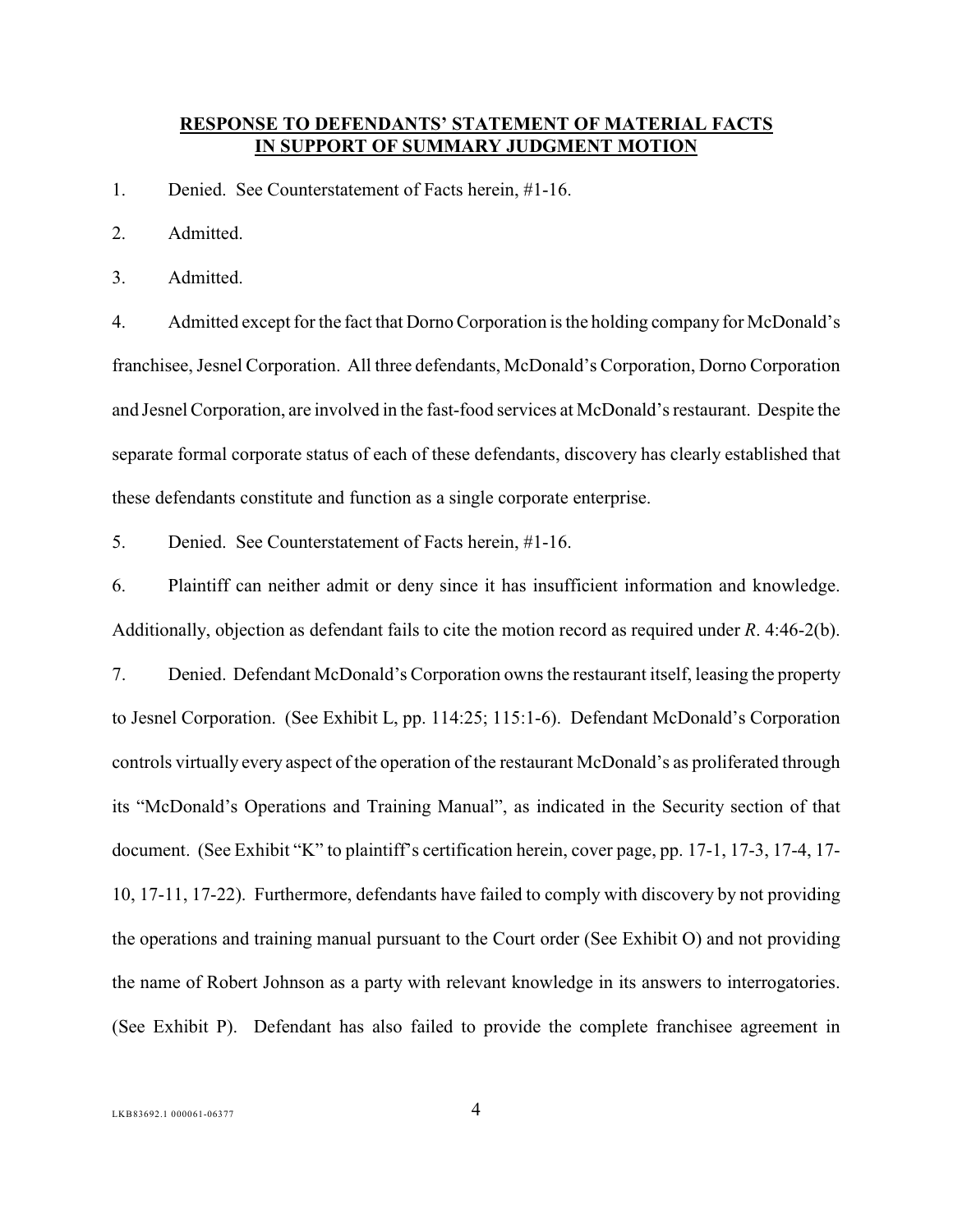discovery. In addition, denied, McDonald's has made arrangements for McDonald's food to be offered at the McDonald's restaurant, (see Exhibit D to Defendant's motion for summary judgment.

8. See # 7.

9. See # 7.

- 10. See # 7.
- 11. See # 7.
- 12. See # 7.

13. See #7. Additionally, denied. Celestina Quintana testified that the Dorno Corporation is a parent corporation of Jesnel Corporation. (See Exhibit L, pp. 26:22-25; 27:1-3).

14. See # 7. Additionally, denied. The deposition of Celestina Quintana reveals that defendants, McDonald's Corporation, Jesnel Corporation and Dorno Corporation constitute and function as a single corporate enterprise. (See Exhibit L, p. 26:22-25; 27:1-3; p.27:9-14, p. 24:8-21, p. 93:5-18). 15. See #7. Additionally, denied. The deposition ofCelestina Quintana reveals that defendants, McDonald's Corporation, Jesnel Corporation and Dorno Corporation constitute and function as a single corporate enterprise. (See Exhibit L, p. 26:22-25; 27:1-3; p.27:9-14, p. 24:8-21, p. 93:5-18). 16. See #7. Additionally, denied. The deposition of Celestina Quintana reveals that defendants, McDonald's Corporation, Jesnel Corporation and Dorno Corporation constitute and function as a single corporate enterprise. (See Exhibit L, p. 26:22-25; 27:1-3; p.27:9-14, p. 24:8-21, p. 93:5-18). 17. See #7. Additionally, denied. The deposition of Celestina Quintana reveals that defendants, McDonald's Corporation, Jesnel Corporation and Dorno Corporation constitute and function as a single corporate enterprise. (See Exhibit L, p. 26:22-25; 27:1-3; p.27:9-14, p. 24:8-21, p. 93:5-18). 18. See # 7. Additionally, denied. The deposition of Celestina Quintana reveals that defendants,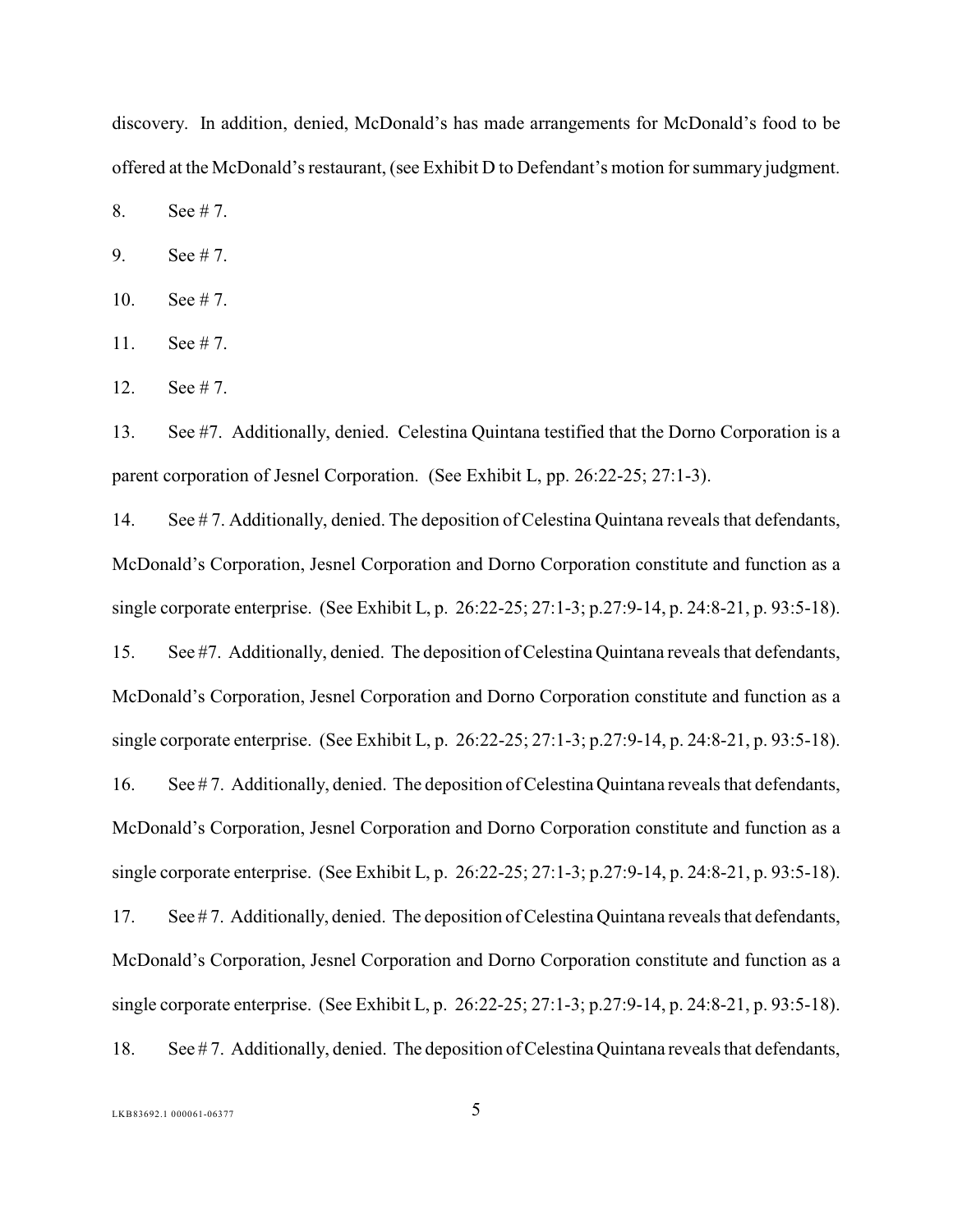McDonald's Corporation, Jesnel Corporation and Dorno Corporation constitute and function as a single corporate enterprise. (See Exhibit L, p. 26:22-25; 27:1-3; p.27:9-14, p. 24:8-21, p. 93:5-18). Celestina Quintana testified that the officers of Dorno Corporation are her and her husband, and that there has never been any other officers of Dorno Corporation. (See Exhibit L, p.27:9-14).

19. Denied. (See Exhibit D to Defendant's Motion for Summary Judgment). Additionally, plaintiffs have insufficient information and knowledge to respond to this paragraph since Exhibit "D" of defendants' certification consists only of an amendment to the franchise agreement and not the entire agreement.

20. Objection. Argumentative and calls for a legal conclusion. Notwithstanding such objections, denied. All three defendants, McDonald's Corporation, Dorno Corporation and Jesnel Corporation, are involved in the fast-food services at McDonald's restaurant. Despite the separate formal corporate status of each of these defendants, discovery has clearly established that these defendants constitute and function as a single corporate enterprise.

21. Objection. Argumentative and calls for a legal conclusion. Notwithstanding such objections, denied. All three defendants, McDonald's Corporation, Dorno Corporation and Jesnel Corporation, are involved in the fast-food services at McDonald's restaurant. Despite the separate formal corporate status of each of these defendants, discovery has clearly established that these defendants constitute and function as a single corporate enterprise.

22. Admitted.

23. Admitted.

24. Objection, the record speaks for itself. Additionally, see Counterstatement of Facts herein, #1-16.

 $LKB83692.1\ 000061-06377$  6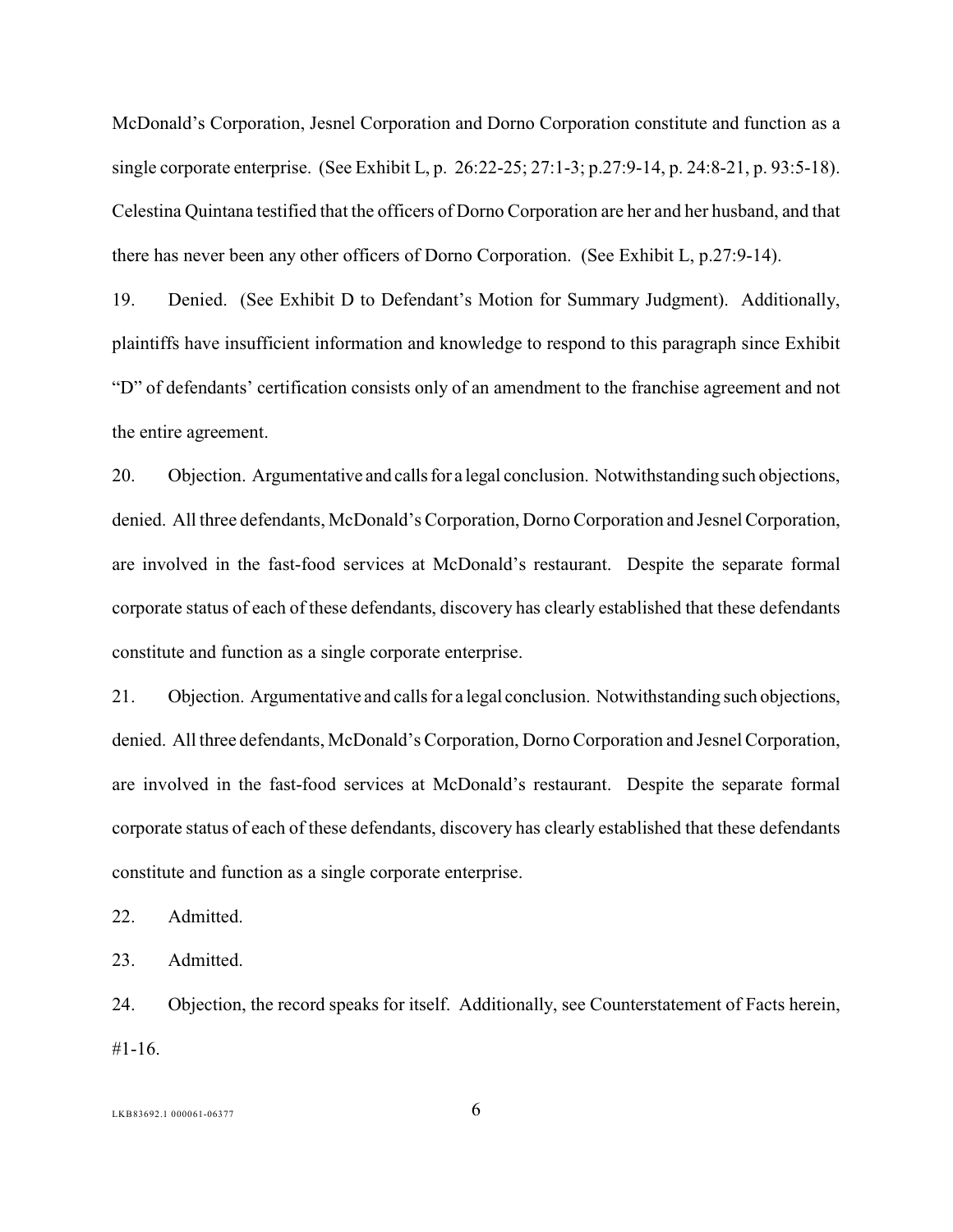25. Objection, the record speaks for itself. Additionally, see Counterstatement of Facts herein, #1-16.

26. Objection, the record speaks for itself. Additionally, see Counterstatement of Facts herein, #1-16.

27. Objection, the record speaks for itself. Additionally, see Counterstatement of Facts herein, #1-16.

28. Objection, the record speaks for itself. Additionally, see Counterstatement of Facts herein, #1-16.

29. Objection, the record speaks for itself. Additionally, see Counterstatement of Facts herein, #1-16.

30. Objection, the record speaks for itself. Additionally, see Counterstatement of Facts herein, #1-16.

31. Objection, the record speaks for itself. Additionally, see Counterstatement of Facts herein, #1-16.

32. Objection, the record speaks for itself. Additionally, see Counterstatement of Facts herein, #1-16.

33. Objection, the record speaks for itself. Additionally, see Counterstatement of Facts herein, #1-16.

34. Objection, the record speaks for itself. Additionally, see Counterstatement of Facts herein, #1-16.

35. Objection, the record speaks for itself. Additionally, see Counterstatement of Facts herein, #1-16.

LKB83692.1 000061-06377 7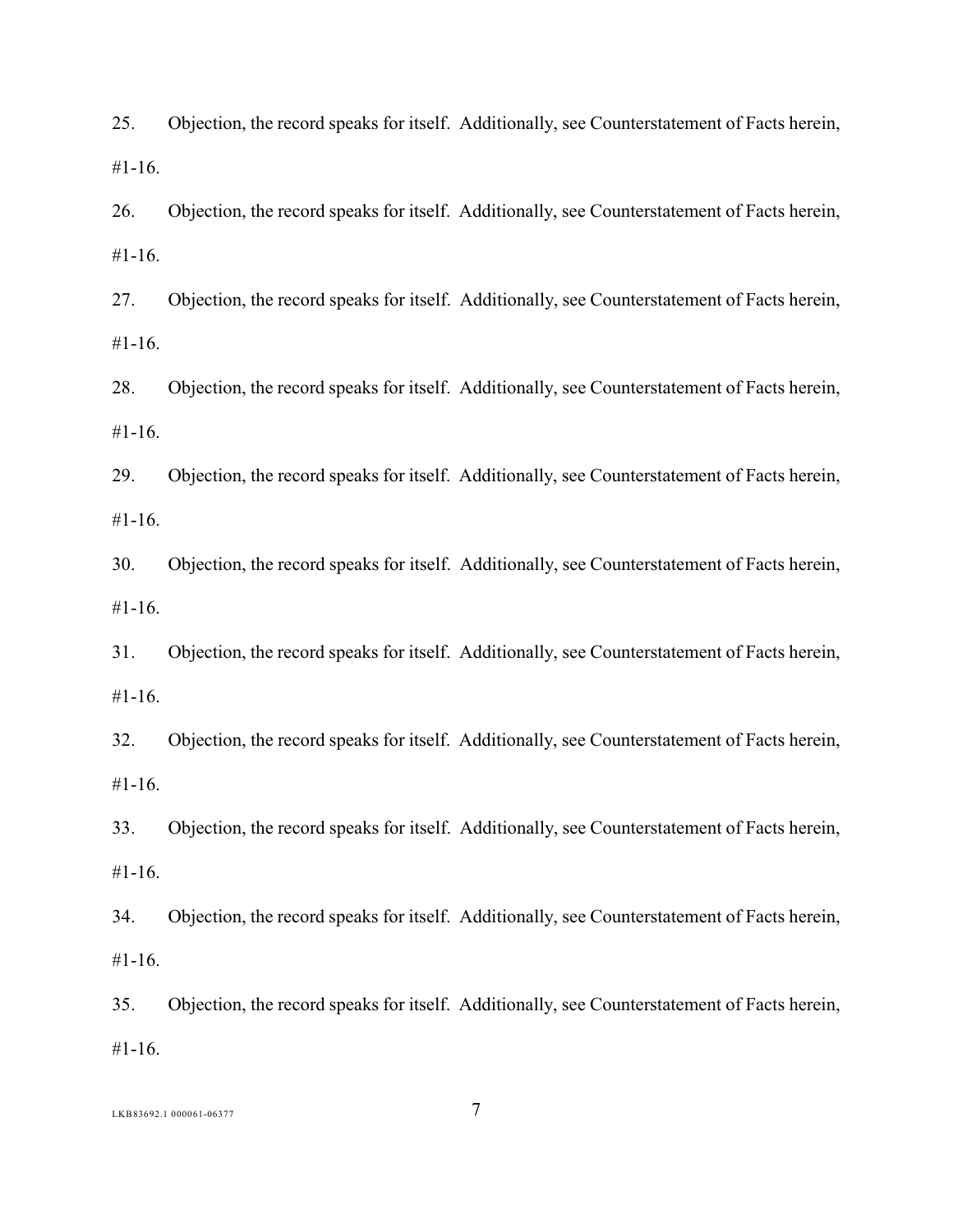36. Objection, the record speaks for itself. Additionally, see Counterstatement of Facts herein, #1-16.

37. Objection, the record speaks for itself. Additionally, see Counterstatement of Facts herein, #1-16.

38. Objection, the record speaks for itself. Additionally, see Counterstatement of Facts herein, #1-16.

39. Objection, the record speaks for itself. Additionally, see Counterstatement of Facts herein, #1-16.

40. Admitted.

41. Admitted.

42. Admitted.

43. Admitted.

44. Admitted.

45. Admitted.

46. Objection, Samuel Gilmete is an admitted perjurer, and thus his testimony is unreliable. As such, Samuel Gilmente's new sworn version of events at his deposition, which directly contradict his previous sworn version at his plea agreement hearing, should be disregarded.

47. Admitted. Additionally, objection, irrelevant to this motion.

48. Denied. Plaintiff's security expert, David Johnston, opines in his report that defendants McDonald's Corporation and Jesnel Corporation did not have an effective security program in existence at the time of the accident. (See Exhibit J to plaintiffs' certification herein). However, it is irrelevant as to which defendants David Johnston refers to in his report as his opinion analyzes the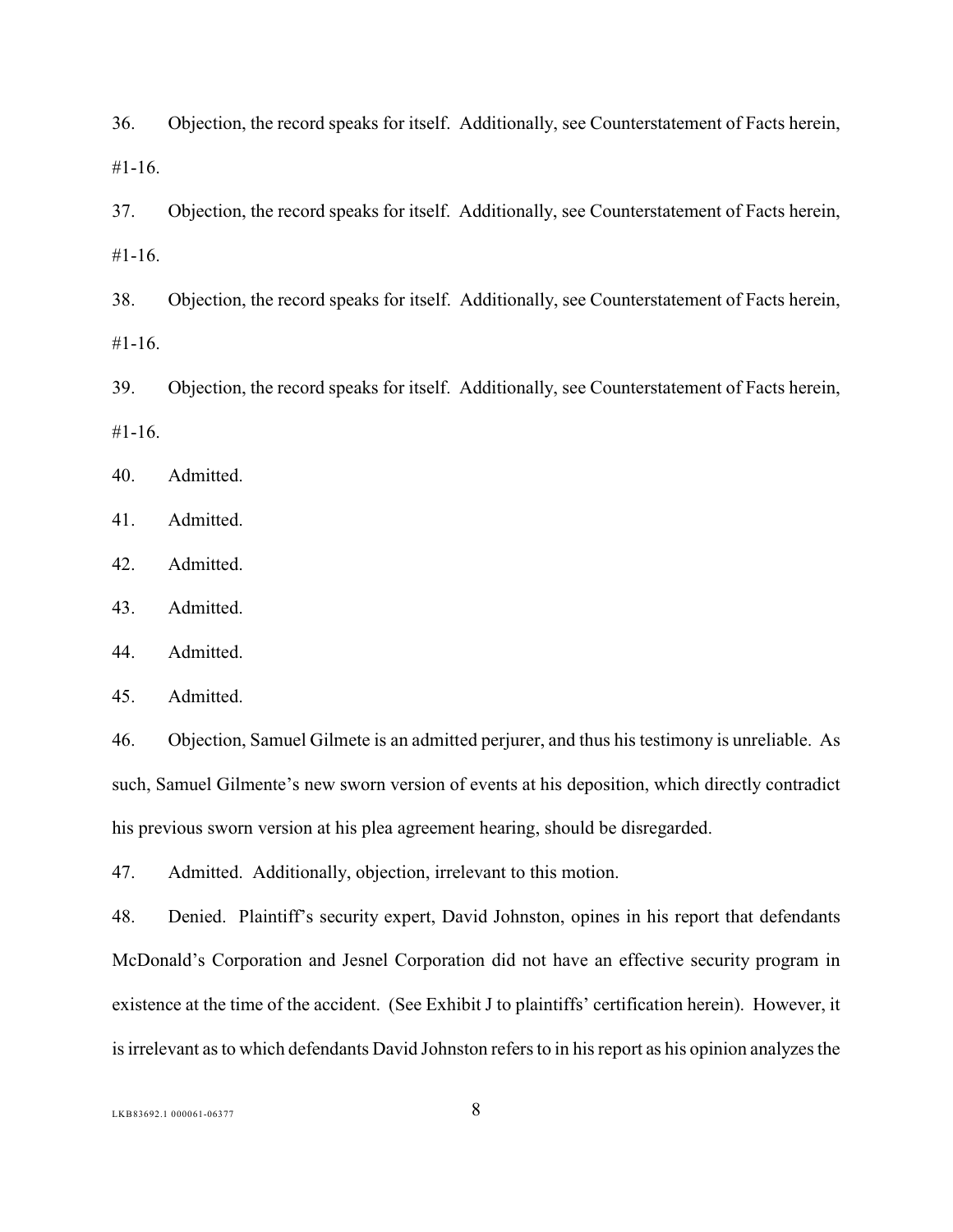lack of effective security on the defendants' premises as a whole, not the lack of effective security of each defendant separately. Additionally, all three defendants, McDonald's Corporation, Dorno Corporation and Jesnel Corporation, are involved in the fast-food services at McDonald's restaurant. Despite the separate formal corporate status of each of these defendants, discovery has clearly established that these defendants constitute and function as a single corporate enterprise.

49. Denied. Plaintiff's security expert, David Johnston, opines in his report that defendants McDonald's Corporation and Jesnel Corporation did not have an effective security program in existence at the time of the accident. (See Exhibit J to plaintiffs' certification herein). However, it is irrelevant as to which defendants David Johnston refers to in his report as his opinion analyzes the lack of effective security on the defendants' premises as a whole, not the lack of effective security of each defendant separately. Additionally, all three defendants, McDonald's Corporation, Dorno Corporation and Jesnel Corporation, are involved in the fast-food services at McDonald's restaurant. Despite the separate formal corporate status of each of these defendants, discovery has clearly established that these defendants constitute and function as a single corporate enterprise.

50. Objection, the record speaks for itself. Notwithstanding such objection, denied to the extent that it only refers to the defendant Jesnel Corporation. All three defendants, McDonald's Corporation, Dorno Corporation and Jesnel Corporation, are involved in the fast-food services at McDonald's restaurant. Despite the separate formal corporate status of each of these defendants, discovery has clearly established that these defendants constitute and function as a single corporate enterprise. The deposition ofCelestina Quintana reveals that defendants, McDonald's Corporation, Jesnel Corporation and Dorno Corporation constitute and function as a single corporate enterprise. (See Exhibit L, p. 26:22-25; 27:1-3; p.27:9-14, p. 24:8-21, p. 93:5-18 ).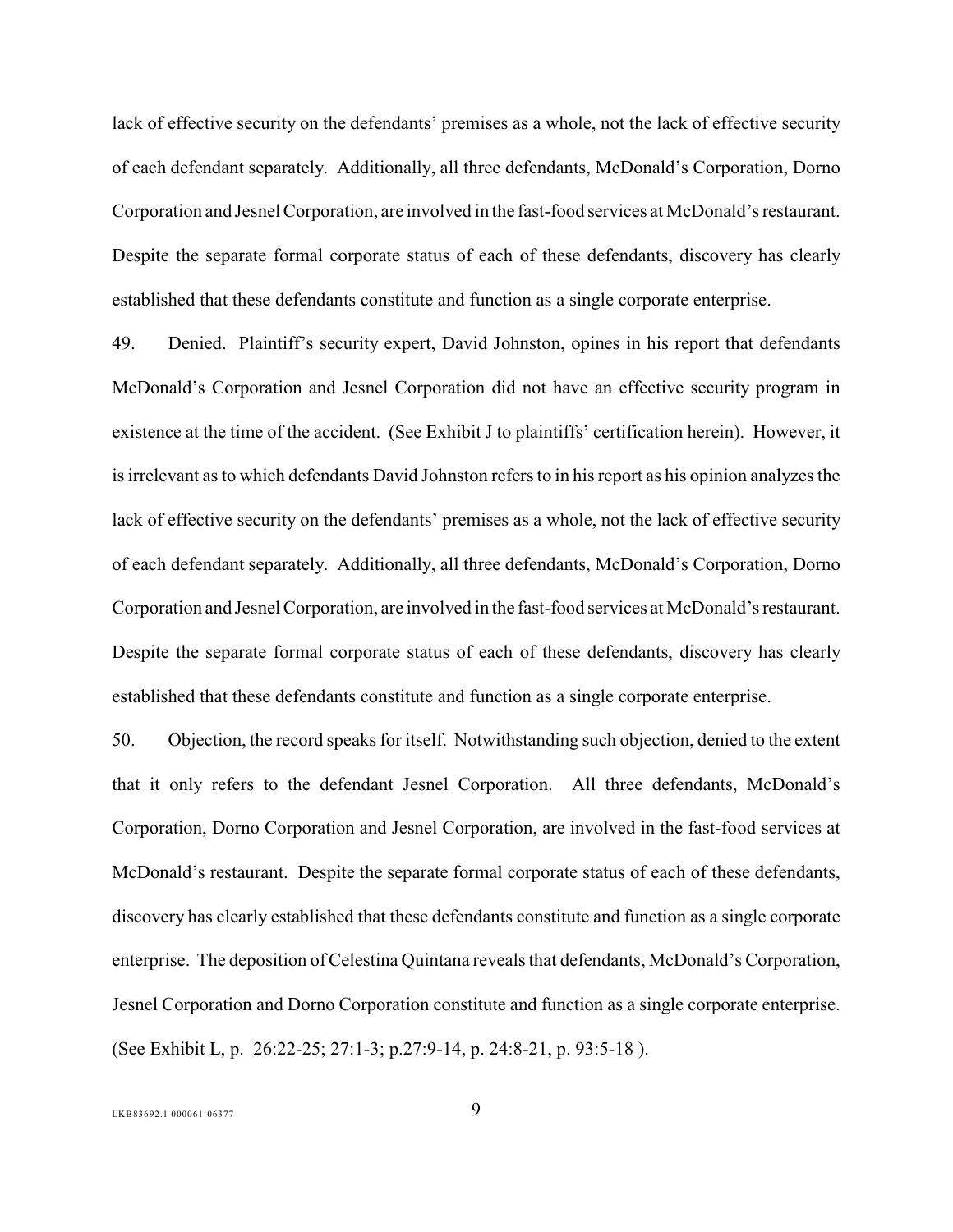- 51. See # 50.
- 52. See # 50.

53. See # 50. Additionally, defendants spoliated the video from the interior closed circuit television cameras by not produced it, in violation of this Court order. As such, defendants should be precluded from disputing plaintiff's version of events when defendant spoliated the very evidence that would have shown what happened.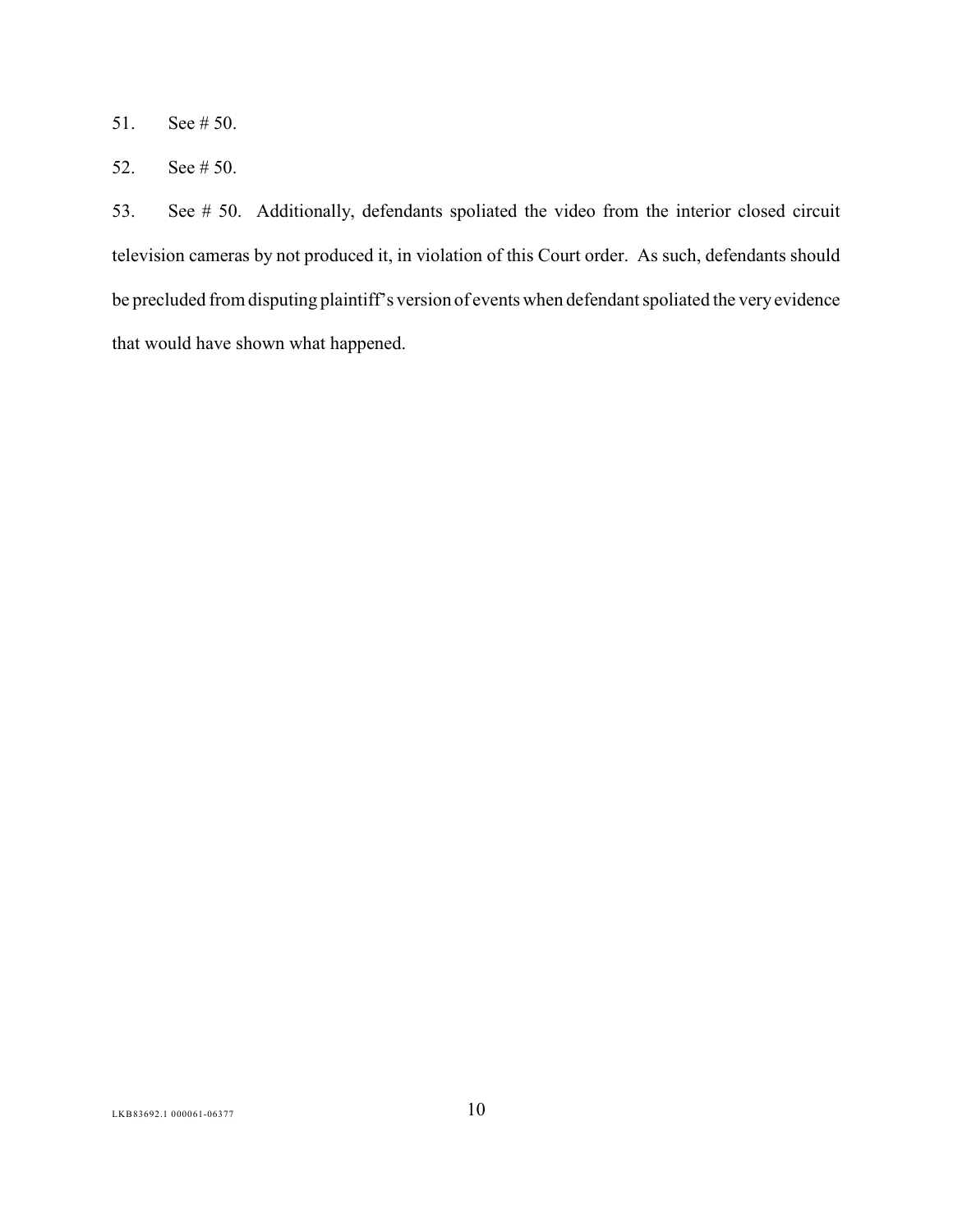#### <span id="page-15-0"></span>**COUNTER STATEMENT OF MATERIAL FACTS**

#### <span id="page-15-1"></span>*A. The Incident*

1. On Friday, May 23, 2003, plaintiff Louis Miranda was eating lunch together with his elderly mother, sister and Nephew at the McDonald's located at 564 Newark Avenue, in Jersey City, New Jersey.

2. The restaurant at the time was very crowded and very loud (*Exhibit A, Deposition of Louis Miranda at 38, 198-199*) (*Exhibit C, Deposition of Filomena Miranda at 30-31*) (*Exhibit D, Deposition of Anthony Walters at 25-28*)

3. In the area where Louis and his family were sitting there was a large group of youths acting in an inappropriate and raucous manner. These kids were throwing food, squirting ketchup packets about and shouting profanity among themselves and at customers. (*Exhibit C, Deposition of Filomena Miranda at 33-34, 43-49*) (*Exhibit D, Deposition of Anthony Walters at 26-29, 44*)

4. These youths were dressed in intimidating clothing with numerous facial piercings, black makeup, baggy clothes and a general "gothic" look. (*Exhibit D, Deposition of Anthony Walters at 27-28*)

5. These youths were being so disruptive and threatening that many customers got up and walked out of the restaurant. (*Exhibit C, Deposition of Filomena Miranda at 39, 62-63*) (*Exhibit D, Deposition of Anthony Walters at 36, 45*)

6. At one point, Louis' nephew, Anthony Walters, approached the store manager and asked if she would do something about these youths and their behavior inside the McDonald's. She responded by stating that "they're good kids" and did nothing to supervise or stop their behavior or call the police. (*Exhibit C, Deposition of Filomena Miranda at 62-63*) (*Exhibit D, Deposition of*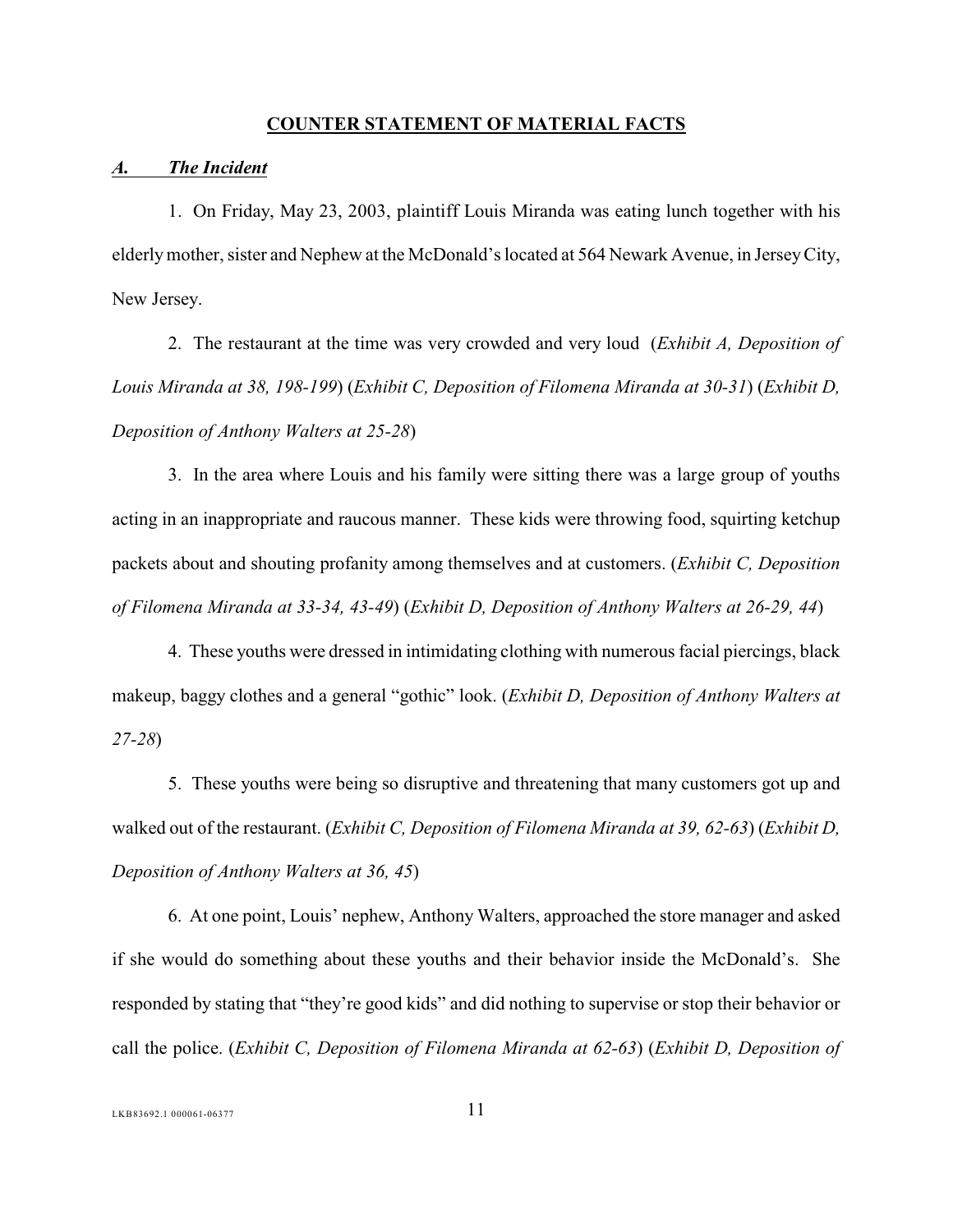*Anthony Walters at 41-42*)

7. At one point an unskilled cleaning lady who worked at the McDonald's said something to the youths, presumably attempting to get them to stop their behavior; they just laughed at her and continued. (*Exhibit C, Deposition of Filomena Miranda at 98-99*)

8. After being in the dining area for about 10 to 15 minutes having lunch, Anthony Walters (Louis' nephew), asked one of the youths in the group near them to stop using profanity because his mother and grandmother were with them. (*Exhibit A, Deposition of Louis Miranda at 41, 49*) (*Exhibit C, Deposition of Filomena Miranda at 60*) (*Exhibit D, Deposition of Anthony Walters at 43-44*)

9. The youth could then be heard to say, "Go fuck yourself, you fucking asshole, I'm going to fuck you." The nephew, Anthony Walters again asked them to please stop cursing because his mother and grandmother were with them. (*Exhibit A, Deposition of Louis Miranda at 45-47*)

10. The youths were generally talking loudly, cursing and told plaintiff and his nephew to "shut up", etc. (*Exhibit A, Deposition of Louis Miranda at 58-60*) (*Exhibit C, Deposition of Filomena Miranda at 46-49*) (*Exhibit C, Deposition of Filomena Miranda at 60*) (*Exhibit D, Deposition of Anthony Walters at 43-44*)

11. In response to Anthony Walters asking the youths to stop using profanity, plaintiff Louis Miranda told his nephew to ignore them and not to get involved. (*Exhibit D, Deposition of Anthony Walters at 45-46*)

12. There were also a number of restaurant employees in the area, including a manager. (*Exhibit A, Deposition of Louis Miranda at 53-54*) (*Exhibit D, Deposition of Anthony Walters at 40, 44*)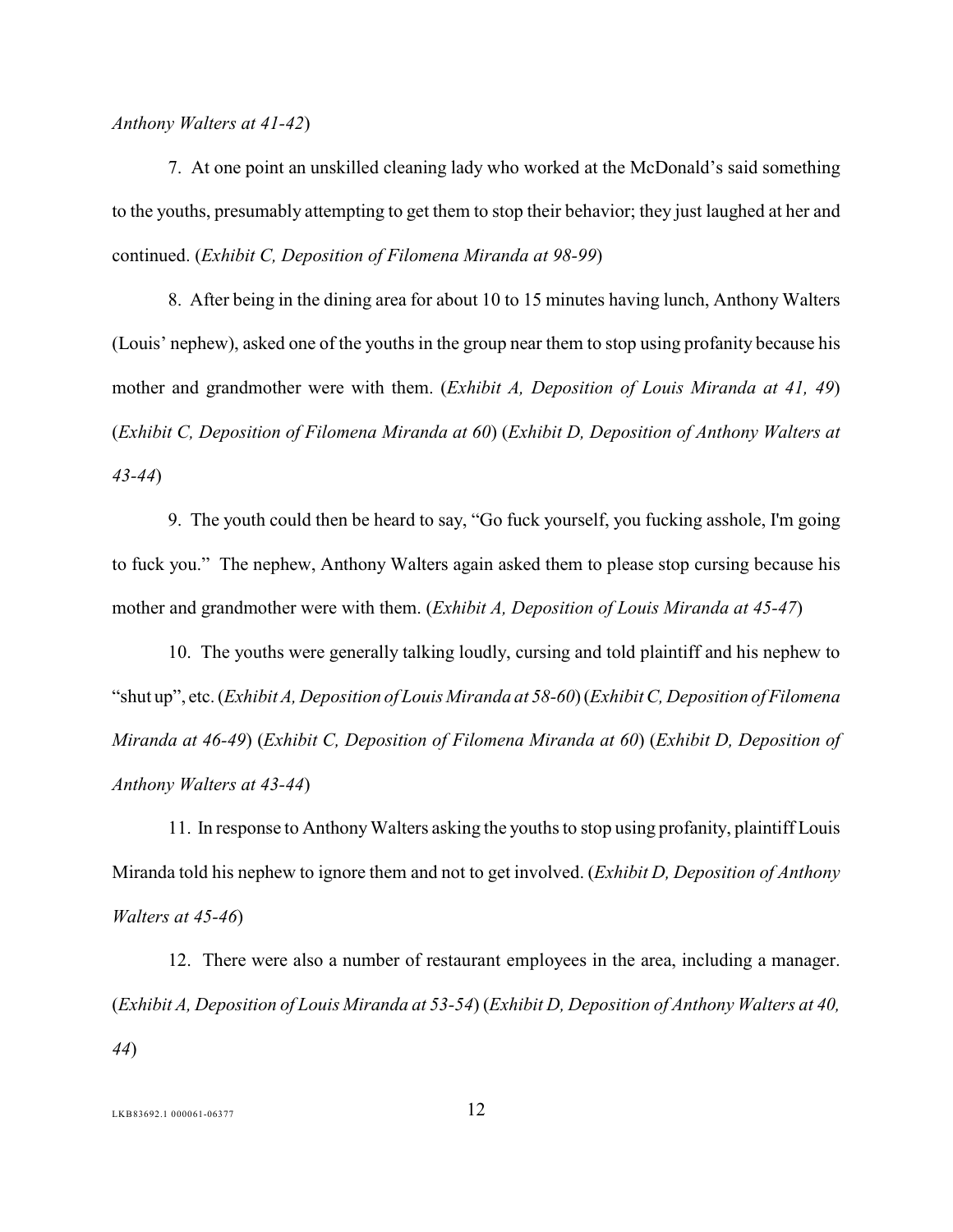13. About two minutes after this exchange, the group got up, walked outside the restaurant and loitered against the glass by the exit door. (*Exhibit A, Deposition of Louis Miranda at 48, 52*)

14. A few minutes after that, Louis and his family proceed to walk out the restaurant. (*Exhibit A, Deposition of Louis Miranda at 50-51*) Louis' mother was scared and wanted to leave; she was 80 years old. (*Exhibit A, Deposition of Louis Miranda at 201*) (*Exhibit C, Deposition of Filomena Miranda at 46, 50-51*) (*Exhibit D, Deposition of Anthony Walters at 47-48*)

15. As Louis walked with his mother in his right arm out the McDonalds door, Samuel Gilmente reached around and stabbed him in the right eye with a filet knife. (*Exhibit A, Deposition of Louis Miranda at 62-66*) (*Exhibit B, incident and injury medical illustration*) (*Exhibit C, Deposition of Filomena Miranda at 50-52, 57*) (*Exhibit D, Deposition of Anthony Walters at 49-54, 56-57*) (*Exhibit M, Gilmente Guilty Plea*)

16. There was never any other contact between plaintiff and the assailant. (*Exhibit A, Deposition of Louis Miranda at 42-43, 65*)

#### <span id="page-17-0"></span>*B. The History of Criminal Activity and the Violence-Prone Dickenson High School Youths*

1. Daniel O'Connor, a retired 25 year veteran of the New Jersey State Police, conducted an investigation concerning the events surrounding this McDonald's and its history of crime and violence generally, and specifically as it relates to the Dickenson High School students converging on the restaurant each day during the lunch period. (*Exhibit E, Report of Daniel O'Connor at 1, 5*) (*Exhibit F, Deposition of Daniel O'Connor at 20, 25-28, 35-42, 50-52*)

2. It is well known that Dickenson High School has a long history of violence and criminal activity associated with its students. In fact, a popular encyclopedia article on the school notes:

Today, Dickinson High school has one of the best science magnet programs in the

 $LKB83692.1\ 000061-06377$  13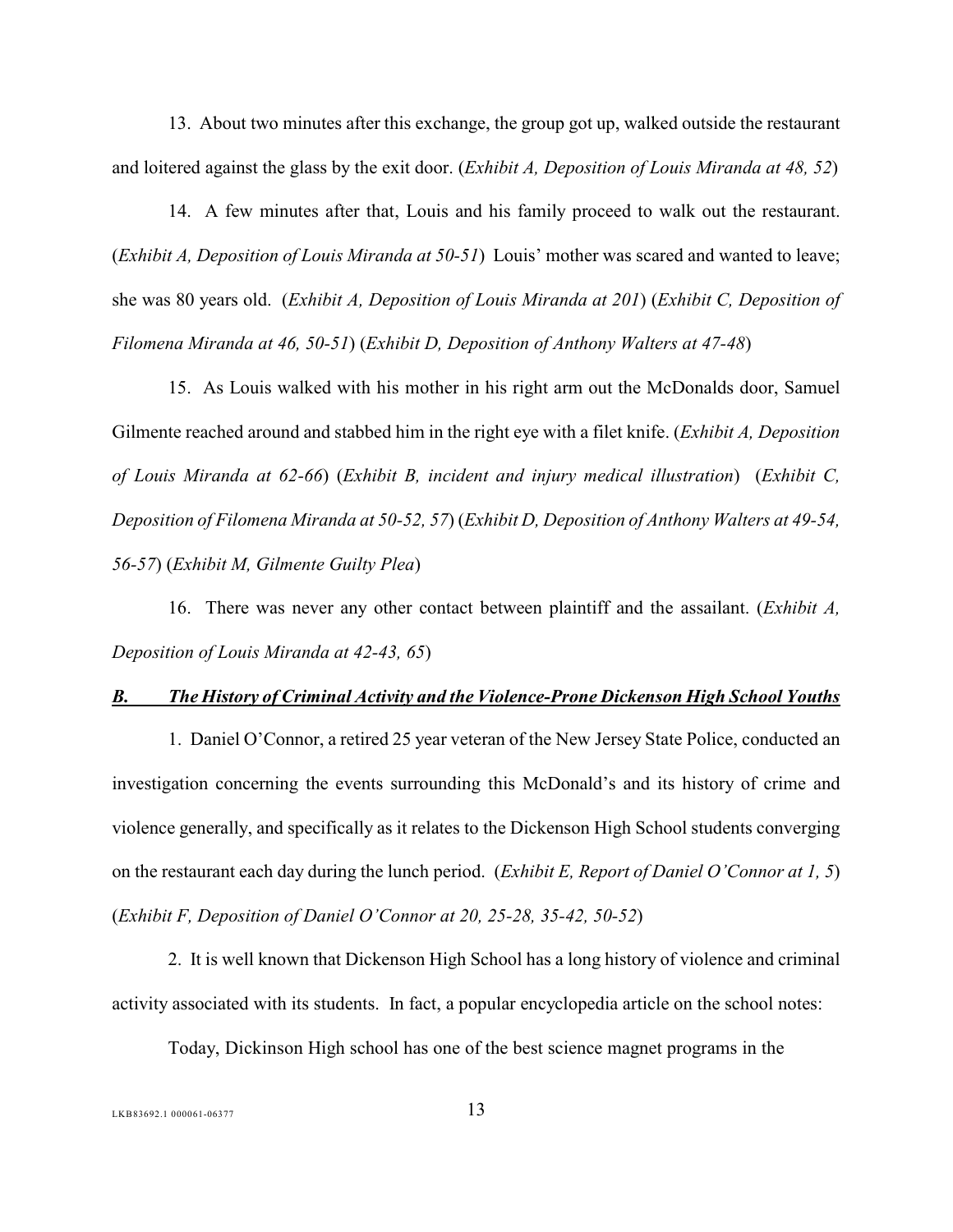state and is one of the few inner city high schools that offers a large choice of magnet and prep programs. Despite its achievements, however, **Dickinson High School** suffers from the problems which afflict many inner city schools: it has low test scores and high drop out rates, and also **has an infamous reputation in Hudson County as being the worst and most violence-prone school in the city**. Some consider other Jersey City High schools, such as Lincoln High School and Snyder High School, to be far worse, but the label is often given to Dickinson High School, perhaps because of its prominent location in Jersey City.

(*Exhibit G, Encyclopedia Article on Dickenson High School*) (emphasis added)

3. Daniel O'Connor's investigation similarly revealed what is well known in the area

concerning the serious problems associated with Dickenson High School:

The McDonald's Restaurant owned by Celeste Quintana located at the corner of Newark and Baldwin Avenues in Jersey City, NJ is located in a high crime area. Police Officers from the North and East Districts verbally confirmed that this location is besieged by Dickinson High school students at lunchtime each day and problems arise regularly.

...

A lieutenant...told me about eight hundred students are allowed to leave Dickinson High School each day at lunch time and they then converge on McDonald's and other fast food restaurants in the vicinity of the high school. These pupils are constantly involved in fights, marijuana smoking, drug deals, larcenies and vandalism during the lunch period which can run from 11:00AM to 2:00PM.

(*Exhibit E, Report of Daniel O'Connor at 5*)

4. Mr. O'Connor further elaborated on this at his deposition and related his personal

knowledge of the situation:

Well, considering what I was told by the other police officers, my own knowledge of the area, I knew it was a high crime area. I know that the high school for many years has been besieged by gangs and crime and drugs. You have the Latin Kings in there, the Cripts, the Bloods, There's another gang, I forgot the name of them, that was more notable back in the '80s but they're still there. I know that they have constant problems.

(*Exhibit F, Deposition of Daniel O'Connor at 35*) In fact, when Mr. O'Connor was outside the

McDonalds waiting for his deposition he saw this same activity:

 $14$ <br>LKB83692.1 000061-06377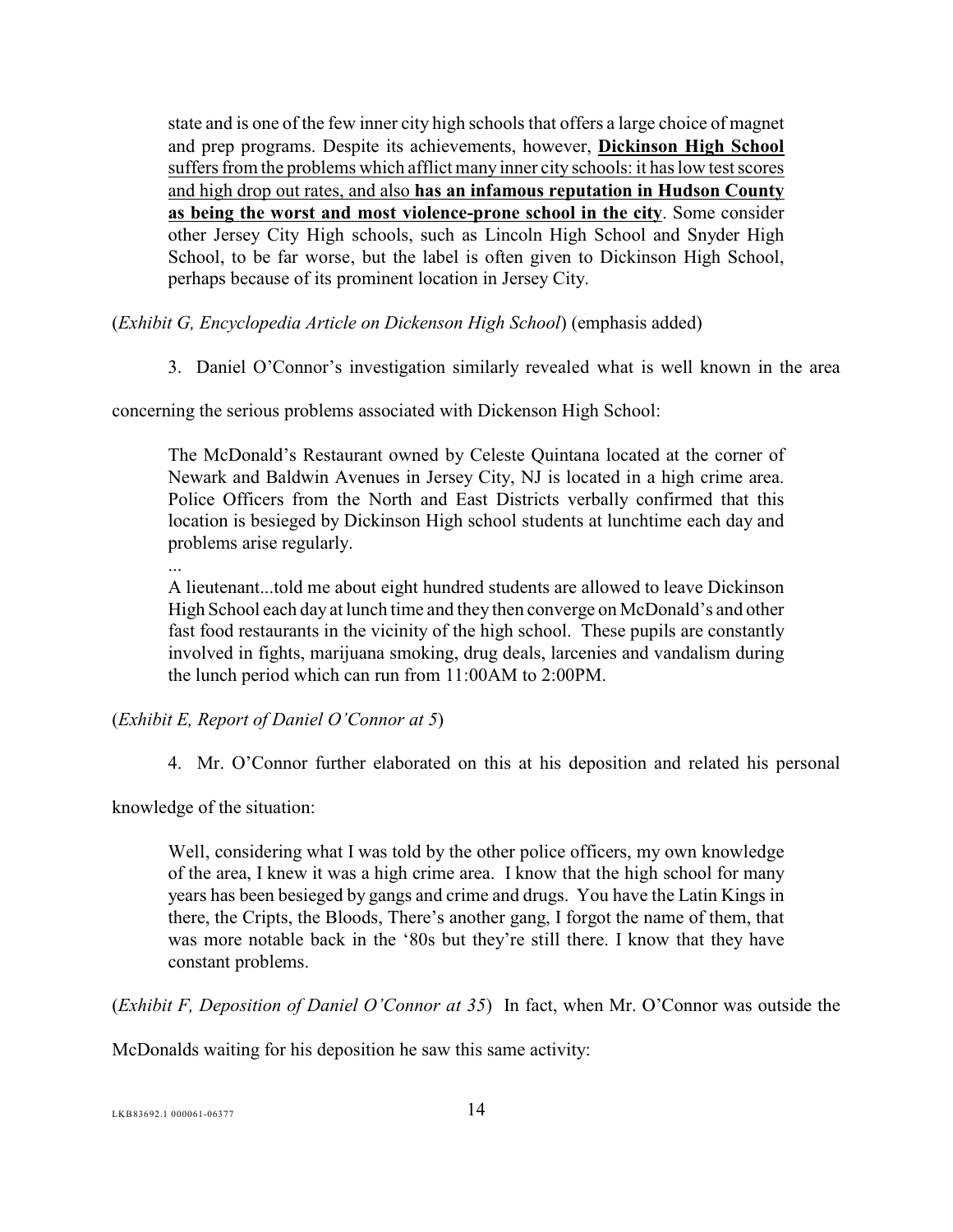[I] saw it today then I was here for lunch sitting out in the lobby there, and I could here the foul language and the screaming and yelling and I saw it today while I was sitting in your lobby out here waiting to get my deposition.

(*Exhibit F, Deposition of Daniel O'Connor at 39*)

5. Even well-coached McDonald's employees had to concede the Dickenson High School

students converge on the restaurant during the lunch period, "Generally [they] leave from school.

At that time, they fill up the house... There have been cases that they start fooling around very hard,

and then me, in this case, I call the manager..." (*Exhibit H, Deposition of McDonald's employee*

*Almenares at 29, 30, 33, 34*) (*Exhibit I, Deposition of McDonald's employee Martinez at 21, 41-43*)

6. Even the owner of Dorno Corporation<sup>1</sup>, after first being evasive, ultimately acknowledged

a problem with these kids:

Q. Ever any problems with the high school youths gathering at that McDonald's at lunch time in the past?

MR. CORCORAN: Objection to that. You can answer.

A. They come in and eat. They have 30 minutes to eat and then they leave.

Q. So no other problems with them in the past besides this incident?

MR. CORCORAN: Objection to the form. You can answer.

A. They're teenagers. They come in, they have 32 minutes to eat, I believe. They eat and they leave.

Q. I understand the age group of a high school student. I understand the 20 or 30 minute rule that we talked about earlier. But the particular question is: Any problems with those kids in the past at all at this McDonald's?

MR. CORCORAN: Objection to the form.

A. Outside. They, they have fights in front of the school and then they spill out into the street.

Q. Out into the street in front of McDonald's?

A. And the street, yeah. Not on the sidewalk. In the middle of the street.

<sup>&</sup>lt;sup>1</sup>Defendant Dorno Corporation is an umbrella company for about 8 McDonald's restaurants in North Jersey, including the one where this assault happened.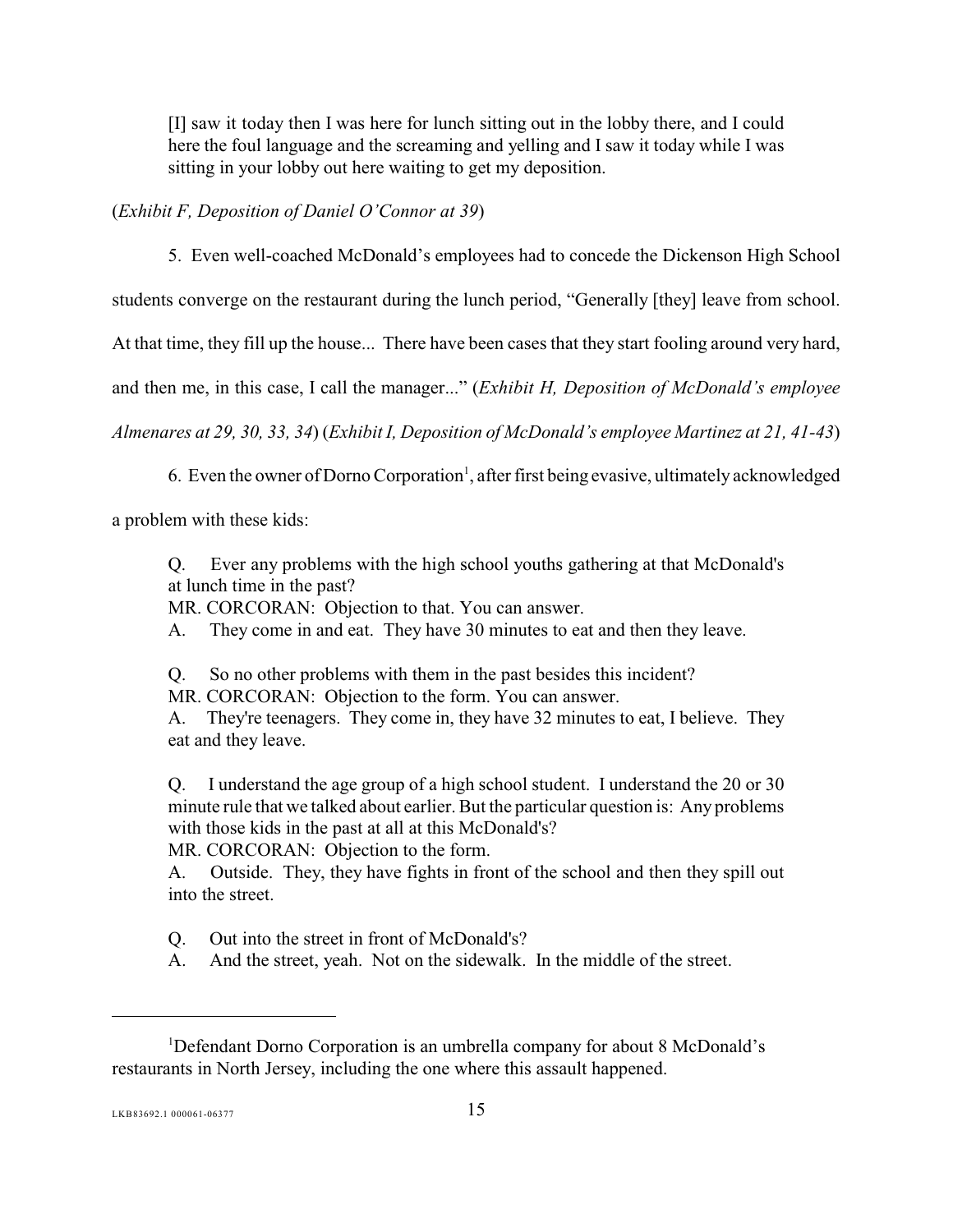- Q. Never any fights on the sidewalk? They're always in the street?
- A. I'm sure they are on the sidewalk, also.

#### (*Exhibit L, Deposition of Celestina Qunitana at 101-102*)

7. In fact, McDonald's has had to call the Dickenson High School police to the restaurant

to handle the youths. (*Exhibit L, Deposition of Celestina Qunitana at 102*)

8. Furthermore, the former principal of Dickenson High School, Mr. Robert Donato,

confirmed and elaborated upon what everyone else has said when he was interviewed by plaintiff's

security expert, David Johnston, which he relies on in forming his opinions and conclusions in this

case:

According to Robert Donato, a retired Principal at nearby Dickinson High School, which was attended by the Gilmete brothers on May 23, 2003; their approximately 3,300 students regularly patronized nearby fast food restaurants such as McDonald's in large numbers, because the High School's lunchroom seating capacity in 2003 was only 700 students. The McDonald's Restaurant at 564 Newark Avenue was approximately one city block from Dickinson High School. Further, according to Mr. Donato, six off-duty Jersey City Police Officers had been hired by the Jersey City Board of Education to patrol the streets adjacent to the High School on school days for the purpose of suppressing and preventing gang violence and assaults. The aforementioned off-duty police officers were augmented by two Jersey City Police Officers and thirteen security officers that were assigned to the Dickinson High School building and premises, as well as six full-time Crisis Intervention Specialists.

(*Exhibit J, Report of David Johnston, CCP at 9*)

9. Thus, since Dickenson High School did not have the capacity to seat all the students, each

day they converged on the McDonalds in question. As such, the McDonalds became a *de facto*

extension of the school during the 4 hour lunch period. (*Exhibit J, Report of David Johnston, CCP*

*at 9*)

10. In fact, the violence and criminal activity was so bad at the McDonalds, that over an

approximate three year period before the incident in question, the Jersey City Police Department was

 $LKB83692.1\ 000061-06377$  16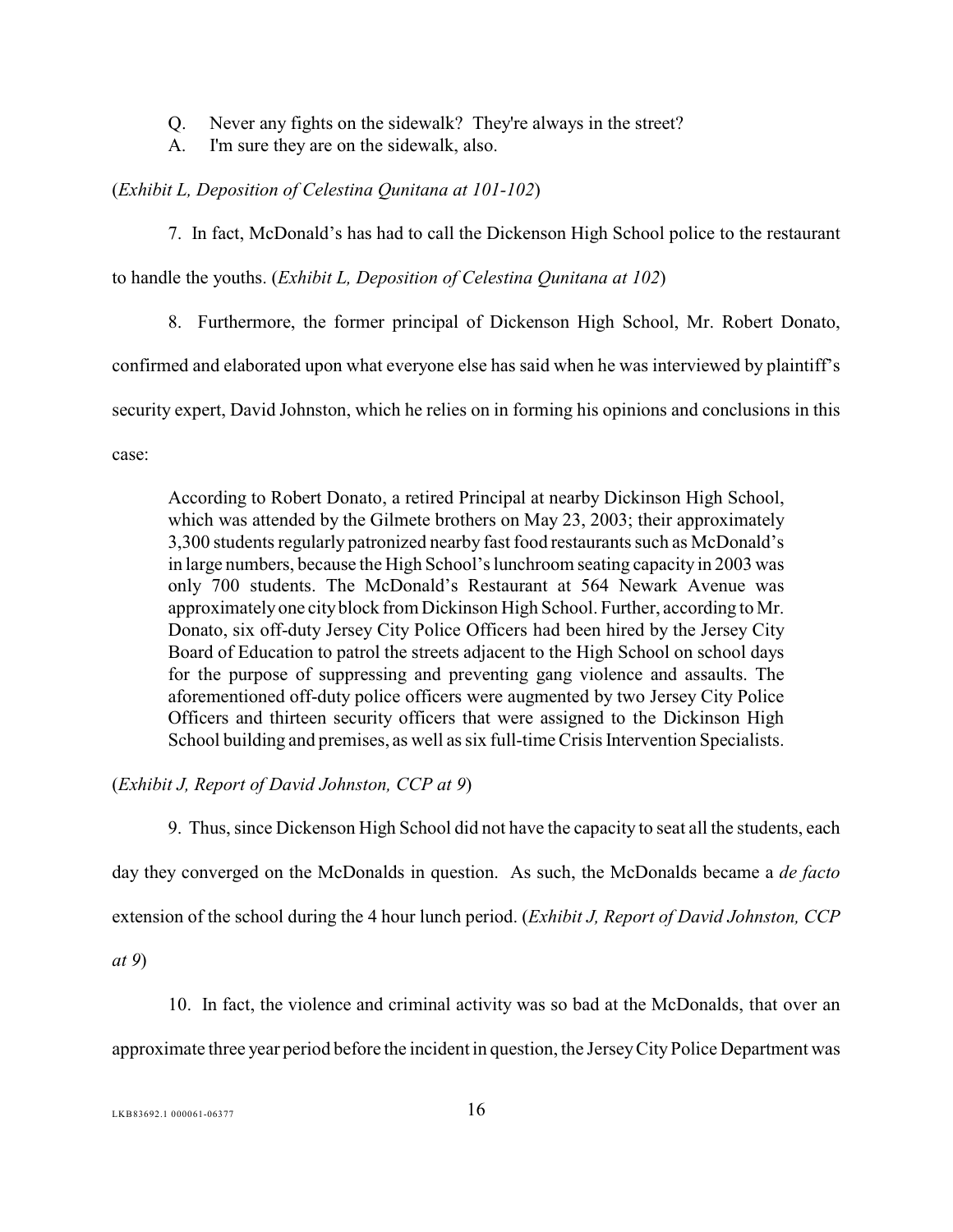summoned to this McDonalds location about 360 times. (*Exhibit E, Report of Daniel O'Connor at exhibit #3, police calls log*) (*Exhibit I, Deposition of McDonald's employee Martinez at 9-11*) (*Exhibit J, Report of David Johnston, CCP at 10*)

11. Empirical studies and official government crime reports show that 564 Newark Avenue in JerseyCity is a dangerous place. (*Exhibit N, Supplemental Report of David Johnston, NJ Uniform Crime Report, Cap Index Report*)

12. Pursuant to *N.J.S.A.* 52:17B-5.5, the Attorney General is required to submit to the governor and legislature an annual crime report analyzing crime statistics in the Garden State. (*Exhibit N, NJ Uniform Crime Report at 1*)

13. This official government report documents that the City of Jersey City had the highest 2003 rate of Aggravated Assaults of any municipality on New Jersey, 1,440 reported incidents. There were more Aggravated Assaults report in Jersey City than Camden and Newark, though Camden and Newark reported more overall crimes in 2003. Moreover, in 2003, Jersey City reported the occurrence of more violent crimes than any other municipality in New Jersey, with 2,930 incidents reported. (*Exhibit N, Supplemental Report of David Johnston at 3, NJ Uniform Crime Report at 108*)

14. CAP Index, Inc. is a nationally recognized empirical crime data reporting service. It is widely accepted and used in the security industry for risk management, loss prevention and security analysis. Its CRIMECAST report models analyzes the strong relationship that exists between a neighborhood's "social disorganization" and the amount of crime that is perpetrated there. (*Exhibit N, Cap Index Report at D-1*)

15. The CRIMECAST model produces probability measures that place any location in the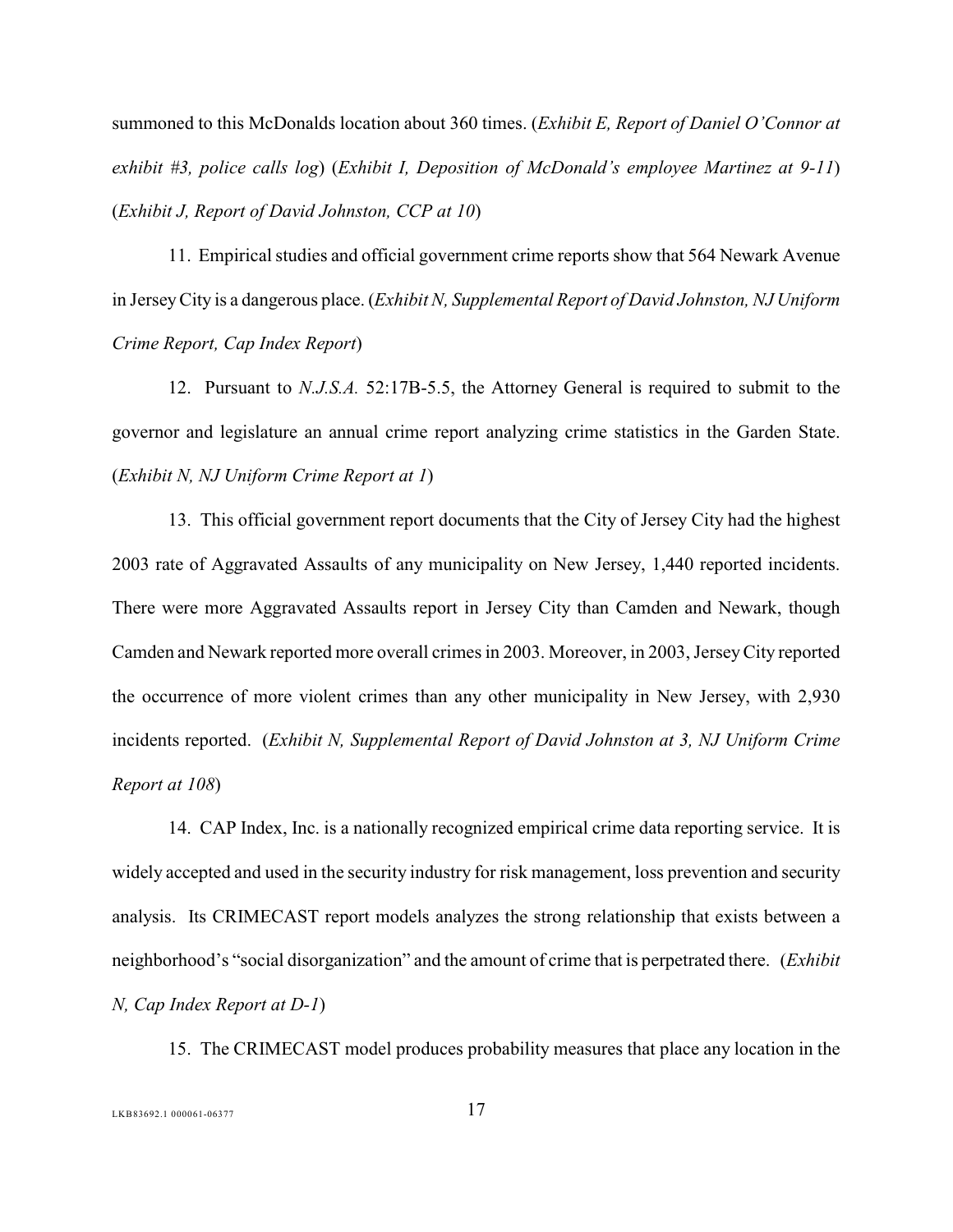United States in context with national and local levels of criminality. It refers to these probability measures as CRIMECAST scores. CRIMECAST scores focus on Crimes Against Person (homicide, rape, and aggravated assault) and Property (burglary, larceny, and motor vehicle theft). (*Exhibit N, Cap Index Report at D-1*)

16. The CAP Index crime forecasting model incorporates a wide variety of information from the following sources; FBI Uniform Crime Reports; National Crime Surveys; local police data; and company crime loss reports from all the major industries. (*Exhibit N, Cap Index Report at D-1*)

17. The CAP Index Scores for this McDonalds, 564 Newark Avenue, are as follows:

| <b>Current Scores (2003) National Scores</b> |     |     | <b>State Scores County Scores</b> |
|----------------------------------------------|-----|-----|-----------------------------------|
| <b>Aggravated Assault</b>                    | 315 | 513 | 276                               |
| Crimes Against Persons                       | 389 | 534 | 287                               |
| CAP Index                                    | 513 | 565 | 299                               |

(*Exhibit N, Supplemental Report of David Johnston at 4-6, Cap Index Report*)

18. These scores mean that a patron or McDonald's employee at 564 Newark Avenue was almost three times more likely to be victimized by an Aggravated Assault than any other location in Hudson County; more than five times more likely to be victimized by an Aggravated Assault than any other location in the State of New Jersey; more than three times more like to be victimized by an Aggravated Assault than any other location in the United States. Other Crimes Against Persons followed this elevated risk of victimization. (*Exhibit N, Supplemental Report of David Johnston at 4-6, Cap Index Report at A-1, A-2*)

19. Despite all this, McDonald's took no security measures to protect its patrons from attacks and other crimes. (*Exhibit L, Deposition of Celestina Qunitana at 48-49*)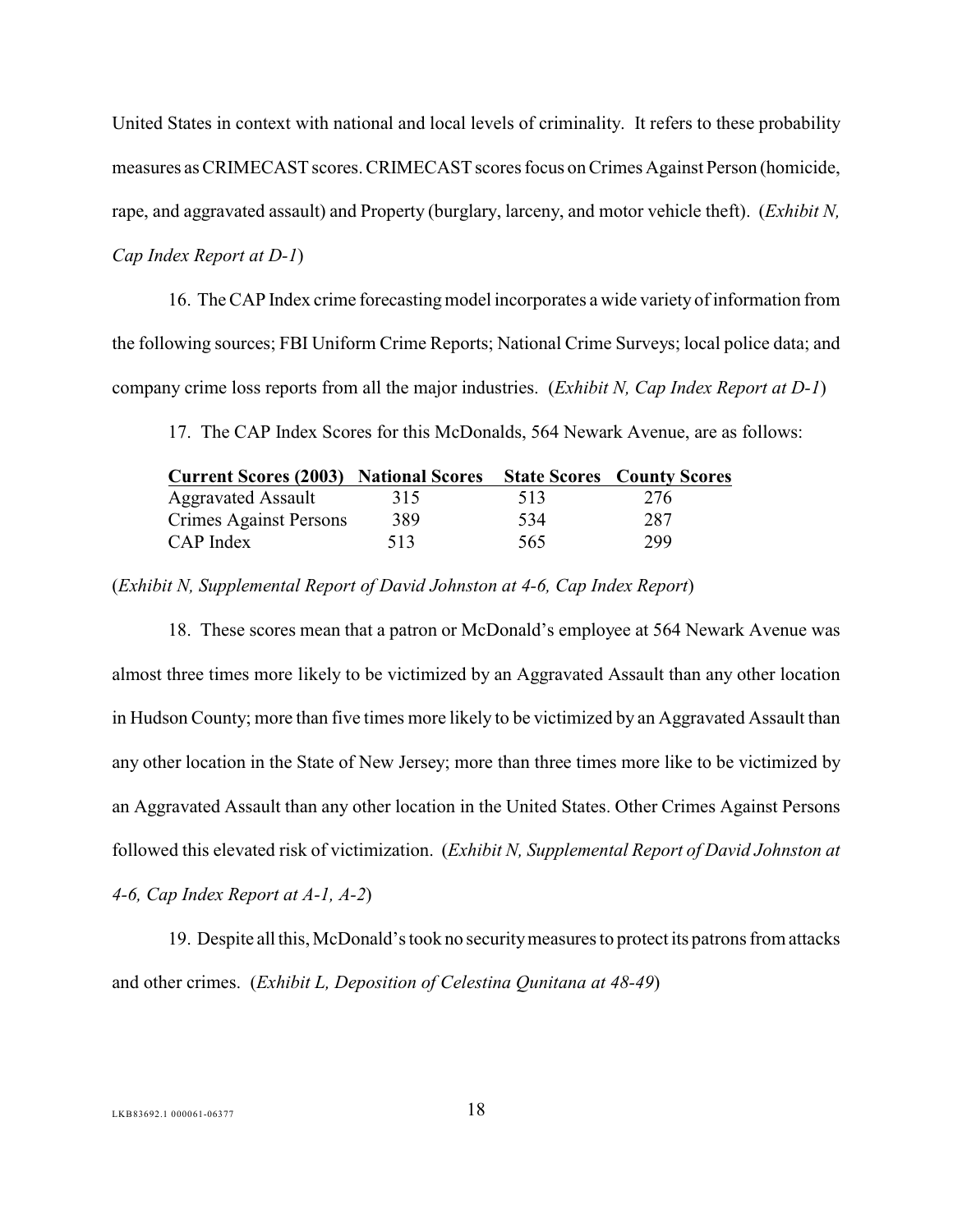#### <span id="page-23-0"></span>*C. McDonald's Makes the Economic Decision to take No Security Measures*

1. McDonald's maintains an Operations and Training Manual governing security, aka, the

McDonald's "Security Bible." Among other things, the McDonald's "Security Bible" states:

*Customers and employees should feel secure in the your restaurant. There should be no concern about robberies, burglars, vandals, or loiterers. Customers' only experience should be one of feeling secure and cared for.*

Good security helps you conduct business smoothly. It assures customers and employees of a consistently pleasant environment. And it ensures that you will not suffer unnecessary losses from criminal activity.

(*Exhibit K, McDonald's Security Bible at* 17-1)

Managers and crew should be alert to people loitering inside the restaurant...call the police if loiterers don't leave in a reasonable period of time

(*Exhibit K, McDonald's Security Bible at* 17-3)

All Security guard needs should be coordinated with the regional security manager.

*(Exhibit K, McDonald's Security Bible at 17-24)*

Each restaurant manager should evaluate restaurant and install equipment and hardware as needed.

*For assistance, contact your security manager or the director of security*.

(*Exhibit K, McDonald's Security Bible 17-32*)

2. Despite becoming a *de facto* extension of the violence-prone Dickenson High School, and despite the history of violence and criminal activity in the area, and despite the school employing extensive security to police these kids, and despite McDonald's own internal security manual mandates it, as a cost savings measure McDonald's decided to take no security measures whatsoever. (*Exhibit L, Deposition of Celestina Qunitana at 48-49*)

3. No one who worked at the McDonalds in question had any particularized security training

LKB83692.1 000061-06377 19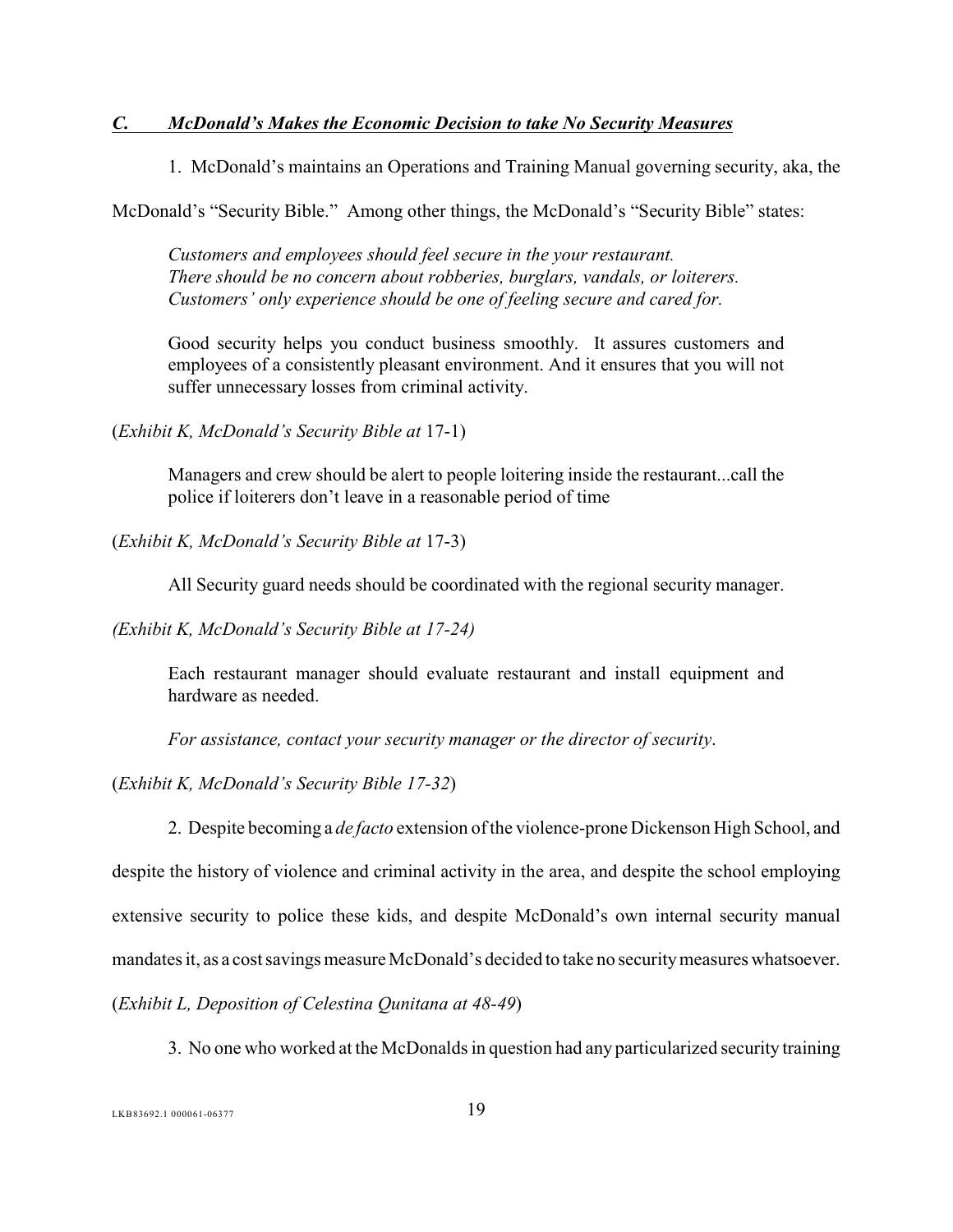or qualifications. In fact, the same is true with respect to the eight other McDonald's restaurants run under the umbrella of Dorno Corporation. (*Exhibit L, Deposition of Celestina Qunitana at 42*)

- 4. The president of the McDonald's corporations that ran this store, Celestina Quintana, testified:
	- Q. Who is in charge of security for the restaurants run under the umbrella of Dorno Corporation?
	- A. Who is? The police department in the neighborhood.

(*Exhibit L, Deposition of Celestina Qunitana at 42*)

5. And although the McDonald's Security Manual is clear that all restaurants are supposed

to, "Contact your [regional] security manager to determine if an armed or unarmed guard is needed

in your situation." (*Exhibit K, McDonald's Security Bible at 17-26*) Ms. Quintana was clear she did

not do this nor anything else to protect the McDonald's customers from the serious problem of crime

in the area and the Dickenson High School situation:

Q. Has Dorno Corporation or Jesnel Corporation ever done a security analysis of its restaurants?

A. There is no need. We have not had any-- other than what we train our people to, with the, what they are trained, how we train them. But there is no need to do a security analysis.

Q. Because you say there is no need your answer to the question is no? A. No.

### (*Exhibit L, Deposition of Celestina Qunitana at 48-49*)

6. When asked why the McDonald's has done nothing to address the serious problem of

violent high school gangs gathering at the McDonald's, its owner gave an apathetic, pass the buck

explanation, which alarmingly misunderstands its duties under Supreme Court law:

- Q. What have you guys done to try to address that problem?
- A. Other than, than having dialogue with the principal and the principal sends

LKB83692.1 000061-06377 20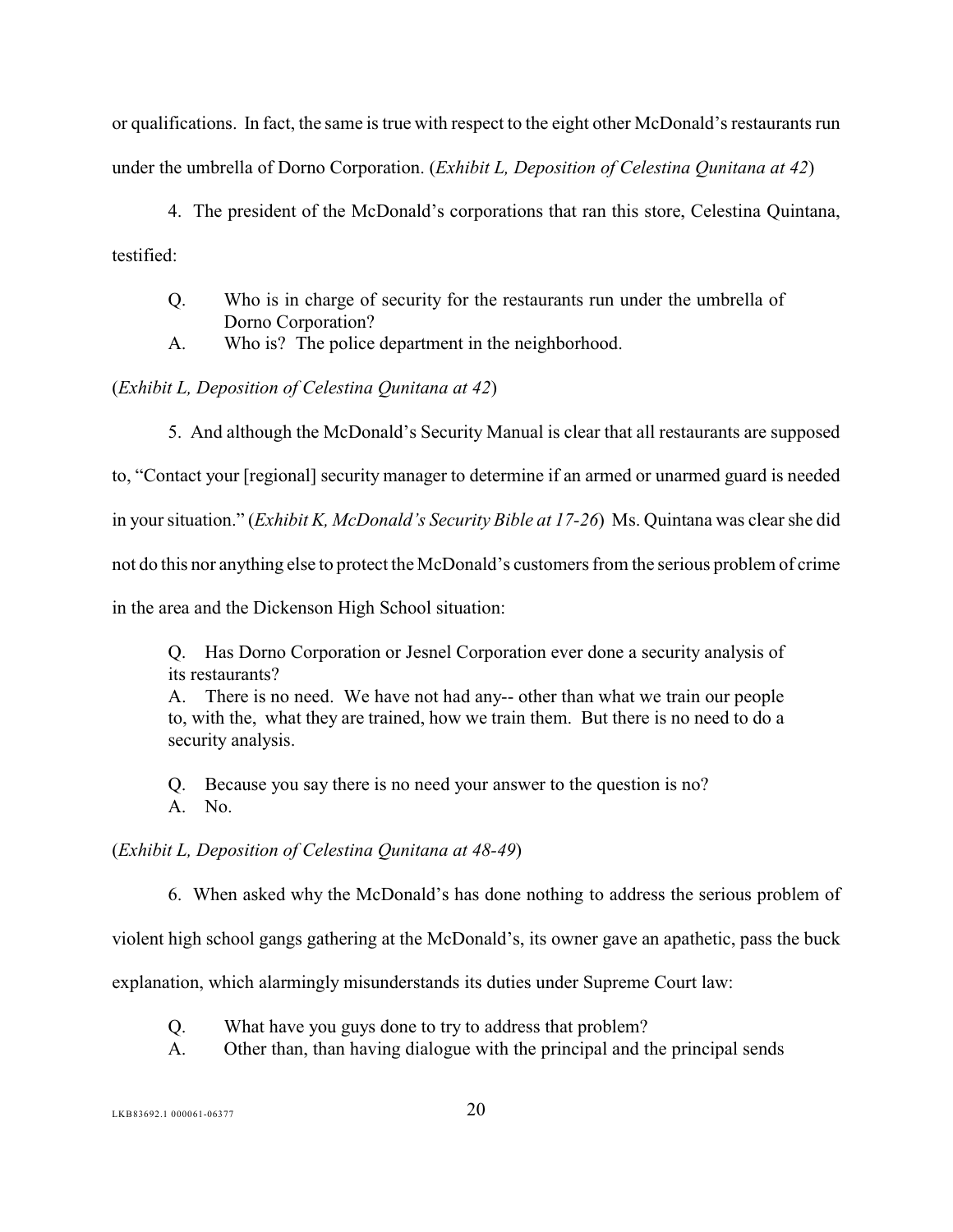down his police officer. Because they have police officers and security guards. But it's not a McDonald's issue, it's a high school issue.

(*Exhibit L, Deposition of Celestina Qunitana at 102*) (emphasis added)

#### <span id="page-25-0"></span>*D. The Defendants Constitute a Single Entity*

1. Celestina Quintana testified at her deposition that her current occupation is a McDonald's franchising owner/operator. (See Exhibit L, p. 9:9-11).

2. Celestina Quintana testified that she first became involved with the McDonald's business in 1990. (See Exhibit L, p. 9:16-18).

3. Celestina Quintana testified that Jesnel Corporation is a corporation that she runs under McDonald's. (See Exhibit L, p.10:19-25).

4. Celestina Quintana testified that Jesnel Corporation is in the business of operating the McDonald's restaurant where the subject incident occurred as well as other McDonald's restaurants. (See Exhibit L, p.14:1-6).

5. Celestina Quintana testified that the Dorno Corporation is a parent corporation of Jesnel Corporation. (See Exhibit L, pp. 26:22-25; 27:1-3).

6. Celestina Quintana testified that the officers of Jesnel Corporation are her and her husband, and that there has never been any other officers of Jesnel Corporation. (See Exhibit L, p.13:1-6).

7. Celestina Quintana testified that the officers of Dorno Corporation are her and her husband, and that there has never been any other officers of Dorno Corporation. (See Exhibit L, p.27:9-14).

8. Celestina Quintana testified that she is not sure of her exact title with Jesnel Corporation but has different titles with respect to Jesnel Corporation. (See Exhibit L, pp. 31:22-25; 32:1-2).

9. Celestina Quintana testified that she is not sure of her exact title with Dorno Corporation but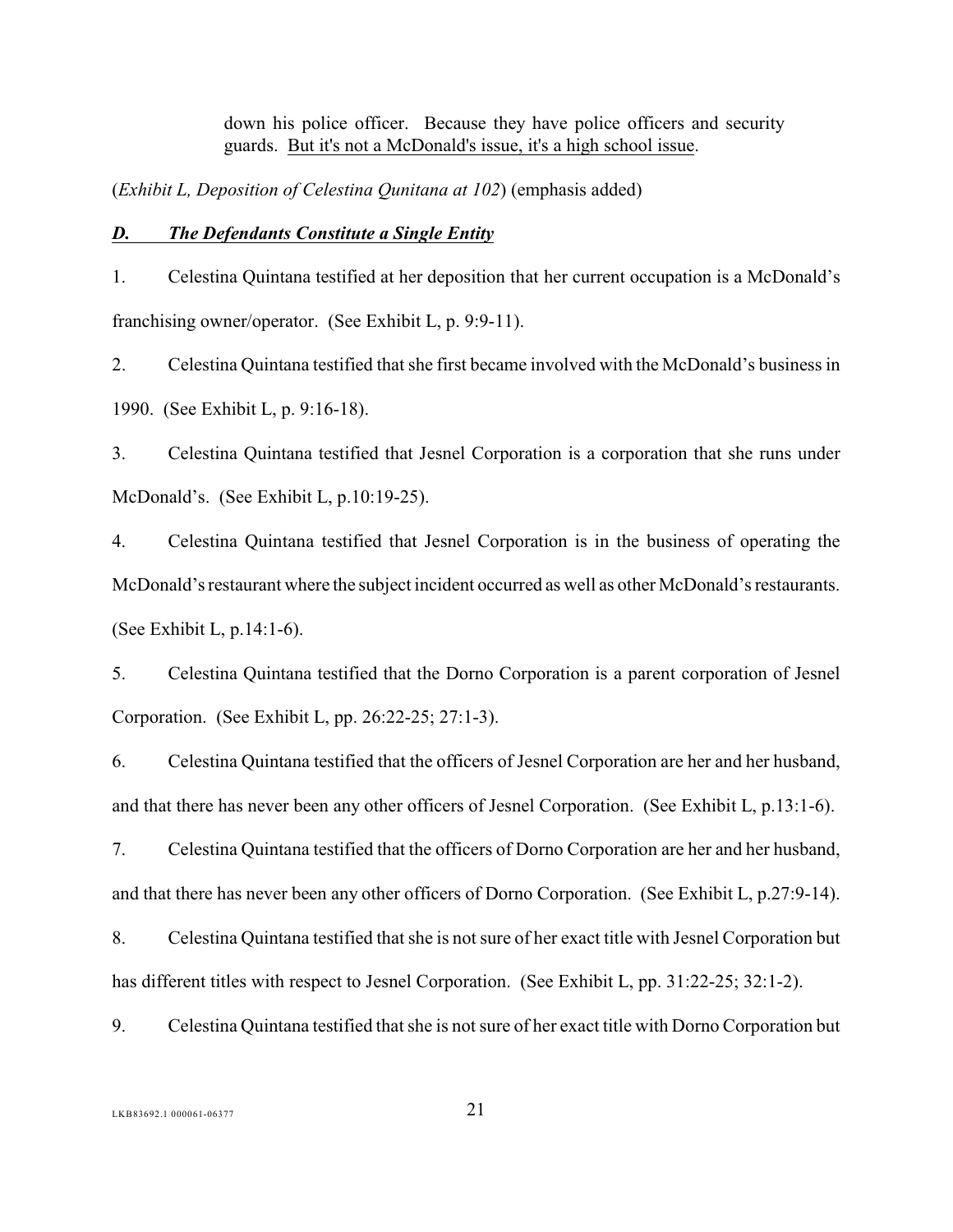has different titles with respect to Dorno Corporation. (See Exhibit L, pp. 31:11-15).

10. Celestina Quintana testified that the entities involved in determining the store hours for the various McDonald's restaurants that she is involved in running are the McDonald's Corporation, and herself as the particular restaurant manager. (See Exhibit L, p. 24:8-21).

11. Celestina Quintana testified that the McDonald's Corporation modifies or changes the guidelines as occurrence happen in the business. (See Exhibit L, pp. 44:12-15).

12. Ms Quintana testified that Jesnel Corporation has a franchise agreement with McDonald's national in which Dorno Corporation is the managing company that governs the relationship between the national and local entities. (See Exhibit L, p. 93:5-18).

13. The deposition of Celestina Quintana reveals that defendants, McDonald's Corporation, Jesnel Corporation and Dorno Corporation constitute and function as a single corporate enterprise. (See Exhibit L, p. 26:22-25; 27:1-3; p.27:9-14, p. 24:8-21, p. 93:5-18 ).

14. The security portion of the operations and training manual of defendant McDonald's Corporation shows that defendant McDonald's Corporation has control over the operations and the day to day activities of the McDonald's restaurant. (See Exhibit K, 17-1, 17-3, 17-4, 17-10, 17-11, 17-22).

15. Defendant McDonald's Corporation controls virtually every aspect of the operation of McDonald's as proliferated through its "McDonald's Operations and Training Manual" , as indicated in the Security section of that documents. (See Exhibit K, 17-1, 17-3, 17-4, 17-10, 17-11, 17-22). 16. Among other things, McDonald's Corporation controls the standards for security in the McDonald's Restaurants. (See Exhibit K, 17-1)

17. McDonald's Corporation sets forth the requirements for patrons who loiter in the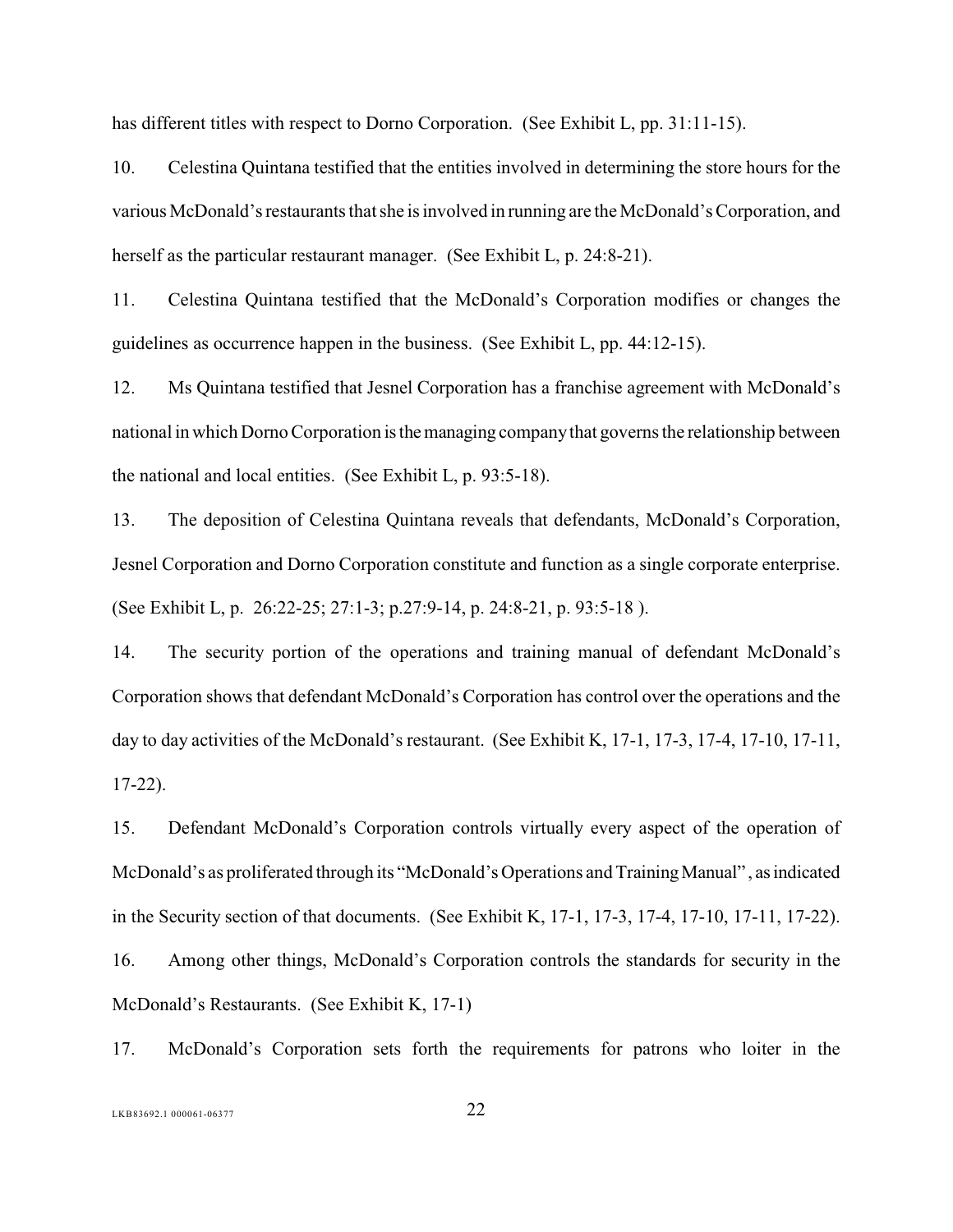McDonald's restaurants. (See Exhibit K, 17-3)

18. McDonald's Corporation sets forth the requirements concerning confidential information of the McDonald's restaurants. (See Exhibit K, 17-4)

19. McDonald's Corporation sets forth the conditions for termination of any McDonald's employees. (See Exhibit K, 17-10, 17-22)

20. McDonald's Corporation sets forth the conditions for controlling vandalism and loitering in the McDonald's restaurants. (See Exhibit K, 17-11)

21. McDonald's Corporation sets forth the conditions for security equipment and hardware in the McDonald's restaurants. (See Exhibit K, 17-11)

22. Defendant McDonald's Corporation owns the restaurant itself, leasing the property to Jesnel Corporation. (See Exhibit L, pp. 114:25; 115:1-6)

23. All three defendants, McDonald's Corporation, Dorno Corporation and Jesnel Corporation, are intimately involved in the operations of this restaurant; McDonalds Corporation sets forth every last detail of how the restaurant is to be run and sees to it that Dorno Corporation and Jesnel Corporation carry out those requirements or suffer the consequences. (See Exhibit K, 17-1, 17-3, 17- 4, 17-10, 17-11, 17-22); (See Exhibit L, p. 26:22-25; 27:1-3; p.27:9-14, p. 24:8-21, p. 93:5-18).

24. Discovery has revealed that the defendants McDonald's Corporation, Dorno Corporation and Jesnel Corporation constitute and function as a single corporate enterprise. (See Exhibit K, 17-1, 17-3, 17-4, 17-10, 17-11, 17-22); (See Exhibit L, p. 26:22-25; 27:1-3; p.27:9-14, p. 24:8-21, p. 93:5- 18).

25. On February 17, 2006, this court entered an order requiring defendants to produce certain discovery, including the operations and training manual of McDonald's Corporation. (See Exhibit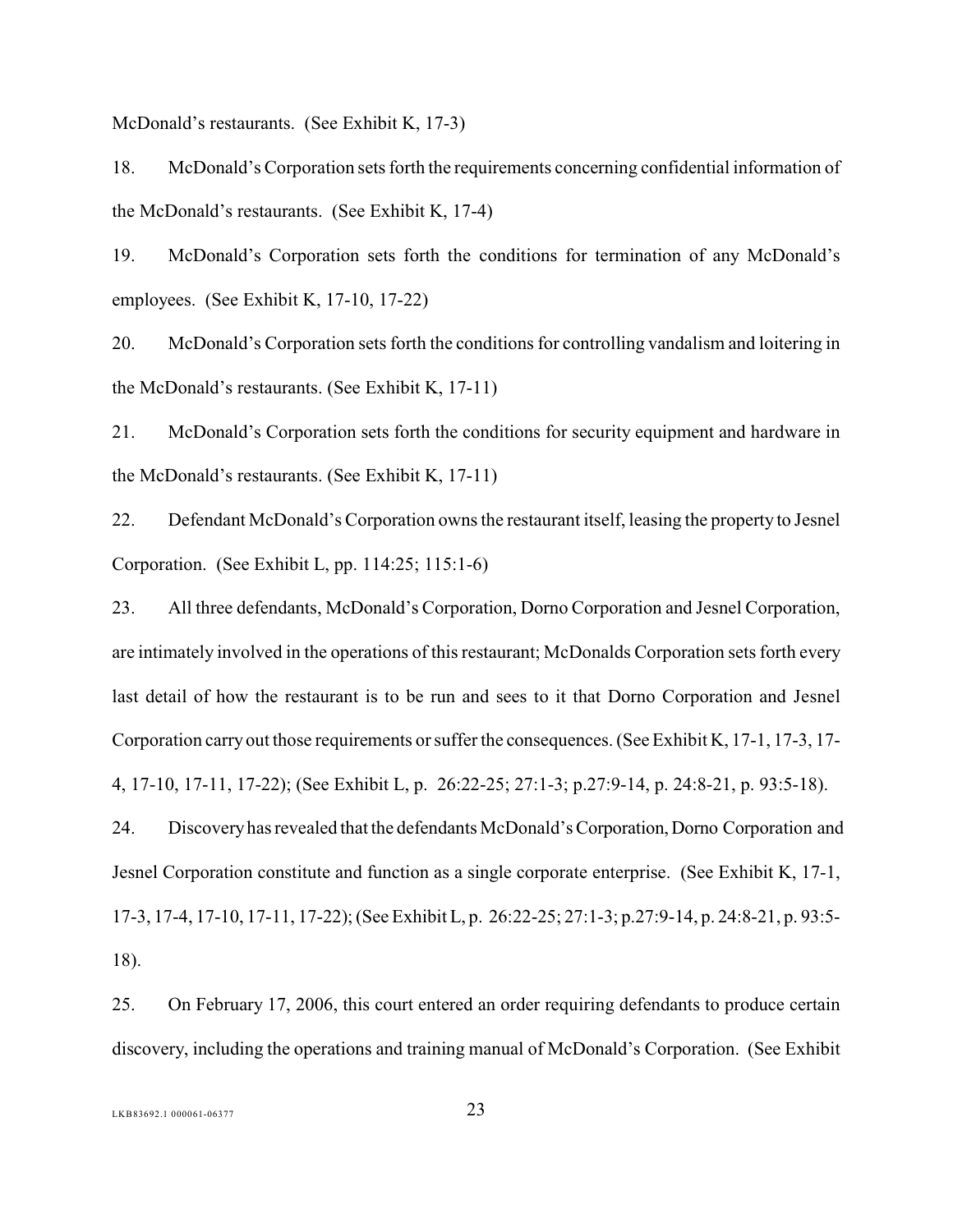O, 2/1706 Court Order).Defendants have failed to comply with this court order and produce this operations and training manual of McDonald's Corporation. This operation and training manual of McDonald's Corporation will show what McDonald's does and does not know with respect to the activities at the McDonald's restaurants.

26. On November 12, 2004, Robert Johnson signed an affidavit of behalf of McDonald's Corporation concerning their alleged non-involvement in the McDonald's restaurant at issue. (See Exhibit E to Defendants' Summary Judgment Motion).

27. Robert Johnson's name was not provided in discovery as someone with relevant knowledge in this matter, and plaintiffs first knowledge of this person was from the affidavit attached to defendants' motion hereto. (See Exhibit P, Defendant's Answers to Form C Interrogatories). Plaintiff needs to take Robert Johnson's deposition to establish the relationship between defendants McDonald's Corporation, Dorno Corporation and Jesnel Corporation.

28. Attached to the summary judgment motion an amendment to franchise agreement showing the relationship between all the defendants. (See Exhibit D to Defendants' Summary Judgment Motion). However, defendants have not provided the entire franchise agreement showing the relationship between all the defendants.

29. The amendment to franchise agreement states that McDonald's has made arrangements for McDonald's food products to be at the subject McDonald's restaurant. (See Exhibit D to Defendants' Summary Judgment Motion).

30. The amendment to franchise agreement indicates that McDonald's is involved in the day to day operations of the subject McDonald's restaurant. (See Exhibit D to Defendants' Summary Judgment Motion).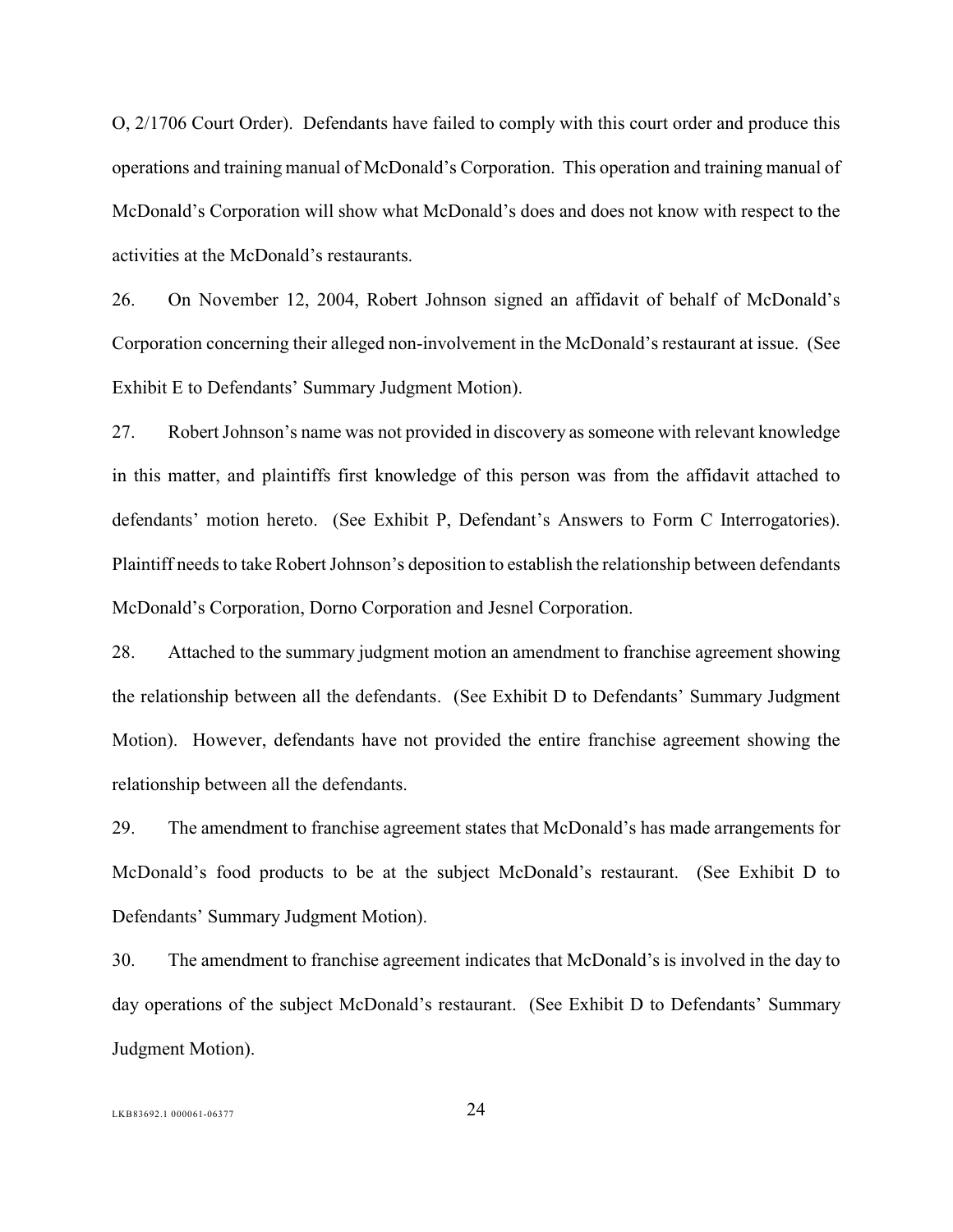31. Defendants have not provided the McDonald's Corporation representative's name to the franchise agreement. (See Exhibit D to Defendants' Summary Judgment Motion). Plaintiff needs the entire franchise agreement and witnesses name to take his deposition to establish the relationship between McDonald's Corporation, Dorno Corporation and Jesnel Corporation.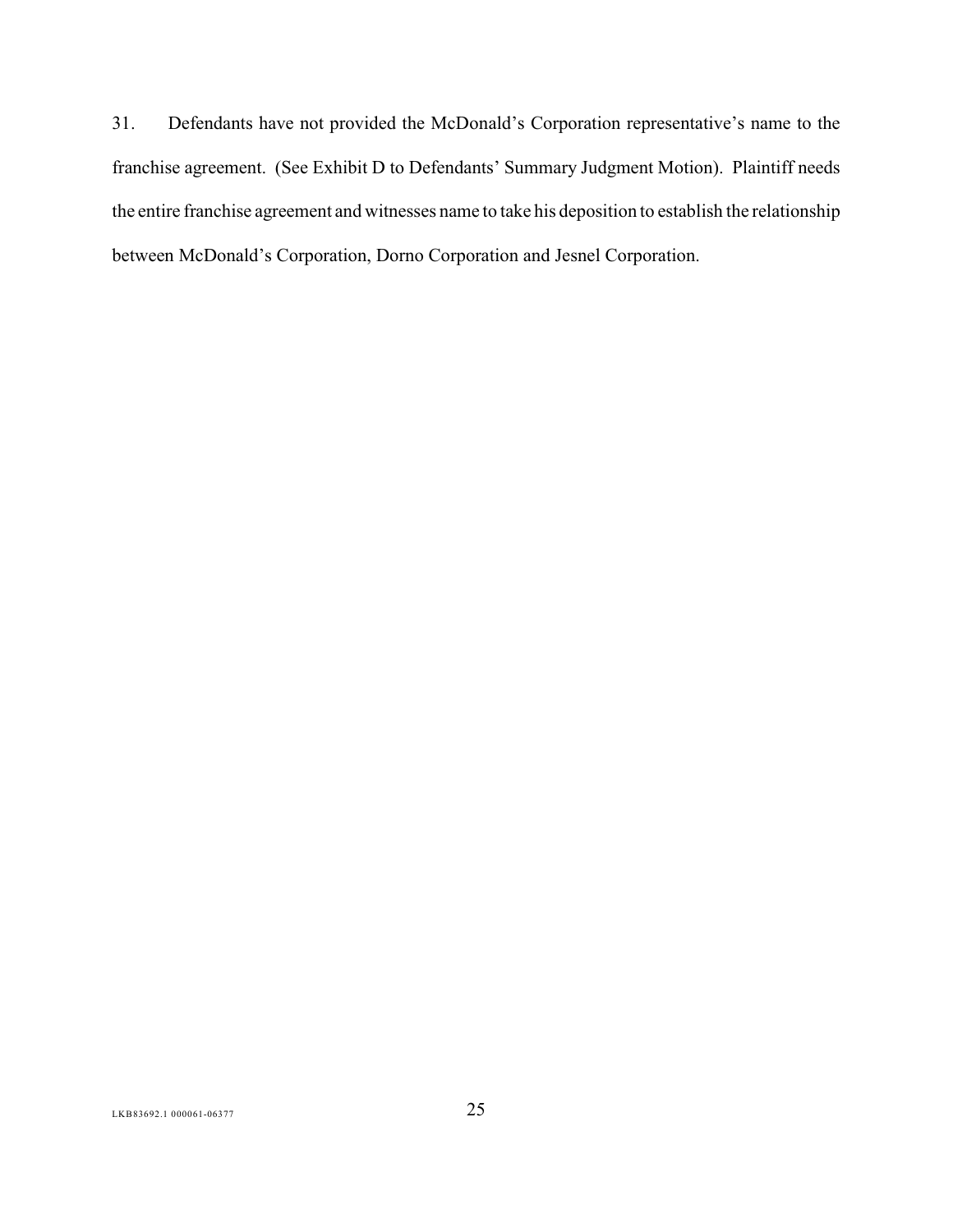#### <span id="page-30-0"></span>**LEGAL ARGUMENT**

#### <span id="page-30-7"></span><span id="page-30-4"></span><span id="page-30-3"></span><span id="page-30-1"></span>**POINT I**

### **DEFENDANTS' MOTION FOR SUMMARY JUDGMENT AS TO McDONALD'S CORPORATION AND DORNO CORPORATION SHOULD BE DENIED SINCE THE PLAINTIFFS HAVE MADE A PRIMA FACIE CASE OF NEGLIGENCE AGAINST THEM.**

It is well settled in New Jersey that business owners and landlords have a duty to protect patrons and tenants from foreseeable criminal acts of third parties. *Clohesy v. Food Circus Supermarkets, Inc.*, 149 N.J. 496, 500, 516-17 (1997) (supermarket liable in negligent security for customer's murder after her abduction from parking lot); *Butler v. Acme Mkts., Inc.*, 89 N.J. 270, 274 (1982) (supermarket liable to customer who was mugged in parking lot); *Trentacost v. Brussel*, 82 N.J. 214, 231-32 (1980) (imposing liability on landlord for failure to "take reasonable security measures for tenant protection on the premises"); *Braitman v. Overlook Terrace Corp.*, 68 N.J. 368, 371-72, 382-83 (1975) (holding landlord could be liable for burglary of tenant's apartment because landlord had breached duty of care by failing to provide functioning deadbolt lock).

<span id="page-30-6"></span><span id="page-30-5"></span><span id="page-30-2"></span>When a landlord knows or should know of a pattern of criminal activity on his premises that poses a foreseeable risk of harm to his tenants and their guests and does not take reasonable steps to meet the danger, he cannot escape liability merely because the criminal act was committed by a third party who was not within his control. *See Trentacost*, 82 N.J. at 222; *see also Taneian v. Meghrigian*, 15 N.J. 267 (1954) at 281 (describing landlord's duty of reasonable care to protect tenants and their social guests against dangers in common areas); *Scully v. Fitzgerald*, 179 N.J. 114 (2004) (holding that landlord owes duty "to take reasonable stepsto curtail the dangerous activities" on premises "of which he should be aware and that pose a hazard to the life and property of other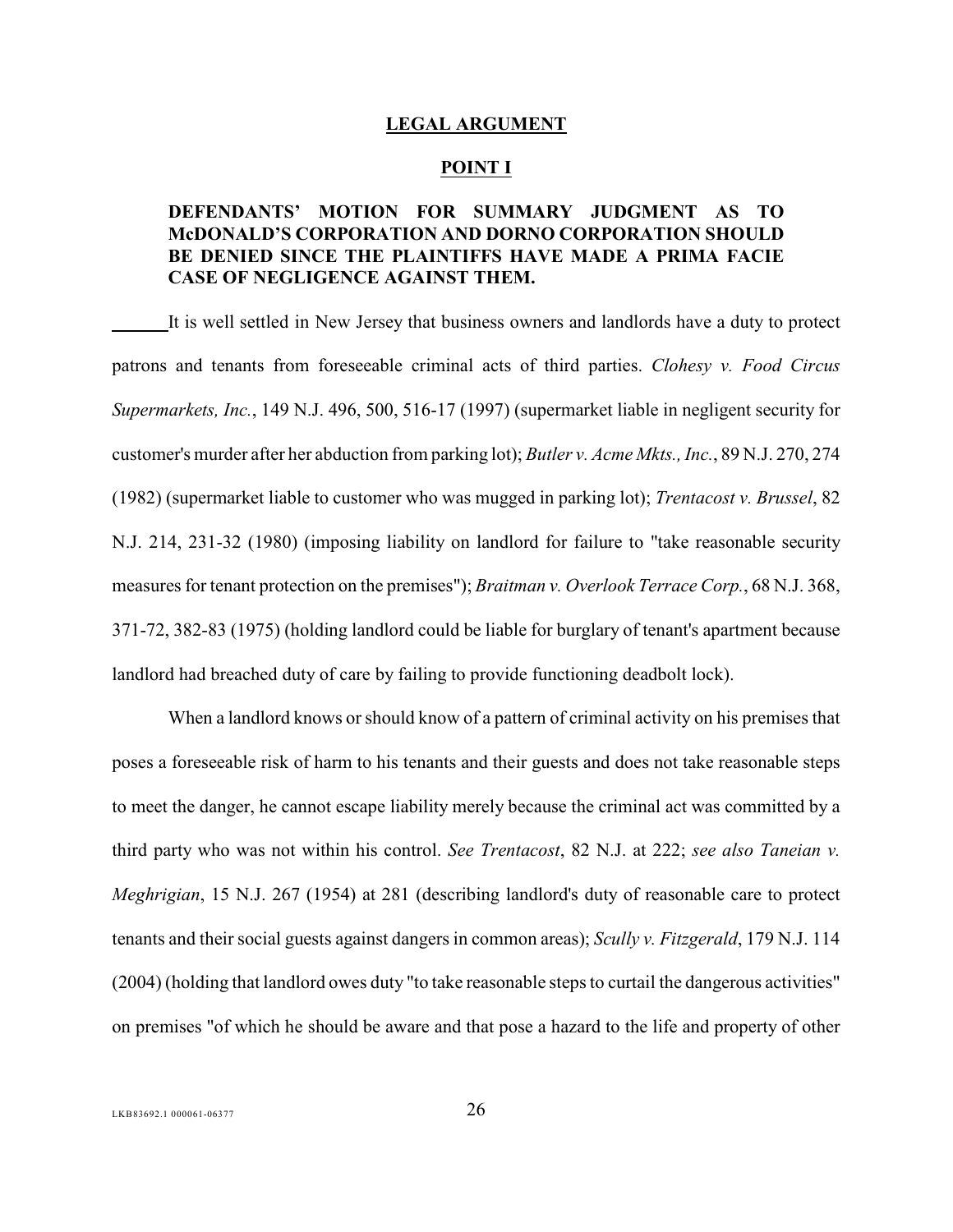<span id="page-31-2"></span>tenants"); *Williams v. Gorman*, 214 N.J.Super. 517, 523 (App.Div.1986) (asserting that landlord has duty to protect tenant from other tenant's foreseeable criminal acts), *cert. denied*, 107 N.J. 111 (1987).

<span id="page-31-0"></span>As the Court held in *Clohesy,* foreseeability does not require the existence of prior similar criminal incidents, but depends instead on an evaluation ofthe totality of the circumstances. *Clohesy supra,* 149 *N.J.* at 506-08. In this regard, the Supreme Court in both *Butler v. Acme* and *Clohesy v. Food Circus* adopted the *Restatement (Second) of Torts* Section 344, Comment (f) as a standard for determining in cases of injury by third persons "which criminal incidents may give rise to liability." *Butler,* 89 *N.J.* at 280; *Clohesy,* 149 *N.J.* at 506-07. The *Restatement* articulates the duty owed by

a proprietor of premises to those who enter the premises as follows:

<span id="page-31-3"></span>A possessor of land who holds it open to the public for entry for his business purposes is subject to liability to members of the public while they are upon the land for such a purpose, for physical harm caused by the accidental, negligent, or intentionally harmful acts of third persons or animals, and by the failure of the possessor to exercise reasonable care to (a) discover that such acts are being done or are likely to be done, or (b) give a warning adequate to enable the visitors to avoid the harm, or otherwise to protect them against it.

*Restatement (Second) of Torts,* § 344 at 223-234 (1965). The official comment states:

<span id="page-31-1"></span>f. Duty to police premises. Since the possessor is not an insurer of the visitor's safety, he is ordinarily under no duty to exercise any care until he knows or has reason to know that the acts of the third person are occurring, or are about to occur. He may, however, know or have reason to know, from past experience, that there is a likelihood of conduct on the part of third persons in general which is likely to endanger the safety of the visitor even though he has no reason to expect it on the part of any particular individual. If the place or character of his business, or his past experience, is such that he should reasonably anticipate careless or criminal conduct on the part of the third persons, either generally or at some particular time, he may be under a duty to take precautions against it, and to provide a reasonably sufficient number of servants to afford a reasonable protection.

*Restatement (Second) of Torts,* § 344 at 225-226, Comment (f) (1965). *See also, e.g., J.S. v.*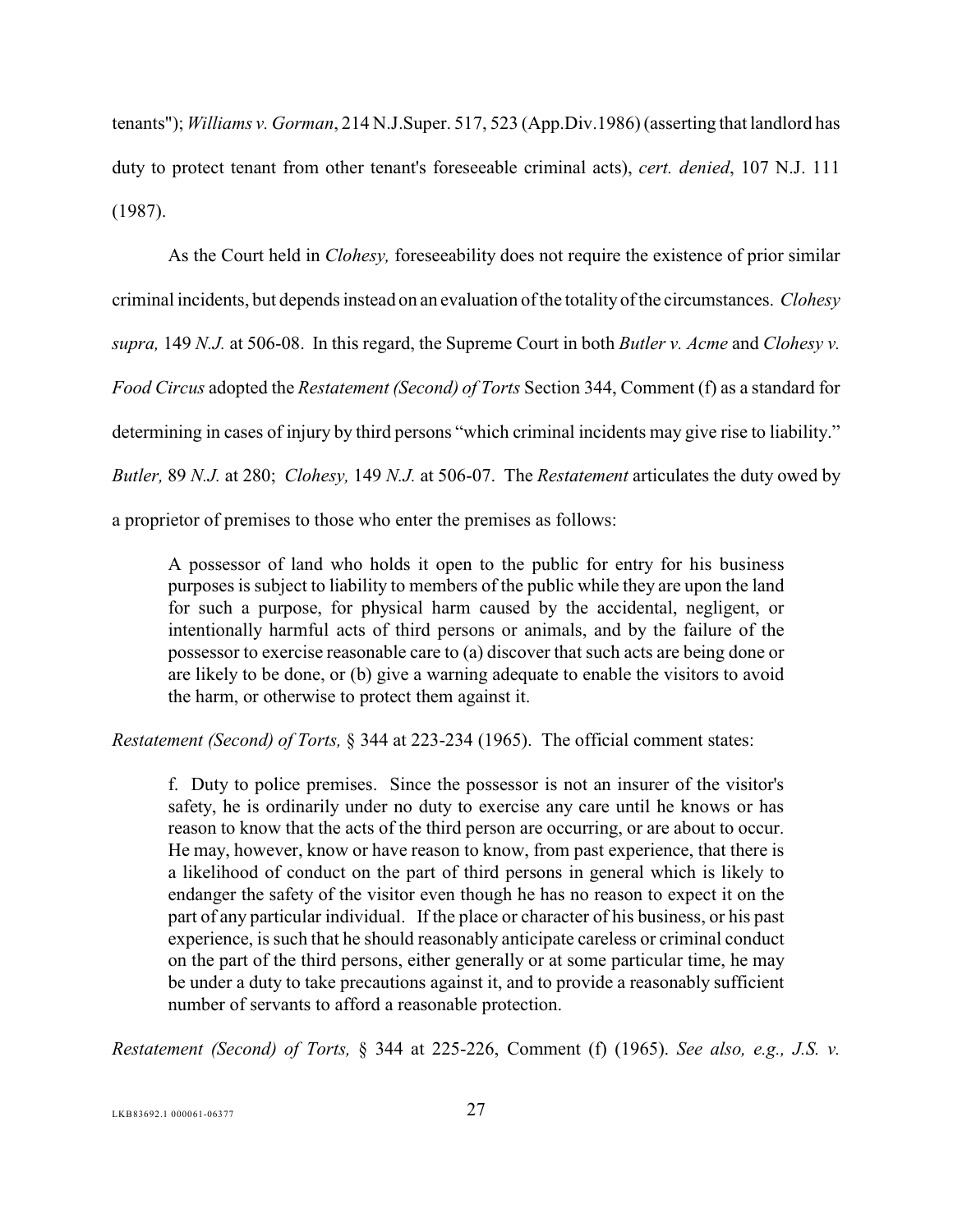<span id="page-32-2"></span><span id="page-32-1"></span><span id="page-32-0"></span>*R.T.H*.155 N.J. 330 (1998) at 338; *James v. Arms Technology, Inc.,* 359 *N.J.Super.* 291, 324 (App.Div.2003); *Morris v. Krauszer's Food Stores,* 300 *N.J.Super.* 529, 535 (App.Div.1997); *Gaita v. Laurel Grove Cemetery Co.,* 323 *N.J.Super.* 89, 94-96 (Law Div.1998). The Supreme Court has embraced a liberal negligent security standard as a matter of public interest. *Butler,* 89 *N.J.* at 280 (imposing duty because store is in the best position to provide either warnings or adequate protection for its patrons and because the public interest lies in providing a reasonably safe place for a patron to shop).

For example, in *Butler*, 89 N.J. 270 (1982), the plaintiff customer was assaulted in the parking lot after having just finished shopping at the defendant supermarket. The plaintiff contended Acme was negligent in failing to provide a safe place in which to shop and park. *Id*. at 274. The area had a history of criminal activity, including 7 muggings over the course of a year. Additionally, although Acme had hired off-duty police officers to supply security for the Acme market on certain evenings, only one security officer was on duty inside the store at the time of the attack. Moreover, no signs or warnings were posted advising the patrons of the possibility of criminal attack. *Id*. at 274-75.

The Supreme Court held that Acme owed a duty of reasonable care to safeguard its business invitees from criminal acts of third persons. *Id*. at 280. It was reasonable for the jury to determine that absent warnings, hiring one guard who primarily remained inside the store was an insufficient response in light of the known, repeated history of attacks on the premises. *Id*. The Court further held that Acme as the business invitor is in the best position to provide either warnings or adequate protection for its patrons when the risk of injury is prevalent under certain conditions, and the public interest lies in providing a reasonably safe place for a patron to shop. *Id*. at 284.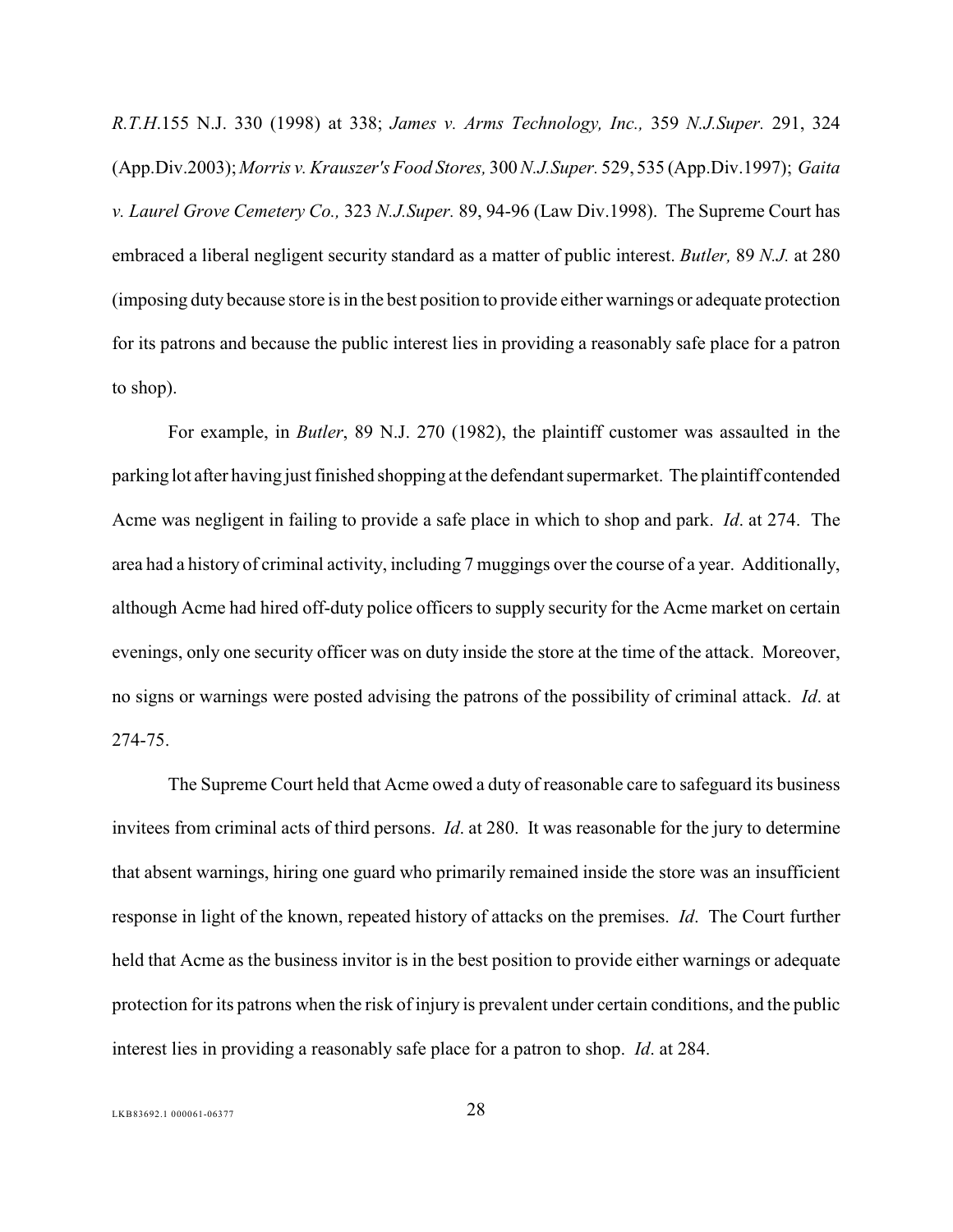<span id="page-33-0"></span>In addition to its pre-existing common law duty as articulated in *Butler*, *Clohesy* and their progeny, McDonald's corporate imposed upon, and the local restaurant assumed, an additional duty to take reasonable security measures to protect its Big Mac-eating patrons. The so-called McDonald's "Security Bible" recognizes the importance of its duty to provide security. (*Exhibit K, McDonald's Security Bible at* 17-1) *("Customers ... should feel secure in the your restaurant."*) The manual requires each restaurant to contact the regional security manager in assessing its security needs. *(Exhibit K, McDonald's Security Bible at 17-24, 17-32*). *See e.g., Zepf v. Hilton Hotel & Casino*, 346 N.J.Super. 6, 11-12 (App. Div. 2001) (noting the relevance of defendant's security manual in identifying its duty to provide security)

<span id="page-33-1"></span>In this case however, McDonald's did nothing to meet its duty under *Butler*, *Clohesy* and its own security manual. No one who worked at the McDonalds in question had any particularized security training or qualifications. In fact, the same is true with respect to the eight other McDonald's restaurants run under the umbrella of Dorno Corporation. The president of the McDonald's corporations that ran this store, Celestina Quintana, readily admitted:

- Q. Who is in charge of security for the restaurants run under the umbrella of Dorno Corporation?
- A. Who is? The police department in the neighborhood.

(*Exhibit L, Deposition of Celestina Qunitana at 42*) Ms. Quintana was clear her companies did nothing to protect, or at the very least warn, its customers of the serious problem of crime in the area and the Dickenson High School situation:

- Q. Has Dorno Corporation or Jesnel Corporation ever done a security analysis of its restaurants?
- A. There is no need. We have not had any-- other than what we train our people to, with the, what they are trained, how we train them. But there is no need to do a security analysis.

LKB83692.1 000061-06377 29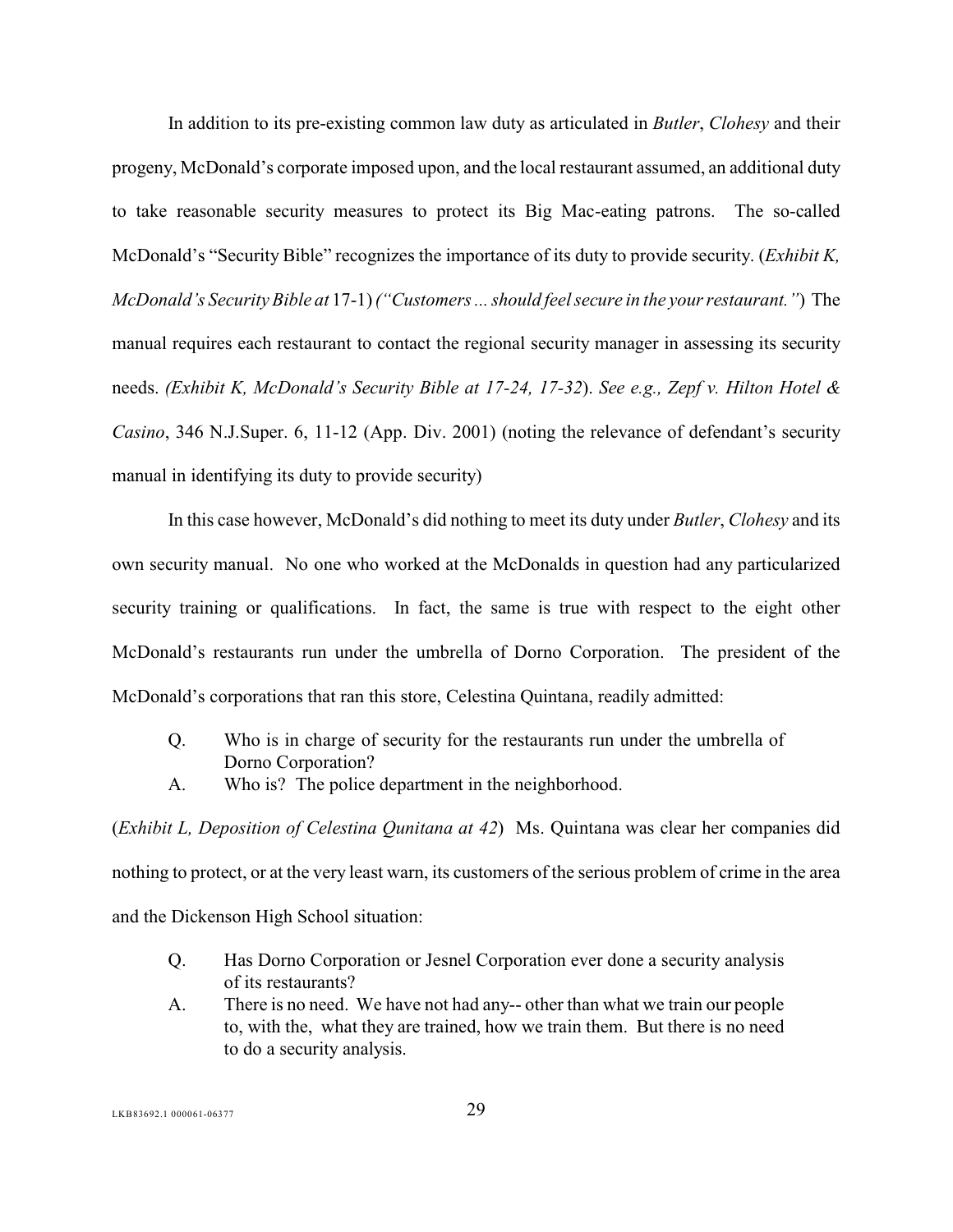Q. Because you say there is no need your answer to the question is no?

A. No.

(*Exhibit L, Deposition of Celestina Qunitana at 48-49*) When asked why the McDonald's has done nothing to address the serious problem of violent high school gangs gathering at the McDonald's, its owner gave an apathetic, pass the buck explanation, which seriously misunderstand its duties under Supreme Court law:

- Q. What have you guys done to try to address that problem?
- A. Other than, than having dialogue with the principal and the principal sends down his police officer. Because they have police officers and security guards. But it's not a McDonald's issue, it's a high school issue.

(*Exhibit L, Deposition of Celestina Qunitana at 102*) (emphasis added)

<span id="page-34-0"></span>In *Butler*, there were only 7 muggings in the area of the Acme Store over the course of the year. Here however the JerseyCity Police Department was summoned to this McDonald's location over 360 times over the course of approximately a three year period before the attack on plaintiff. (*Exhibit E, Report of Daniel O'Connor at exhibit #3, police calls log*) (*Exhibit I, Deposition of McDonald's employee Martinez at 9-11*) (*Exhibit J, Report of David Johnston, CCP at 10*) Here the disruptive presence of the notoriously violent Dickenson High School youths was a daily occurrence. The McDonald's is located in one of the most dangerous areas in the entire country. (*Exhibit N, Supplemental Report of David Johnston at 4-6, Cap Index Report at A-1, A-2*) In *Butler* the defendant had a number of security guard on staff to provide security. In fact, they even had one on duty at the time of the incident; the Supreme Court said that was not enough. *Butler*, 89 N.J. at 280- 81. In this case McDonald's the criminal activity was more prevalent and the store is located in a more dangerous area, yet McDonald's had no security whatsoever.

Furthermore, the attack on the victim in *Butler* did not occur from a customer of the Acme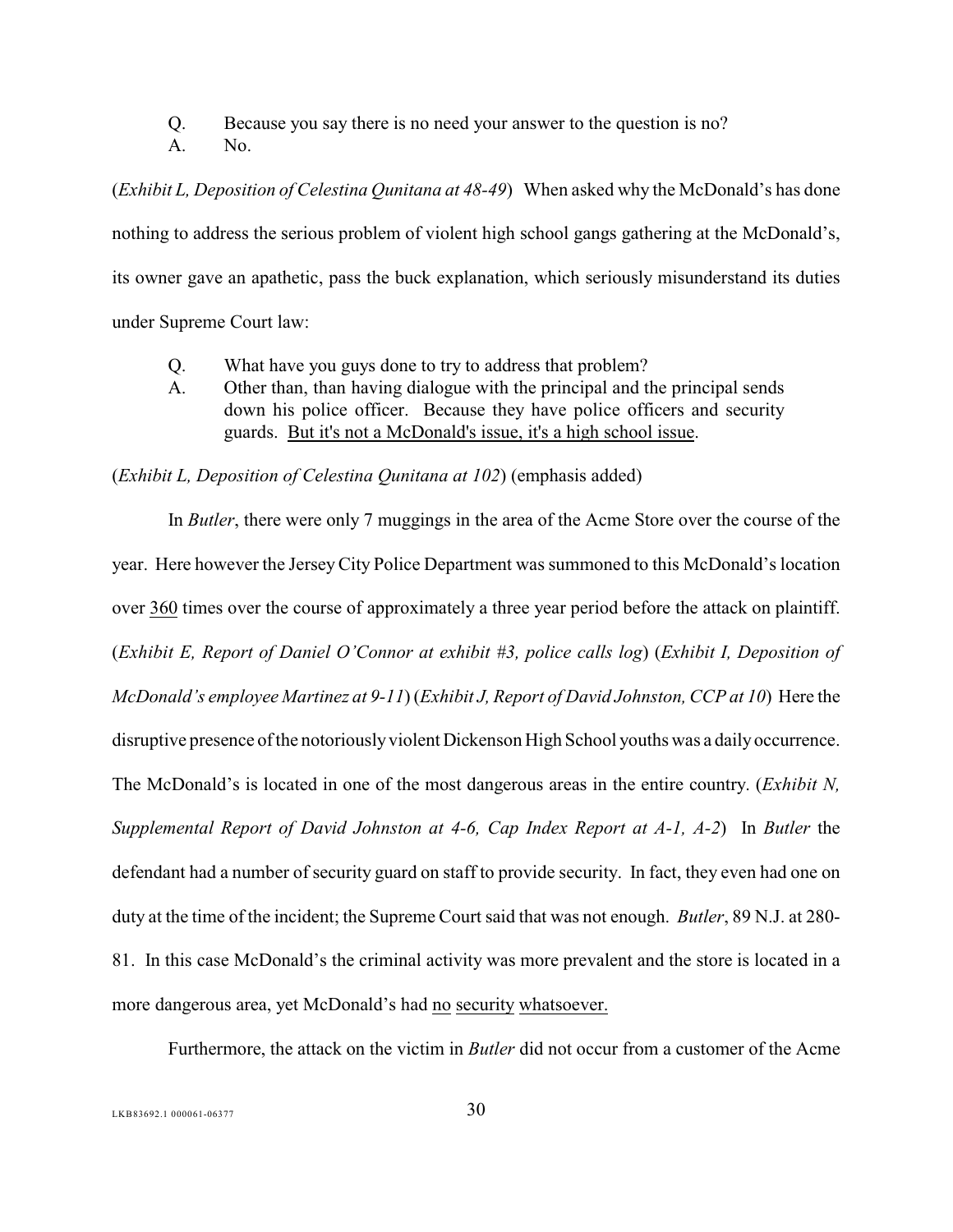store, but rather a person outside the premises while the victim was in the parking lot. In the instant matter the attack came from one of the Dickinson High school youths which defendants themselves admit: "[L]eave from school [and] fill up the house..." (*Exhibit H, Deposition of McDonald's employee Almenares at 29, 30, 33, 34*) (*Exhibit I, Deposition of McDonald's employee Martinez at 21, 41-43*) (*See also Exhibit E, Report of Daniel O'Connor at 5-* "These pupils are constantly involved in fights, marijuana smoking, drug deals, larcenies and vandalism during the lunch period which can run from 11:00AM to 2:00PM.").

 Defendants also argue that the plaintiffs have failed to establish a prima facie case of negligence against McDonald's Corporation or Dorno Corporation since the proper defendant in this matter is the Jesnel Corporation, the owner, operator and franchisee of the subject McDonald's restaurant. However, despite the separate formal corporate status of each of these defendants, discovery has clearly established that these defendants constitute and function as a single corporate enterprise, thereby rendering all defendants in the enterprise as a whole negligent in this matter. ---

<span id="page-35-1"></span><span id="page-35-0"></span>While parent and subsidiary corporations are ordinarily separate artificial entities which have no liability for each other's conduct, there are well-recognized exceptions to that general rule, all based on "the engagement of the subsidiary in no independent business of its own but exclusively the performance of a service for the parent . . ." *OTR Associates v. IBC Services, Inc.*, 353 N.J. Super. 48, 52 (App. Div.), *certif. denied*, 175 N.J. 78 (2002); *see also Stae, Dep/t of Envtl. Prot. V. Ventron Corp*. 94 N.J, 473, 501 (1983)("the parent so dominated the subsidiary that it had no separate existence but was merely a conduit for the parent.") Where a separate formal corporate identity is maintained to perpetuate fraud or injustice or otherwise to circumvent the law, the customary rubric for charging the parent with the subsidiary conduct is "piercing the corporate veil."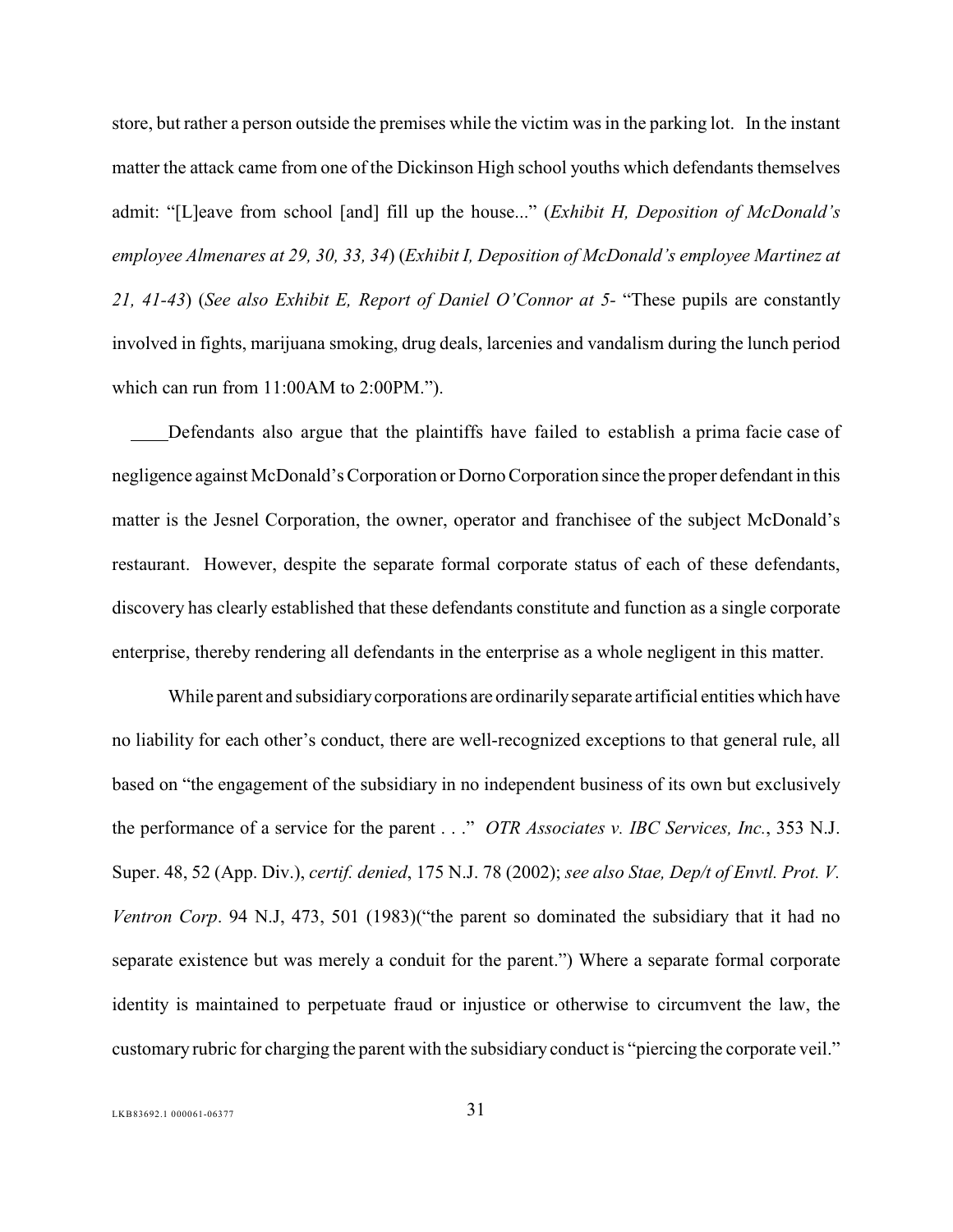*Id*. Where there is no proof of fraud, though, other labels are relied on by the courts in order to hold the parent liable for the subsidiary's conduct. This occurs in circumstances in which fairness, justice, and the reasonable expectations of third parties so compel, with courts commonly referring to the subsidiary as an agent, mere instrumentality, or alter ego of the parent. *OTR, supra.*

<span id="page-36-1"></span><span id="page-36-0"></span>However, as the United States Supreme court explained in *National Labor Relations Board v. Deena Artware, Inc.*, 361 U.S. 398, 403 (1960), a case in which the plaintiff attempted to impose back-pay liability on the parent for the statutory violations of the subsidiary, these various expressions of an agency relationship are "not a complete catalogue. The several companies may be represented as one. **Apart from that is the question whether in fact the economic enterprise is one, the corporate forms being largely paper arrangements that do not reflect the business realities."** (Citations omitted; emphasis added).

The Court in *Deena Artware* enumerated some of the elements of the single enterprise doctrine, under which parent and subsidiary become, in effect, a single entity, all of which are present here:

> <span id="page-36-2"></span>One company may in fact be operated as a division of another;...one may be only a shell, inadequately financed;...the affairs of the group may be so intermingled that no distinct corporate lines are maintained. ...These are some though by no means all,...of the relevant considerations, as the authorities recognize. Id. at 403-04. (Citations omitted).

Among the authorities relied on by the Supreme Court in *Deena Artware* was Adolf A. Berle, Jr., "The Theory of Enterprise Entity," 47 *Colum. L. Rev.* 343 (l947), (Pa642) a seminal article in which this leading corporations scholar discussed the rationale for the occasional and apparently ad hoc judicial disregard of the corporate fiction of the separateness of related corporations. Berle's thesis

LKB83692.1 000061-06377 32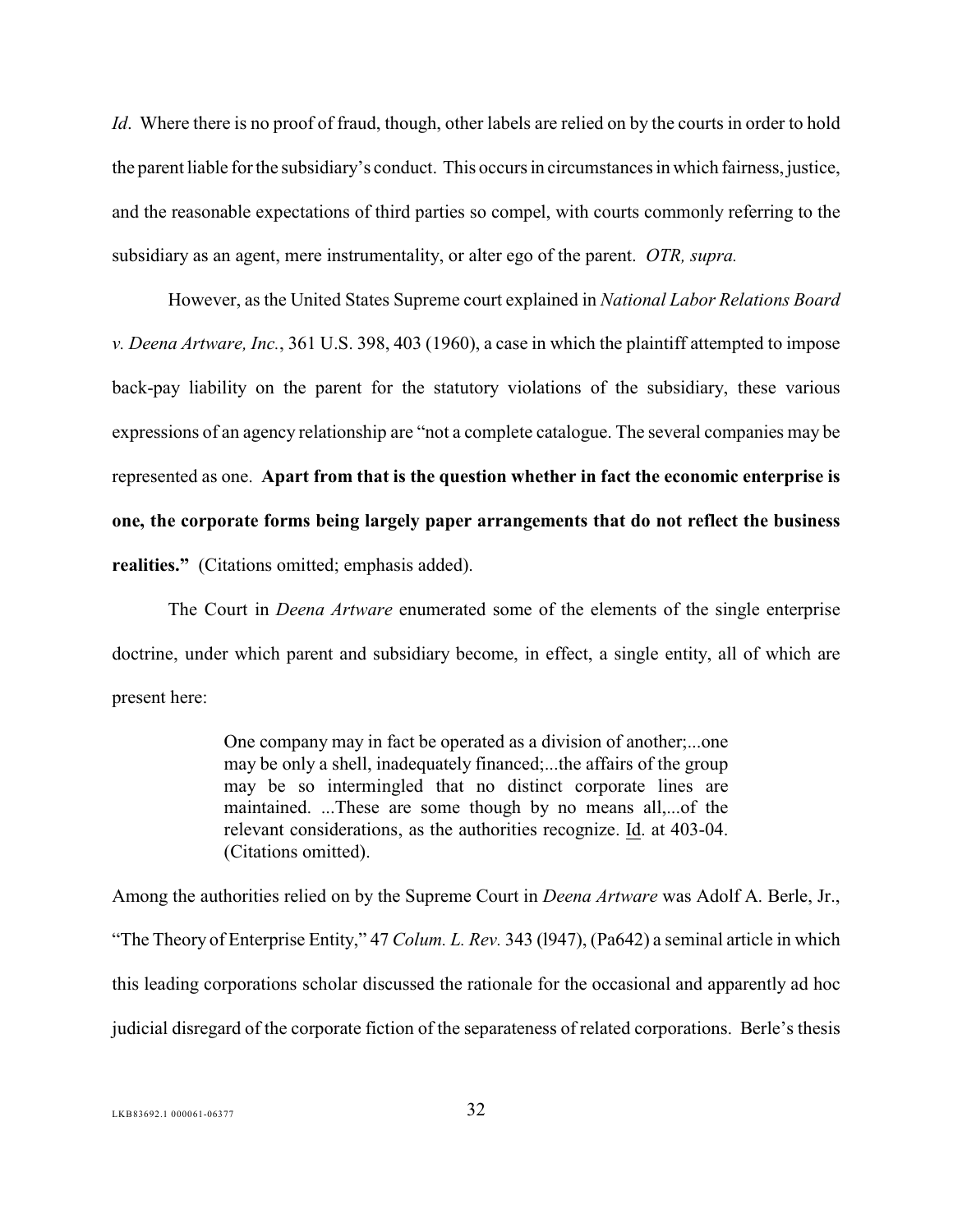was that the "divergence between corporate theory and the underlying economic facts" had always created problems for the courts "in which the theory of 'artificial personality' simply did not work, and was consequently extended, disregarded, sometimes buttressed by further fiction, at others manipulated to get a convenient result." *Id*. at 344. The Berle thesis posits that these various rules, including piercing the corporate veil, mere instrumentality, alter ego and agency, are not separate doctrines but rather "applications of a single dominant principle." *Ibid*. That single dominant principle is economic unity in which all components of the enterprise whether or not separately incorporated, are completely integrated into a single and singly-controlled enterprise. Such a classic enterprise unity exists where the controlling corporation "has so handled [its subsidiaries] that they have ceased to represent a separate enterprise, and have become, as a business matter, more or less indistinguishable parts of a larger enterprise." *Id*. at 348. In that setting, Berle notes, the courts have created a new entity, apart from its separate formal corporate components, in which all the assets and liabilities of all the component parts are aggregated. *Ibid*. As Berle makes clear, it is not the parentsubsidiary relationship between two corporations that renders them a single entity. Rather, he explains:

> The controlling corporation has a choice. It can, if it chooses, elect to permit, or perhaps require, its subsidiary to manage its own affairs, make its own decisions, and operate as a separate enterprise, the parent retaining only an investor's interest. Or it can integrate the operations of the subsidiary with its own, in whole or in part, thereby bringing the two operations together into a single enterprise entity. There is no compulsion on it to adopt or refrain from either course; but the legal consequences vary with the choice.

*Id*. at 357.

The imposition of tort liability under the single enterprise doctrine also has been recognized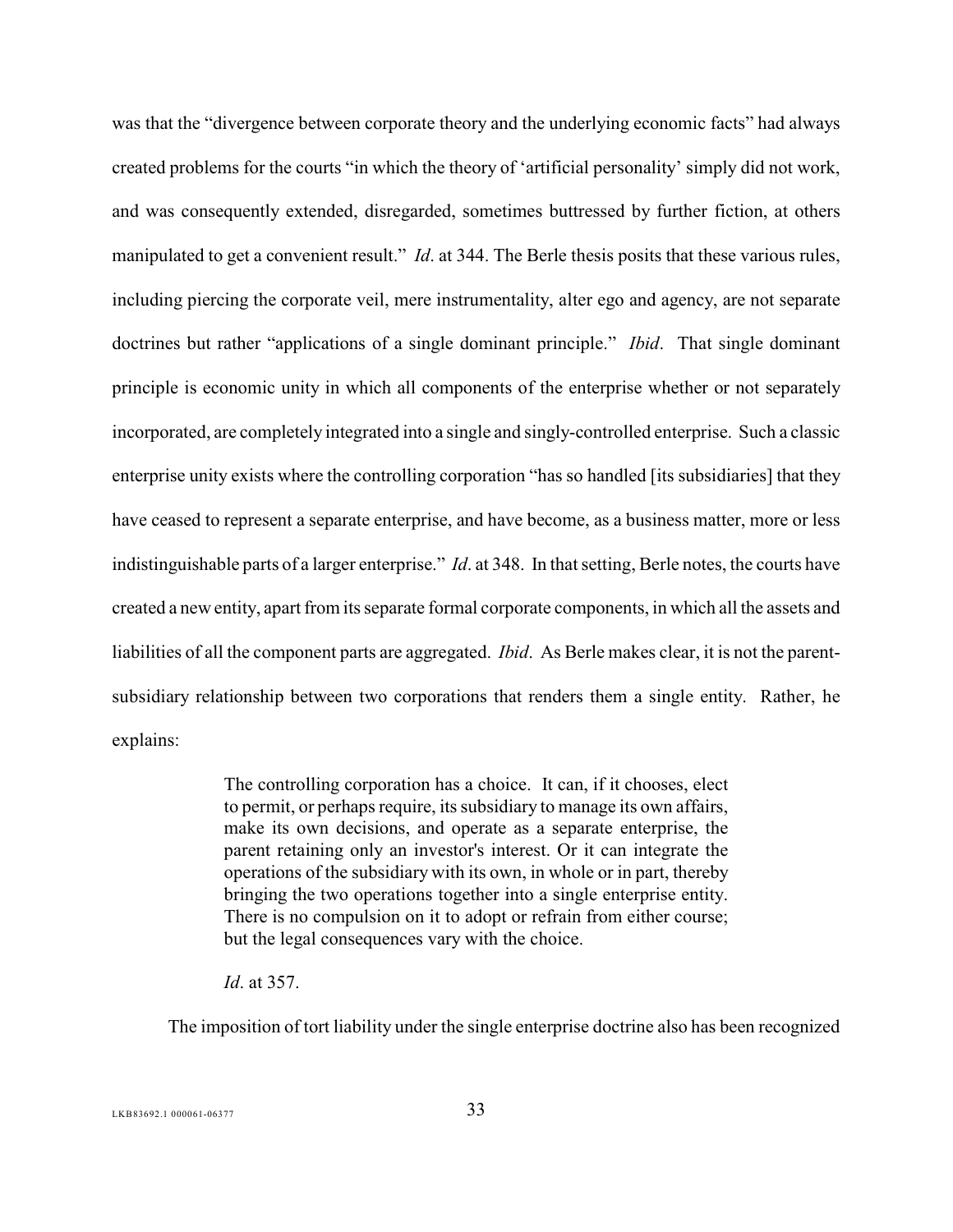<span id="page-38-2"></span>by 2 Blumberg on Corporate Groups, Second Edition (2005). The development of the law in this regard, discussed under the heading "Intragroup Tort Liability: Enterprise Liability for Economically Integrated Groups," is summarized as follows:

> When a corporate group consists of composite entities that are highly integrated in their operations, courts often consider intragroup tort liability for all the entities that make up the enterprise. It is of particular interest, as discussed throughout this chapter, that intragroup liability in these...cases is often based on the idea of liability extending throughout the enterprise rather than liability based on traditional veil-piercing.

Enterprise tort liability...can be seen as being broadly consistent with the general tort policies. Tort claimants are often involuntary creditors, in contrast to contract claimants. Because tort claimants are typically involuntary claimants, there are very strong social policies supporting full compensation for them. In addition tort liability spreads the cost of tortious harm across all the economic actors that cause it. Both of these tort principles give generalized support to the idea of casting tort liability over the whole economic enterprise.

<span id="page-38-1"></span><span id="page-38-0"></span>*Id*. at 61-63.

The single enterprise doctrine is not just an academic theory. It has been accepted not only by the United States Supreme Court in *Deena Artware*, but by the majority of federal and state courts which have considered the issue. *See e.g., United States v. Johns-Manville Corporation*, 231 F. Supp*.* 690, 698 (E.D.Pa. 1963) (evidence supported finding that "[t]he corporate existence of the subsidiaries apart from the parent was mere form and the agents of the subsidiaries acted as agents for the parent, all of the corporations being one unitary enterprise"); *My Bread Baking Co. v. Cumberland Farms, Inc.*, 233 N.E. 2d 748, 752 (Mass. 1968) (separate corporate status may be disregarded and the corporate group treated as a single entity when it fails to "make clear which corporation is taking action in a particular situation" and the "businesses...records, and finances" are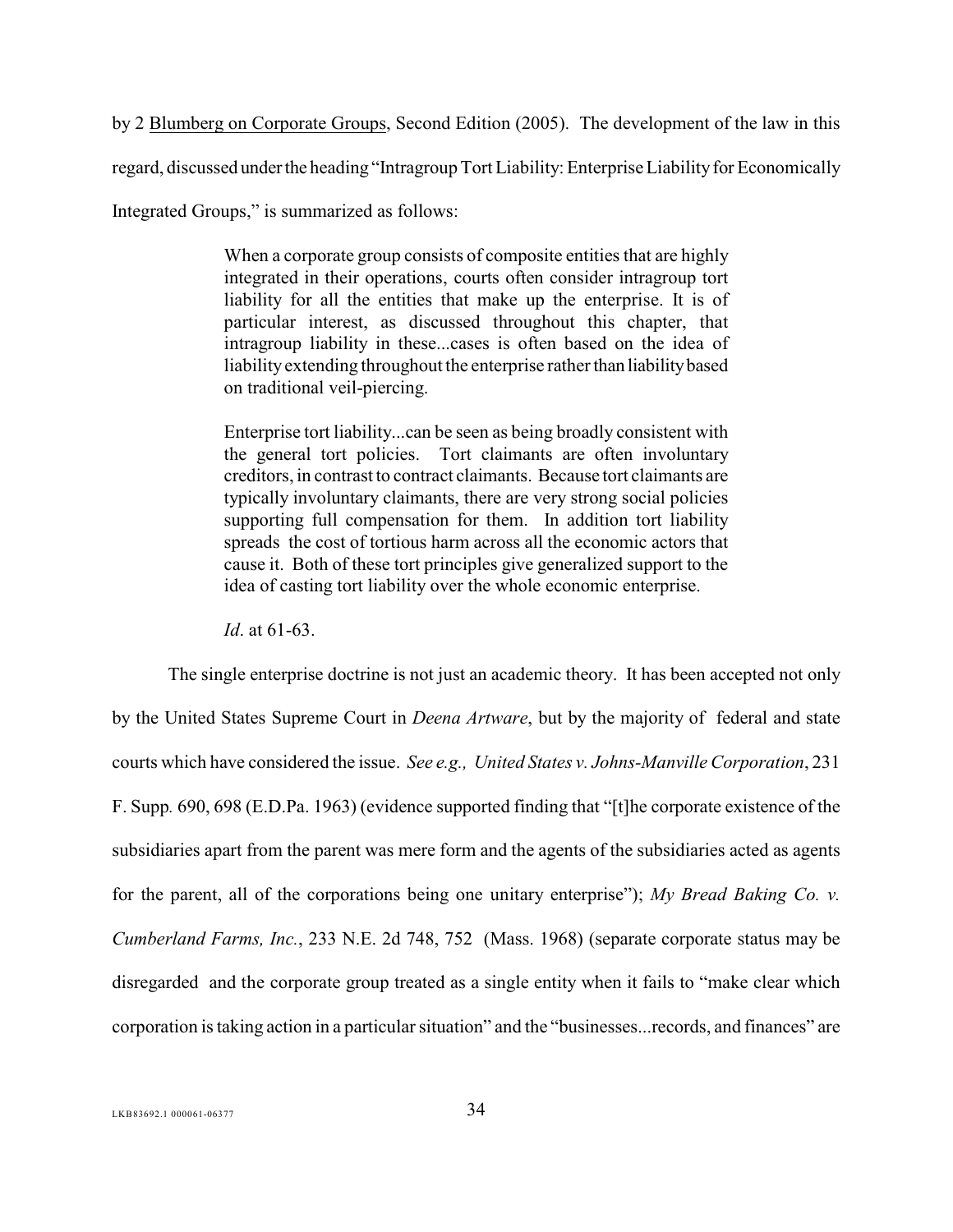<span id="page-39-6"></span><span id="page-39-4"></span>intermingled.); *Hartford Steam Service Co., v. Sullivan*, 220 A.2d 772, 774 (Conn. Super. 1966) (single-enterprise liability is not "the negative concept variously described as 'piercing the corporate veil' or 'disregarding the corporate fiction'" but "is, rather, a positive principle, the effect of which is to remove judicial blinders so as to enable the court to see things as they really are."); *Las Palmas Assocs. v. Las Palmas Ctr. Assocs.*, 1 Cal. Rptr. 2d 301, 318 (Ct. App. 1991), review denied, (1992) (applying single enterprise theory when the court "has determined that though there are two or more personalities, there is but one enterprise; and that this enterprise has been so handled that it should respond, as a whole, for the debts of certain component elements of it.") *See also* Reporter's Notes, Restatement of Agency 2d, §14M, and cases collected therein; Annot., "Liability of Corporation for Contracts of Subsidiary," 38 A.L.R.3d 1102 (1971) and supplement service.

<span id="page-39-13"></span><span id="page-39-12"></span><span id="page-39-11"></span><span id="page-39-10"></span><span id="page-39-9"></span><span id="page-39-8"></span><span id="page-39-7"></span><span id="page-39-5"></span><span id="page-39-3"></span><span id="page-39-2"></span><span id="page-39-1"></span><span id="page-39-0"></span>In applying the single enterprise doctrine in tort cases, the courts have held the entire corporate group, as a single entity, liable for the torts of a single component. *See e.g., Del Santo v. Bristol County Stadium, Inc.*, 273 F.2d 605 (1st Cir. 1960); *Sisco-Hamilton Co. v. Lennon*, 240 F.2d 68 (7th Cir. 1957); *St. Paul Fire & Marine Ins. Co. v. Arkla Chemical Corp.*, 435 F.2d 857 (8th Cir. 1971); *Handlos v. Litton Industries, Inc.*, 326 F. Supp. 965 (E.D. Wis. 1971), affirmed, 492 F.2d 1246 (7th Cir. 1974); *Kissun v. Humana, Inc.*, 479 S.E.2d 751 (Ga. 1997); *Seelbach, Inc. v. Cadick*, 405 S.W. 2d 745 (Ky. 1966); *Glenn v. Wagner*, 313 S.E.2d 832, *rev'd on other grounds*, 329 S.E.2d 326 (N.C. Ct. App. 1985); *North American Van Lines, Inc. v. Emmons*, 50 S.W.3d 103 (Tex. App. 2001), *review denied. And see Berg v. Zummo*, 851 So.2d 1223 (La. Ct. App.), writ denied, 860 So.2d 546 (La. 2003) (single enterprise doctrine applied in the context of a dram shop action). See also discussion and cases collected in *Blumberg, supra,* at §61.04; Annot. "Liability of Corporation for Torts of Subsidiary." 7 A.L.R. 3d, §4(b) (1966) and supplemental service.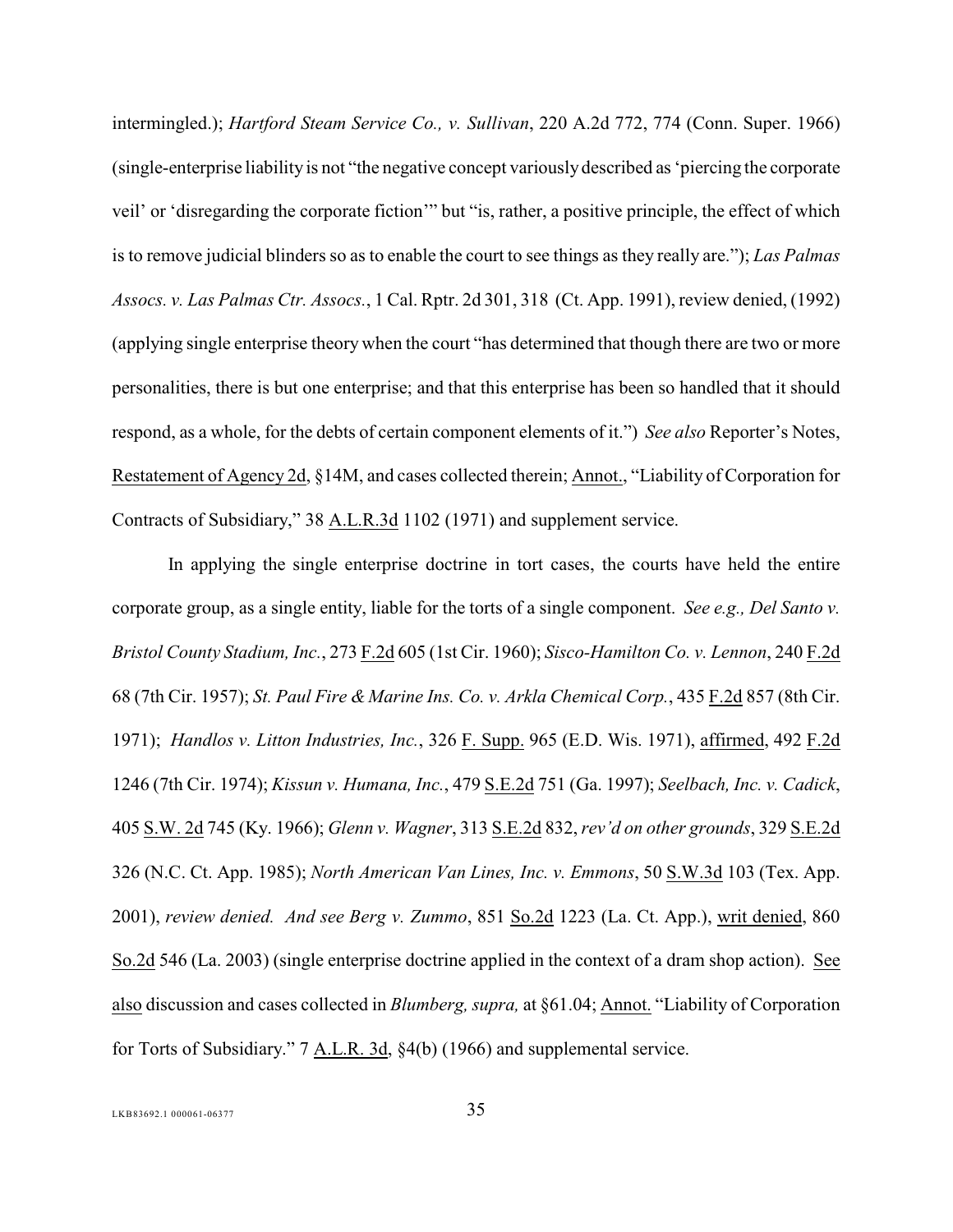<span id="page-40-1"></span>Although not precisely described as such, the single enterprise doctrine has been recognized by the New Jersey courts. For example, in *Stochastic Decisions, Inc. v. DiDomenico*, 236 N.J. Super. -388 (App. Div. 1989), while the court used the veil-piercing rubric, it held that courts should impose "liability upon one or more of a group of closely identified corporations" and "need not consider with nicety which of them ought to be held liable for the acts of one corporation for which the plaintiff deserves payment", when "there is a confused intermingling of activity of two or more corporations engaged in a common enterprise with substantial disregard of the separate nature of the corporate entities, or serious ambiguity about the manner and capacity in which the various corporations and their respective representatives are acting." 236 N.J. Super. at 394. In *Stochastic*, the appellate court affirmed the trial court's holdings that there was "a pervasive commingling of corporate assets and identities," a finding that the corporations had held themselves out to the public as "one and the same," and reliance thereon by those doing business with the group. *Id*. at 393. Although the court did not use the label "single enterprise," this was nevertheless a classic application of the doctrine. In reaching its decision, the court relied upon the Massachusetts Supreme Judicial Court decision in *My Bread Baking Co., supra*, where the issue was whether the parent corporation was liable for the conversion of certain bakery racks in local stores it operated through separate subsidiary corporations. The court held that separate corporate entities may be disregarded where there is common control of a group of separate corporations engaged in a single enterprise and they fail:

> <span id="page-40-0"></span>a) to make clear which corporation is taking action in a particular situation and the nature and extent of that action, or b) to observe with care the formal barriers between the corporations with the proper segregation of their businesses, records and finances.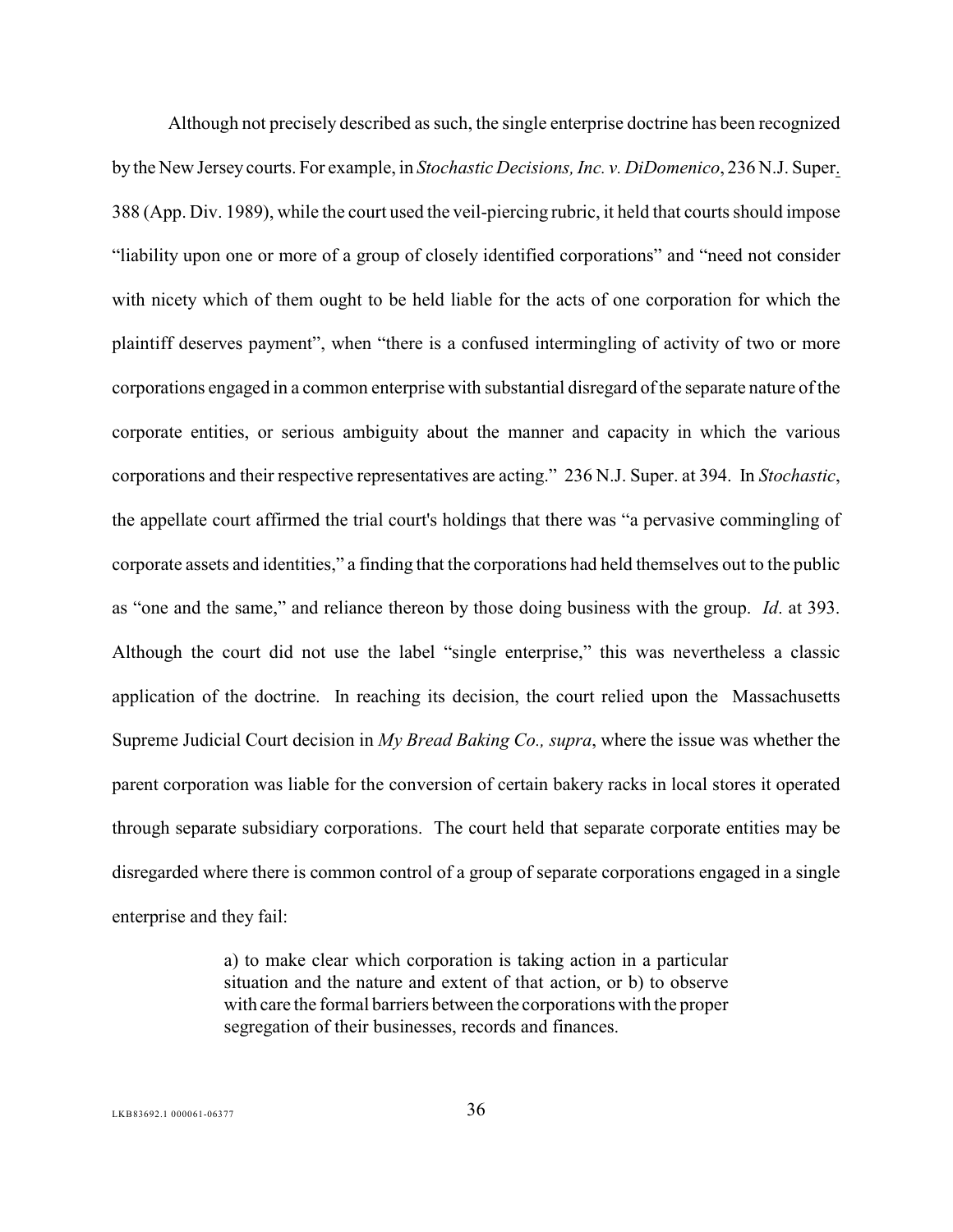#### <span id="page-41-0"></span>233 N.E.2d at 752.

A similar theory was applied by the court in *OTR Associates v. IBC Services, Inc.*, 353 N.J. Super. 48 (App. Div.), *certif. denied*, 175 N.J. 78 (2002). The *OTR* court found that the defendant's subsidiary had no independent business of its own, but rather had been formed exclusively to perform services for the parent. This resulted in the subsidiary being undercapitalized, which rendered it judgment proof. The parent, Blimpie, conceded that the subsidiary, IBC, was formed for the sole purpose of holding the lease on a particular franchised premises. IBC's only asset was the lease; it had no business premises, other income, employees or office staff. The court stated:

> The *leit motif* of the testimony of plaintiff's partners who were involved in the dealings with IBC was that they believed that they were dealing with Blimpie, the national and financially responsible franchising company, and never discovered the fact of separate corporate entities until after the eviction.

*Id.* at 53-54.

The court found that IBC's observance of corporate formalities (i.e., it had officers and directors, filed annual reports, and had its own bank accounts) would not preclude treating the various entities as one:

> The separate corporate shell created by Blimpie to avoid liability may have been mechanistically impeccable, but in every functional and operational sense, the subsidiary had no separate identity.

*Id*. at 56.

New Jersey courts thus will look past corporate formalities in order to treat a multi-corporation enterprise group as a single entity.

The proofs here established a textbook case for doing so. The factors generally recognized by the case law as compelling the single-entity determination include: ownership of one corporation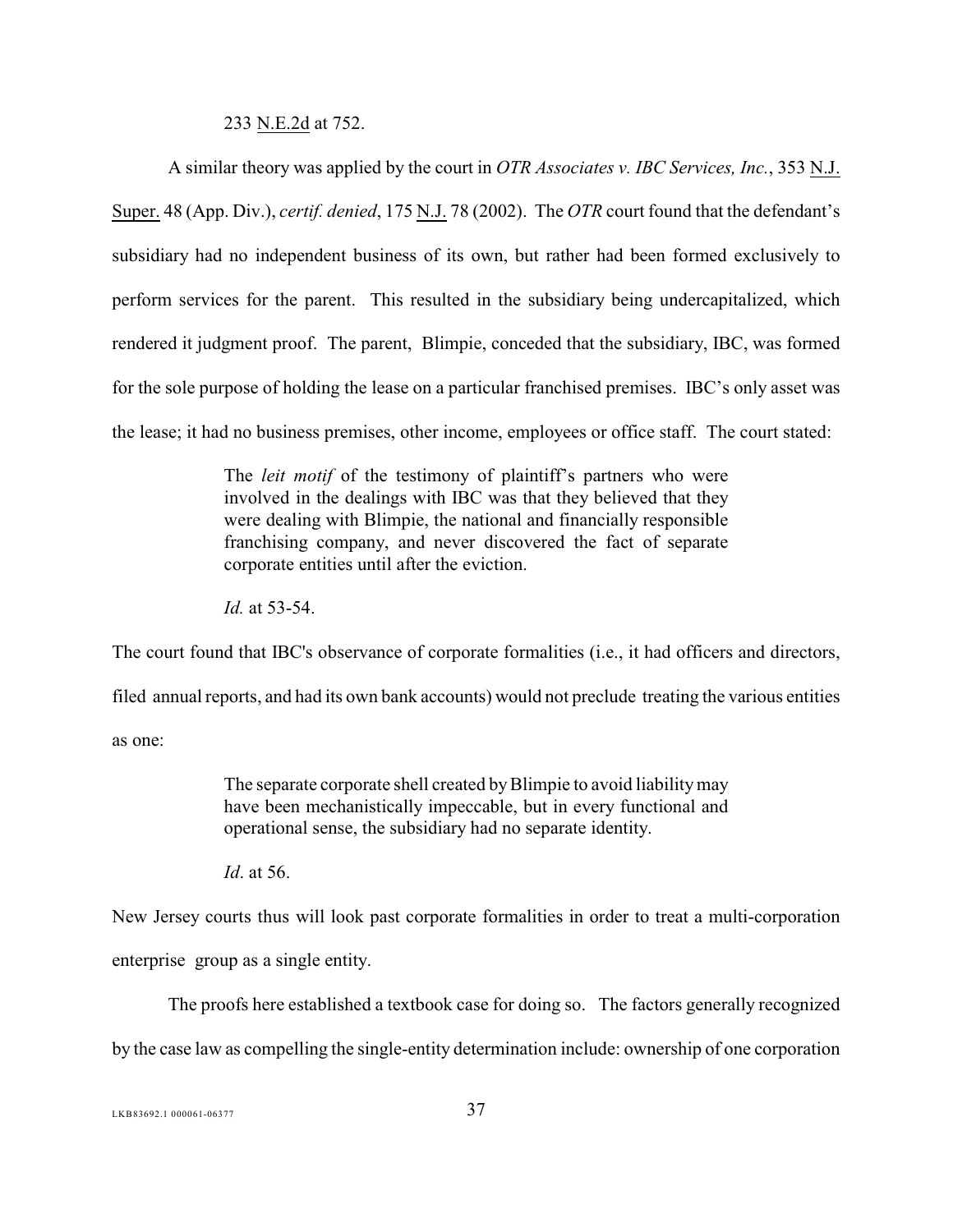by another, common goals and purposes of all corporations, common officers, unified administrative and financial control, integration of the business of the various corporations, inadequate capitalization of subsidiaries, noncompliance with corporate formalities, unclear allocation of profits and losses, fragmentation of a single enterprise into multiple separate corporations, common employees, the rendering of services by one corporation to another without an independent business of its own, centralized accounting, one corporation collecting all revenue of all corporations in the enterprise, parties transacting business with the group reasonably believing there is only one corporate enterprise, self-representation by the group of corporations as a single enterprise, and one corporation involving itself in the day to day affairs of the other corporations in the group. Any number of these factors will militate a finding of single entity. *See e.g., National Plan Administrators, Inc. v. National Health Ins. Co.*, 150 S.W. 3d, 718, 745 (Tex. App. 2004) (petition for review filed); *Berg v. Zummo*, 851 So. 2d 1223, 1124-1125 (La. Ct. App. 4th Cir.), *writ denied*, 860 So. 2d 546 (La. 2003); *Eagle Air, Inc. v. Corroon and Black/Dawson Co. of Alaska, Inc.*, 648 P. 2d 1000 (Alaska l982); *My Bread Baking Co.*, 233 N.E. 2d at 751-752.

<span id="page-42-3"></span><span id="page-42-2"></span><span id="page-42-1"></span><span id="page-42-0"></span>Here, the deposition testimony of Celeste Quintana, the McDonald's franchising owner/operator, shows that all three defendants, McDonald's Corporation, Jesnel Corporation and Dorno Corporation constitute and function as a single corporate enterprise. This is even more so as it relates to Jesnel Corporation and its umbrella parent, Dorno Corporation. Celestina Quintana testified that Jesnel Corporation is a corporation that she runs under McDonald's. (See Exhibit L, p.10:19-25). Ms Quintana also testified the Dorno Corporation is a parent corporation of Jesnel Corporation. (See Exhibit L, pp. 26:22-25; 27:1-3); and that her and her husband are the officers of both the Dorno Corporation and the Jesnel Corporation. (See Exhibit L, p.13:1-6; 27:9-14). In fact,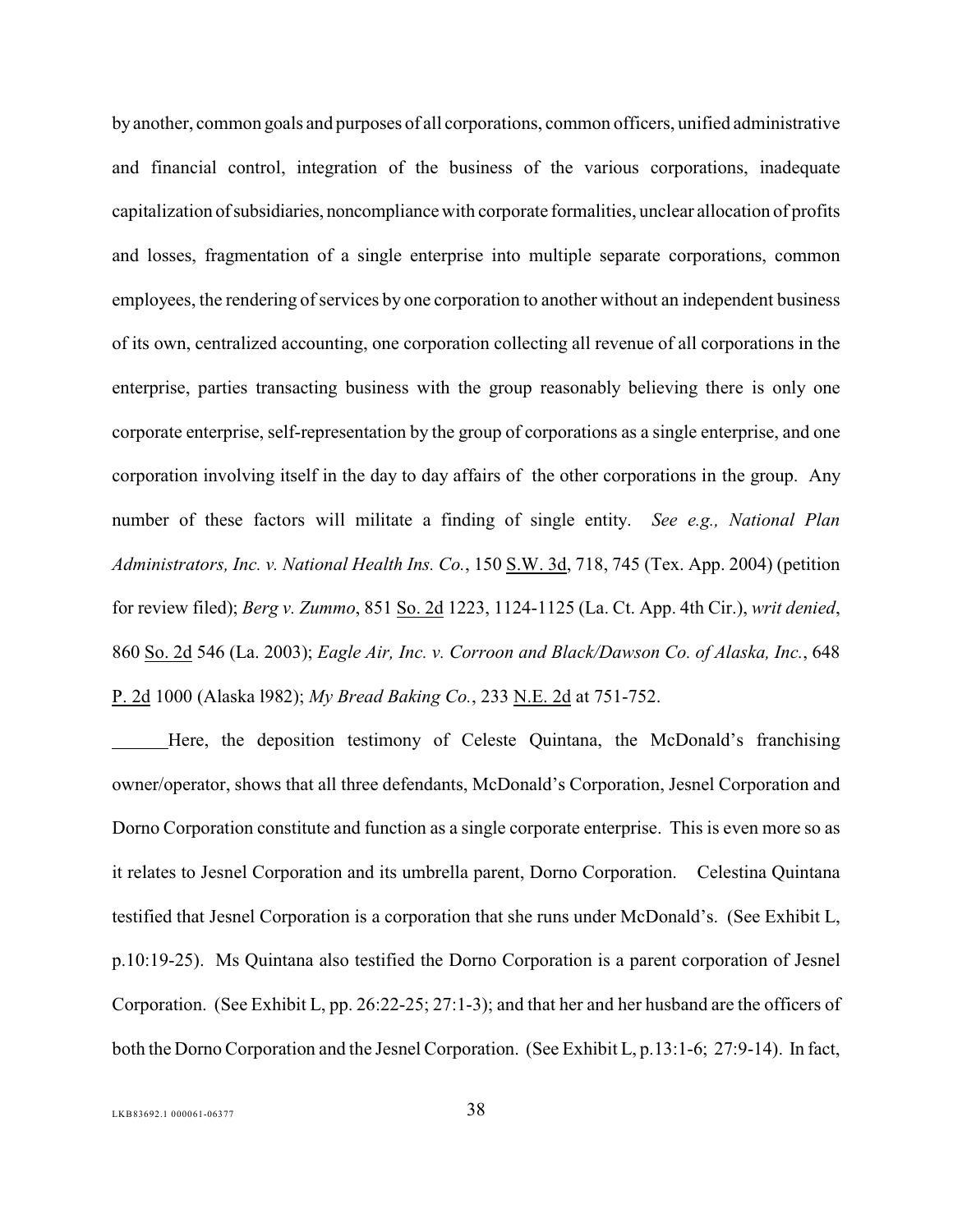the Dorno Corporation is an umbrella company for about 8 McDonald'srestaurantsin North Jersey, including the one where this assault happened. Ms Quintana testified that both Jesnel and Dorno Corporation have a franchise agreement with McDonald's national that governs the relationship between the national and local entities. (See Exhibit L, p. 93:5-18). Celestina Quintana further testified that the entities involved in determining the store hours for the various McDonald's restaurants that she is involved in running are the McDonald's Corporation, and herself as the particular restaurant manager. (See Exhibit L, p. 24:8-21). Moreover, Celestina Quintana testified that the McDonald's Corporation modifies or changes the guidelines as occurrence happen in the business. (See Exhibit L, pp. 44:12-15). Based on the deposition of Celestina Quintana, it is clear that defendants, McDonald's Corporation, Jesnel Corporation and Dorno Corporation constitute and function as a single corporate enterprise, particularly so as it relates to Jesnel Corporation and its parent umbrella, Dorno Corporation.

Additionally, the security portion of the operations and training manual of defendant McDonald's Corporation show that defendant McDonald's Corporation dictates to virtually the last detail how the McDonald's restaurant is to be operated through its Operations and Training Manual. (See Exhibit K, cover page, pp. 17-1, 17-3, 17-4, 17-10, 17-11, 17-22). The cover page of the security portion of the McDonald's Corporation operations and training manual states:

Operations and Training This Manual and its contents are the sole property of McDonald's Corporation. Any unauthorized use is strictly forbidden.

(See Exhibit K, cover page). In fact, defendant McDonald's Corporation refused to provide its entire operation and training manual as required under Court Order which would further demonstrate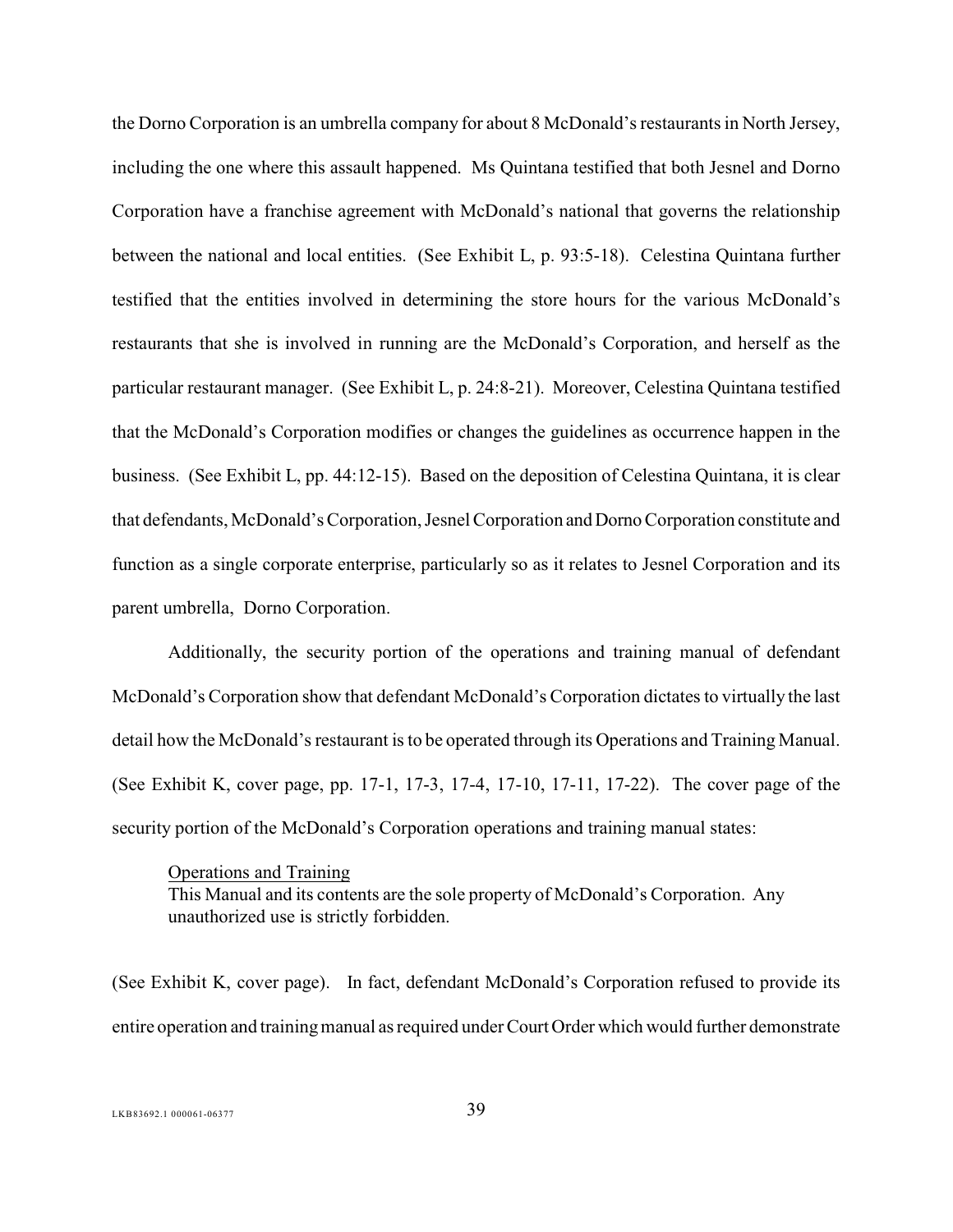their involvement in the day to day activities of McDonald's. *See Point IV, infra.* Defendant McDonald's Corporation also owns the restaurant, leasing the property to Jesnel Corporation. (See Exhibit L. pp. 114:25;115:1-6).

Based on the above, the factors generally recognized by the case law as compelling the single-entity determination are present in this matter. All three defendants, McDonald's Corporation, Dorno Corporation and Jesnel Corporation, are involved in the fast-food services at McDonald's restaurant. Dorno Corporation and Jesnel Corporation have the same officers, namely Celestina Quintana and her husband. There is clearly integration of the business of all three defendants. The McDonald's restaurant is fragmented into multiple separate corporations are under the umbrella of the Dorno Corporation. There is self-representation by the group of corporations as a single enterprise as the defendants hold themselves out to the public as one entity. All are intimately involved in the operations of this restaurant; McDonalds Corporation sets forth every last detail of how the restaurant is to be operated and sees to it that Dorno Corporation and Jesnel Corporation carry out those requirements or suffer the consequences. (See Exhibit K, pp. 17-1, 17-3, 17-4, 17-10, 17-11, 17-22).

Thus, all these factors militate a finding of a single entity in which the defendants McDonald's Corporation, Dorno Corporation and Jesnel Corporation constitute and function as a single corporate enterprise, particularly so as it relates to Dorno Corporation. Accordingly, defendant McDonald's Corporation and Dorno Corporation's motion for summary judgment should be denied.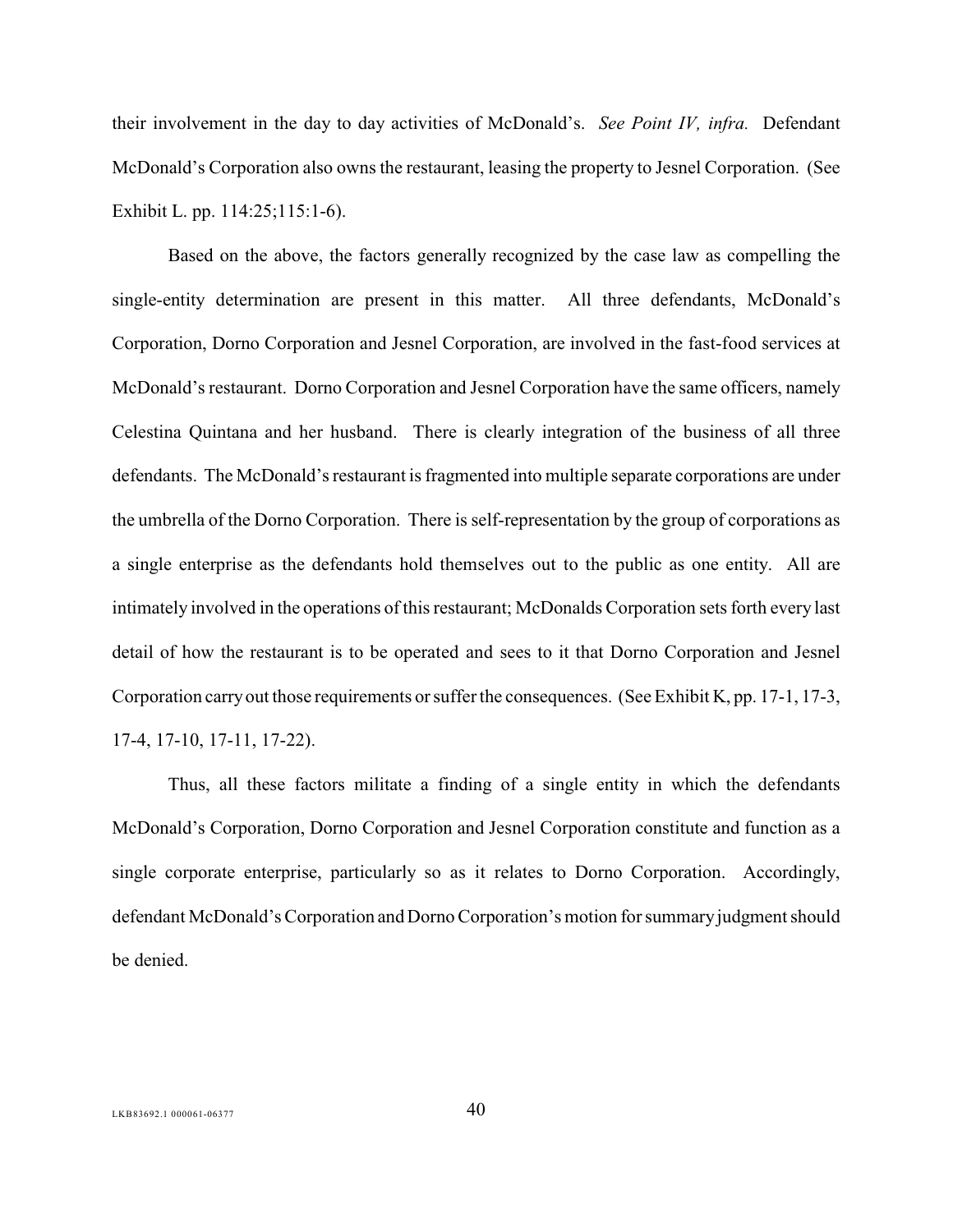#### <span id="page-45-8"></span><span id="page-45-5"></span><span id="page-45-2"></span><span id="page-45-0"></span>**POINT II**

## **PLAINTIFFS' CLAIM FOR PUNITIVE DAMAGES SHOULD NOT BE DISMISSED SINCE THE AGGRAVATING FACTORS BY DEFENDANTS IN THIS ACTION ARE SUFFICIENT TO SUPPORT A PUNITIVE DAMAGES CLAIM UNDER N.J.S.A. 2A:15-5.12.**

<span id="page-45-7"></span><span id="page-45-3"></span>Punitive damages may be awarded to the plaintiff if plaintiff proves, by clear and convincing evidence, that defendant's conduct was reckless. Punitive damages are warranted if the defendants' conduct constitutes reckless indifference to the consequences of harm to others. *N.J.S.A. 2A:15- 5.12; Smith v. Whitaker*, 160 N.J. 221, 241 (1999); *Nappe v. Anschelewitz, Barr, Ansell & Bonello*, 97 N.J. 37, 49 (1984); *see also Gennari v. Weichert Co. Realtors*, 148 N.J. 582, 610 (1997)(noting that to justify punitive damages award defendant's conduct must be reckless); *DiGiovanni v. Pessel*, 55 N.J. 188, 190 (1970)(noting punitive damages may be justified by defendant's "conscious and deliberate disregard of the interests of others")(*quoting* William Prosser, *Handbook on the Law of Torts §* 2 (2d ed. 1955)). As such, plaintiff must prove by clear and convincing evidence a "deliberate act or omission with knowledge of a high degree of probability of harm and reckless indifference to the consequences." *Berg v. Reaction Motors Div.*, 37 N.J. 396, 414 (1962), *codified at N.J.S.A.* 2A:15-5.10.

<span id="page-45-9"></span><span id="page-45-6"></span><span id="page-45-4"></span><span id="page-45-1"></span>"The defendant, however, does not have to recognize that his conduct is 'extremely dangerous,' but a reasonable person must know or should know that the actions are sufficiently dangerous." *Parks v. Pep Boys*, 282 N.J. Super. 1, 17 (App. Div. 1995)(citing *McLaughlin v. Rova Farms, Inc.*, 56 N.J. 288, 306 (1970)). The standard can be established if the defendant knew or had reason to know of circumstances which would bring home to the ordinary reasonable person the highly dangerous character of his or her conduct. *Id*.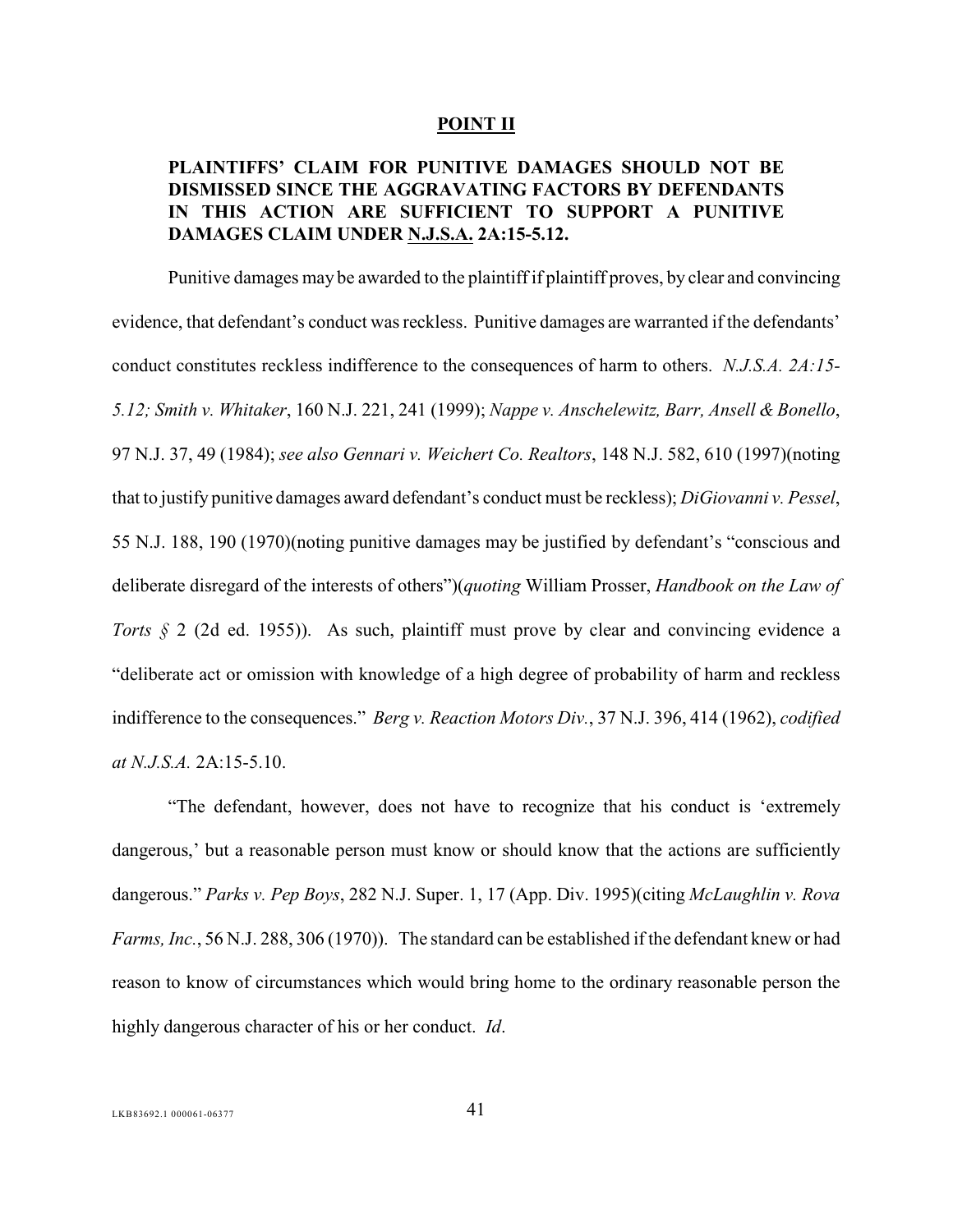<span id="page-46-0"></span>Aggravating circumstances must be evaluated on a case-by-case basis. *McMahon, supra,* at 580. Such circumstances must demonstrate a reckless disregard of persons who foreseeably might be harmed by defendant's conduct. *N.J.S.A.* 2A:15-5.12a. The Appellate Division in *Dong* examined the non-exclusive list of circumstances prescribed by the Punitive Damages Act, *N.J.S.A.* 2A:15-5.12a, to determine whether the plaintiff was entitled to punitive damages. These circumstances include the *likelihood*, at the relevant time, that serious harm would result from the defendant's conduct, *N.J.S.A.* 2A:15-5.12b(1), the defendant's *awareness* of reckless disregard of the likelihood that serious harm would arise from his conduct, *N.J.S.A.* 2A:15-5.12b(2), and any *concealment* by the defendant of his conduct, *N.J.S.A.* 2A:15-5.12b(4)(*emphasis added*).

Here, defendants' conduct does warrant a claim for punitive damages since defendants' failure to provide adequate security demonstrates a reckless disregard for its obligation to take reasonable security measures and the severe injury to plaintiff which resulted. First, the assault upon the plaintiff Louis Miranda was by one of the notoriously violent Dickinson High School youths that would gather at the McDonald's each day. Dickinson High School "has an infamous reputation in Hudson County as being the worst and most violence-prone school in the city." (*Exhibit G, Encyclopedia Article on Dickenson High School)*. (*Exhibit E, Report of Dan O'Connor*). As indicated in the O'Connor Report:

[A]bout eight hundred students are allowed to leave Dickinson High School each day at lunch time and they then converge on McDonald's and other fast food restaurants in the vicinity of the high school. These pupils are constantly involved in fights, marijuana smoking, drug deals, larcenies and vandalism during the lunch period which can run from 11:00AM to 2:00PM.

*(Exhibit E, Report of Dan O'Connor at 5)* Mr. O'Connor also elaborated at his deposition based on his previous experience as a New Jersey State Trooper and his investigation surrounding this incident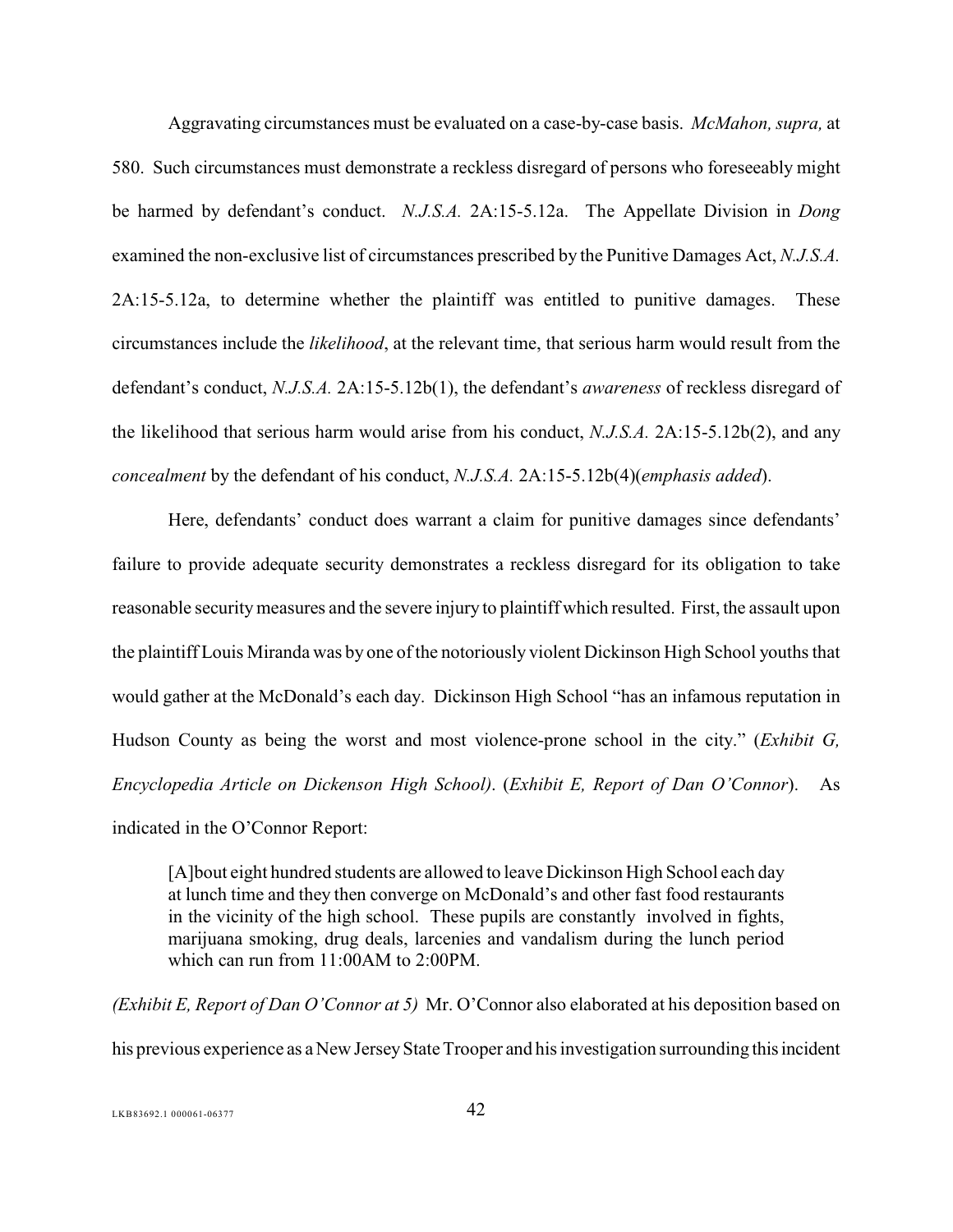that he knew it was a high crime area, and that Dickinson High School has been besieged by gangs, crime and drugs. (*Exhibit F, Deposition of Daniel O'Connor at* (*Exhibit F, Deposition of Daniel O'Connor at 20, 25-28, 35-42, 50-52*).

Furthermore, the former principal of Dickinson High School, Mr. Robert Donato explains that "students regularly patronized nearby fast food restaurants such as McDonald's [approximately one city block from Dickenson High School] in large numbers, because the High School's lunchroom seating capacity in 2003 was only 700 students" and "six off-duty Jersey City Police Officers had been hired by the Jersey City Board of Education to patrol the streets adjacent to the High School on school days for the purpose of suppressing and preventing gang violence and assaults." *(Exhibit J, Report of David Johnston, CCP at 9*). Even the McDonald's manager admitted that there are problems with the Dickinson High School students, and that she had witnessed fights between them in the past out in the street and sidewalk in front of the McDonald's store. They have had to summon the school police in the past. (*Exhibit L, Deposition of Celestina Quintana at 101- 102*).

Furthermore, the history of crime in the area of the McDonald's store highlight defendant's disregard for its obligations to provide security, at least to police the kids during the lunch period. As shown in the Attorney General's Uniform Crime Report, the area where the McDonald's store is located in Jersey City is a dangerous place. The City of Jersey City had the highest 2003 rate of Aggravated Assaults of any municipality on New Jersey, 1,440 reported incidents. There were more Aggravated Assaults report in Jersey City than Camden and Newark, though Camden and Newark reported more overall crimes in 2003. Moreover, in 2003, Jersey City reported the occurrence of more violent crimes than any other municipality in New Jersey, with 2,930 incidents reported.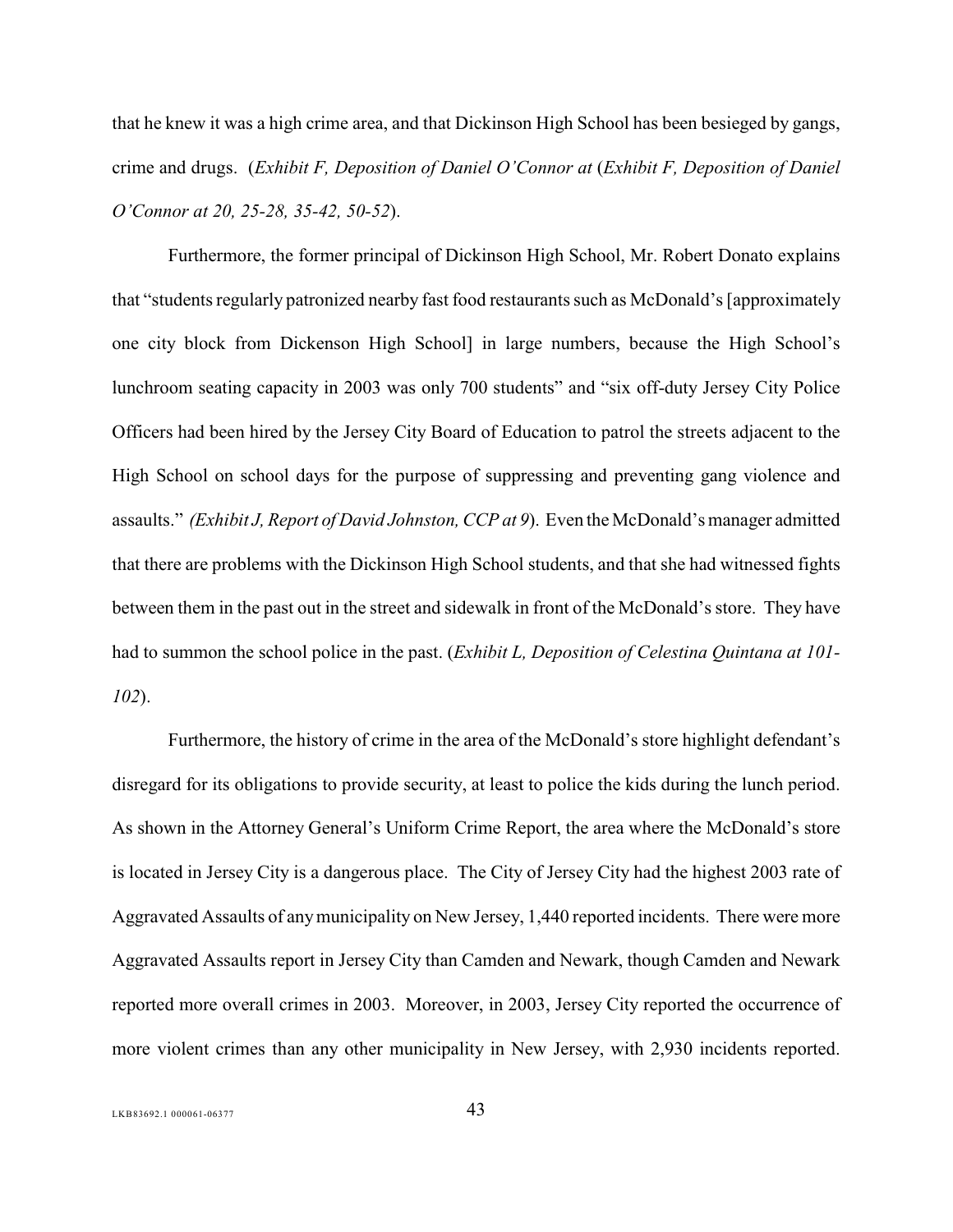(*Exhibit N, Supplemental Report of David Johnston at 3, NJ Uniform Crime Report*).

According to the CAP report, a patron or McDonald's employee at 564 Newark Avenue was almost three times more likely to be victimized by an Aggravated Assault than any other location in Hudson County; more than five times more likely to be victimized by an Aggravated Assault than any other location in the State of New Jersey; and more than three times more like to be victimized by an Aggravated Assault than any other location in the United States. (*Exhibit N, Supplemental Report of David Johnston at 4-6, Cap Index Report*)

Moreover, the violence and criminal activity was so bad at this particular McDonald's, that over an approximate three year period before the incident in question, the Jersey City Police Department was summoned to this McDonald's location about 360 times. (*Exhibit E, Report of Daniel O'Connor at exhibit #3, police calls log*) (*Exhibit I, Deposition of McDonald's employee Martinez at 9-11*) (*Exhibit J, Report of David Johnston, CCP at 10*).

In addition to the particular facts and circumstances of this incident further show McDonald's apathy. At the time in question the restaurant was filled with the Dickenson High School students (*Exhibit A, Deposition of Louis Miranda at 38, 198-199*) (*Exhibit C, Deposition of Filomena Miranda at 30-31, 33-34, 43-49*) (*Exhibit D, Deposition of Anthony Walters at 25-29, 44*) These youths were dressed in intimidating clothing with numerous facial piercings, black makeup, baggy clothes and a general "gothic" look. (*Exhibit D, Deposition of Anthony Walters at 27-28*) These youths were being so disruptive and threatening that many customers got up and walked out of the restaurant. They were shouting profanities and throwing food. (*Exhibit C, Deposition of Filomena Miranda at 39, 62-63*) (*Exhibit D, Deposition of Anthony Walters at 36, 45*)

At one point a witness approached the store manager and asked if she would do something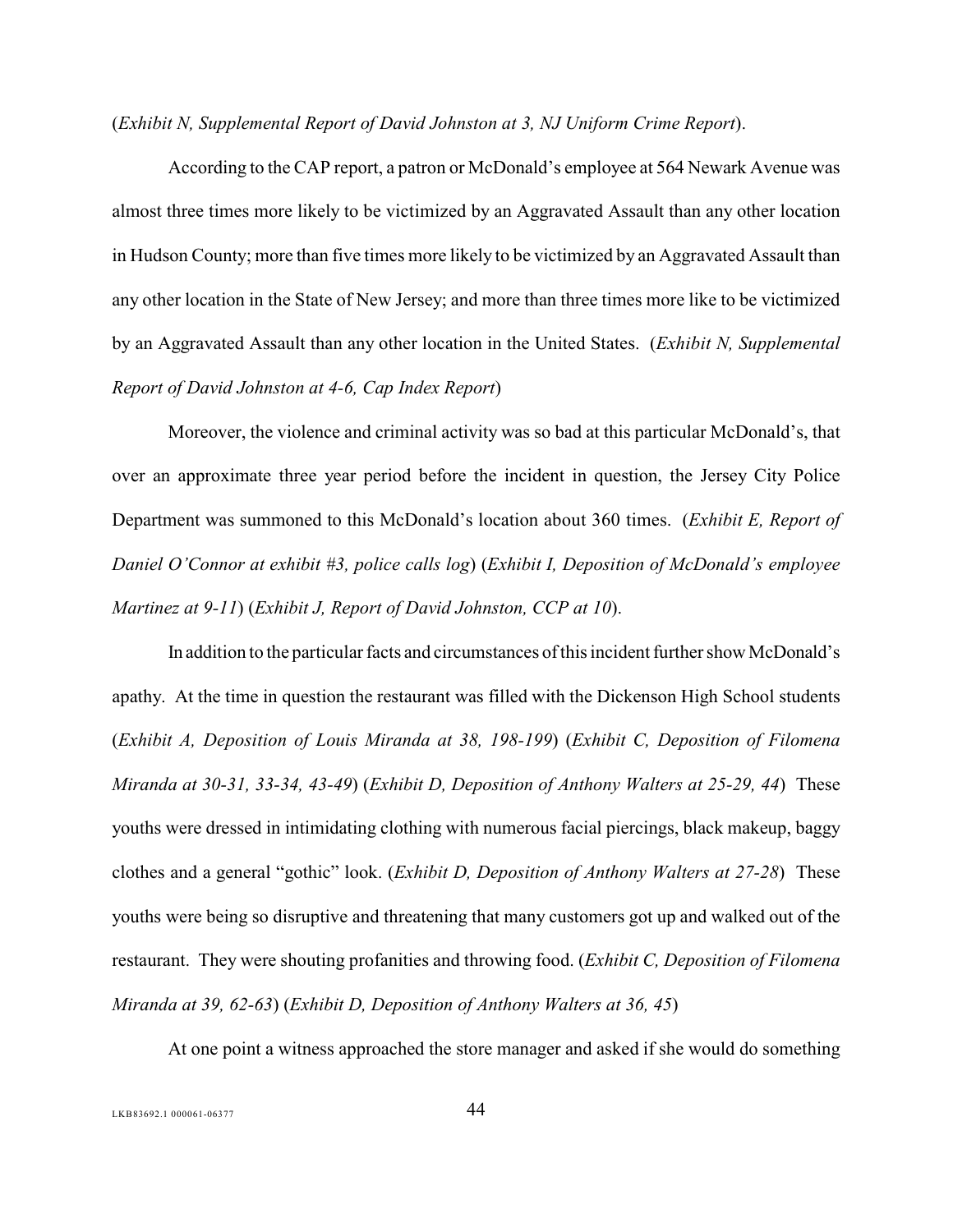about these youths and their behavior inside the McDonald's. She responded by stating that "they're" good kids;" she did nothing to supervise or stop their behavior or call the police. (*Exhibit C, Deposition of Filomena Miranda at 62-63*) (*Exhibit D, Deposition of Anthony Walters at 41-42*) At another point an unskilled cleaning lady who worked at the McDonald's said something to the youths, presumably attempting to get them to stop their behavior; they just laughed at her and continued. (*Exhibit C, Deposition of Filomena Miranda at 98-99*) Nothing was done to address these kids; the manager did nothing herself and she did not call the police.

Moreover, defendants' concealed this conduct by spoliating the videotape which shows the incident taking place. The whole incident in question was captured on the defendant's in house surveillance videotape system. Obviously, a videotape of the happenings at this McDonalds on the day of the incident in question would be important evidence. Despite heavy resistance, this Court ordered the defendants to turn this surveillance videotape over within 15 days of February 17, 2006. *(See Exhibit O; 2/17/06 Order).* As we suspected however, the defendants spoliated this evidence and have not produced it, in violation of this Court order.

<span id="page-49-3"></span><span id="page-49-2"></span><span id="page-49-1"></span><span id="page-49-0"></span>At the motion hearing on February  $17<sup>th</sup>$ , Judge Curran was clear that either they produce the evidence or the spoliation relief plaintiffs were requesting would be granted at trial; namely, that they be precluded, among other things, from disputing plaintiff's version of events. *Rule* 4:23-2 (specifically providing that one of the remedies available to the Court is to preclude the disobedient party from asserting any claims or defenses in the matter); *Sea Coast Builders v. Rutgers*, 358 N.J. Super. 524 (App. Div. 2003); *Weeks v. ARA Services,* 869 F.Supp. 194 (S.D.N.Y. 1994); *Rosenblatt v. Zimmerman*, 166 N.J. 391 (holding that a party aggrieved by another's intentional destruction of evidence relative to litigation between the two has a claim for fraudulent concealment against the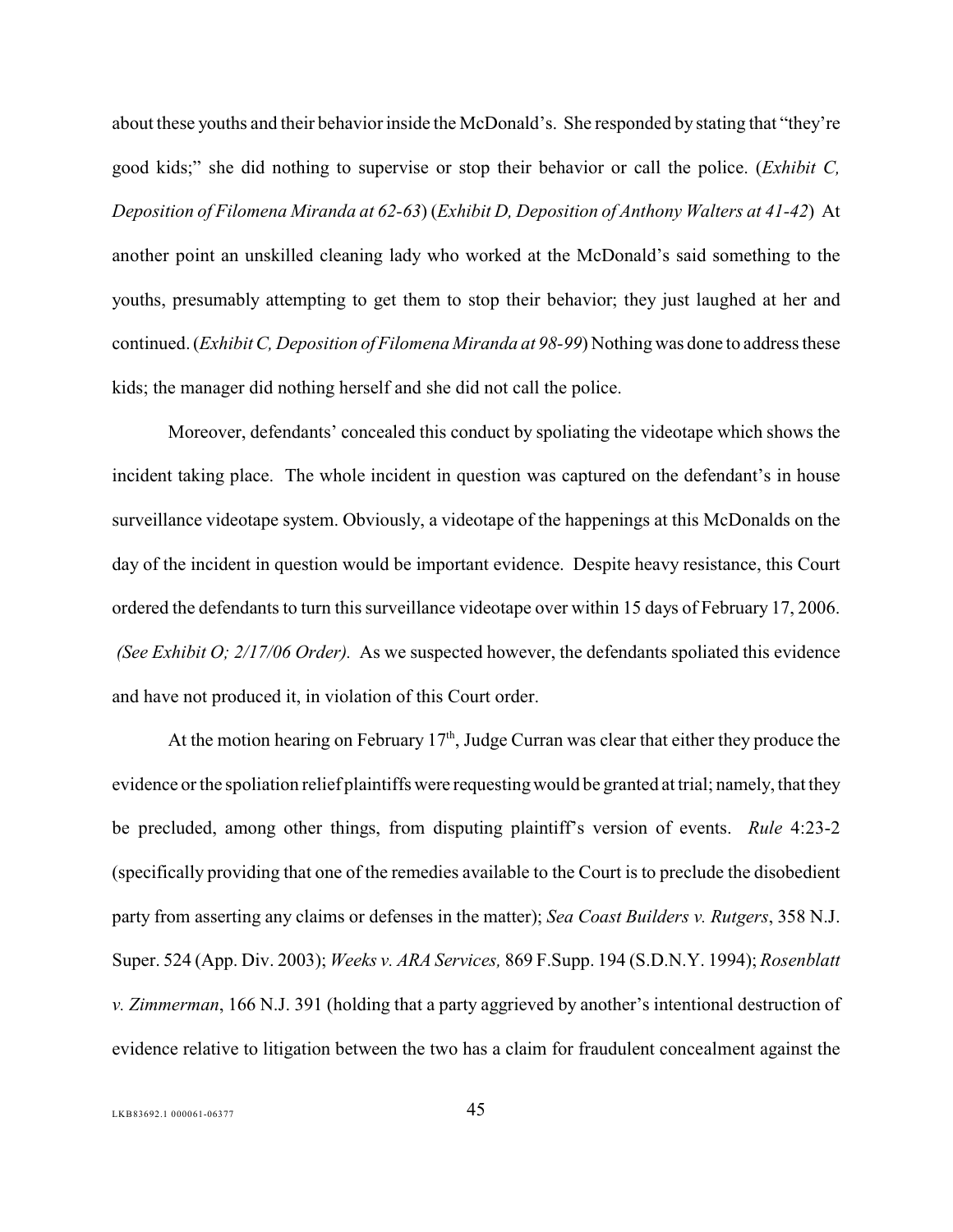<span id="page-50-2"></span><span id="page-50-1"></span><span id="page-50-0"></span>other); *Marinelli v. Mitts and Merrill*, 303 N.J. Super. 61 (App. Div. 1997)(recognizing tort of spoliation of evidence); *Manorcare Health Services, Inc. v. Osmose Wood Preserving, Inc.*, 336 N.J.Super. 218, 232, 236 (App. Div. 2001) (The courts endeavor to level the playing field short of "dismissal with prejudice" by ordering sanctions such as excluding evidence at trial or by giving an adverse jury charge); *Mosaid Techs, Inc. v. Samsung Elecs. Co.,* 348 F.Supp.2d 332 (D.N.J. 2004) (holding spoliation inference, allowing jury to conclude that destroyed evidence would have been harmful to offending party, would be given to jury.) Indeed, defendant's behavior in destroying this evidence creates the inference that defendant knows the tape is damaging to their case. *Rosenblit*, 166 N.J. at 409. Defendant clearly recognized the importance of this evidence and had a duty to preserve it. If it has since been lost or destroyed, defendant would be liable and justice requires an appropriate remedy. *Id.*; *see also Mosaid Techs, Inc. v. Samsung Elecs. Co.,* 348 F.Supp.2d 332 (D.N.J. 2004) (holding spoliation inference, allowing jury to conclude that destroyed evidence would have been harmful to offending party, would be given to jury.)

<span id="page-50-3"></span>Therefore, given all these factors, as the record currently stands, there is a jury question as to punitive damages. Accordingly, defendants' motion for summary judgment as to plaintiffs' claim for punitive damages should be denied at this juncture.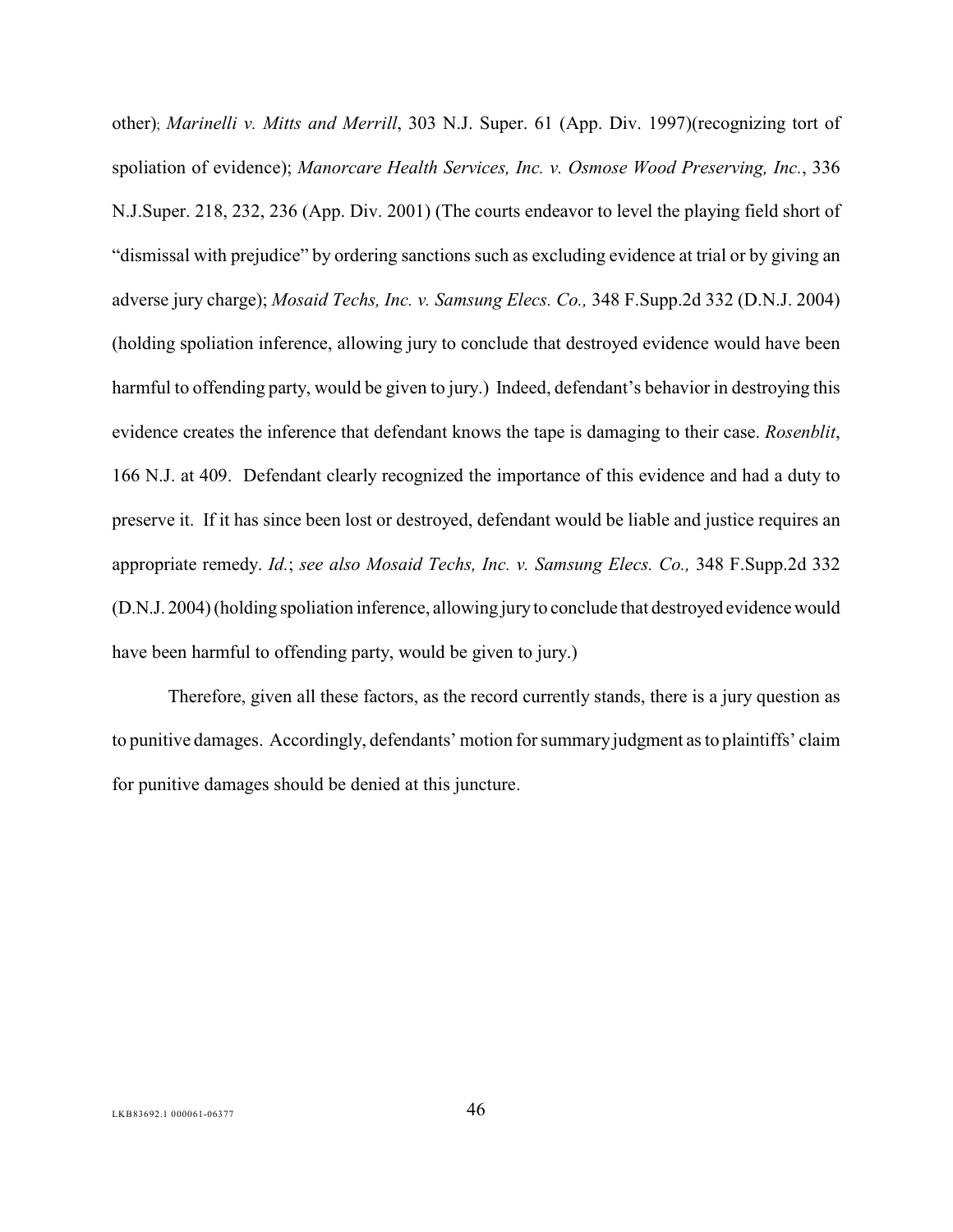#### <span id="page-51-8"></span><span id="page-51-6"></span><span id="page-51-4"></span><span id="page-51-3"></span><span id="page-51-2"></span><span id="page-51-1"></span><span id="page-51-0"></span>**POINT III**

### **DEFENDANTS' MOTION FOR SUMMARY JUDGMENT SHOULD BE DENIED SINCE A GENUINE ISSUE OF MATERIAL FACT EXISTS.**

<span id="page-51-7"></span><span id="page-51-5"></span>The present version of Rule 4:46-2(c) reflects the Court's decision in *Brill v. Guardian Life Ins. Co. of Am.*, 142 N.J. 520 (1995), which held that a trial court should make the same type of evaluation of evidential materials in ruling on a motion for summary judgment as in ruling on a motion forjudgment under Rule 4:37-2(b) or Rule 4:40-1 or a motion for judgment notwithstanding the verdict under Rule 4:40-2. The standard is "whether the competent evidential materials presented, when viewed in the light most favorable to the non-moving party in consideration of the applicable evidentiary standard, are sufficient to permit a rational factfinder to resolve the alleged disputed issue in favor of the non-moving party."  $\underline{Id}$  at 523, 666 A.2d 146. This is the same standard adopted by the Supreme Court of the United States in *Matsushita Elec. Indus. Co., Ltd. v. Zenith Radio Corp.*, 475 U.S. 574, 106 S.Ct. 1348, 89 L.Ed.2d 538 (1986), *Anderson v. Liberty Lobby, Inc.*, 477 U.S. 242, 106 S.Ct. 2505, 91 L.Ed.2d 202 (1986), and *Celotex Corp. v. Catrett*, 477 U.S. 317, 106 S.Ct. 2548, 91 L.Ed.2d 265 (1986). "[T]he essence of the inquiry" under this standard is "'whether the evidence presents a sufficient disagreement to require submission to a jury or whether it is so one-sided that one party must prevail as a matter of law.'" *Brill*, supra, 142 N.J. at 536, 666 A.2d 146 (*quoting Anderson v. Liberty Lobby,Inc.*, *supra*, 477 U.S. at 251-52, 106 S.Ct. at 2512, 91 L.Ed.2d at 214). Under this standard genuine "[c]redibility determinations ... continue to be made by a jury and not the judge." *Id.* at 540, 666 A.2d 146.

<span id="page-51-9"></span>Although *Rule* 4:46-5(a) states that the mere allegations or denials of pleadings are not evidence which can defeat a motion for summary judgment, there is no particular form of evidential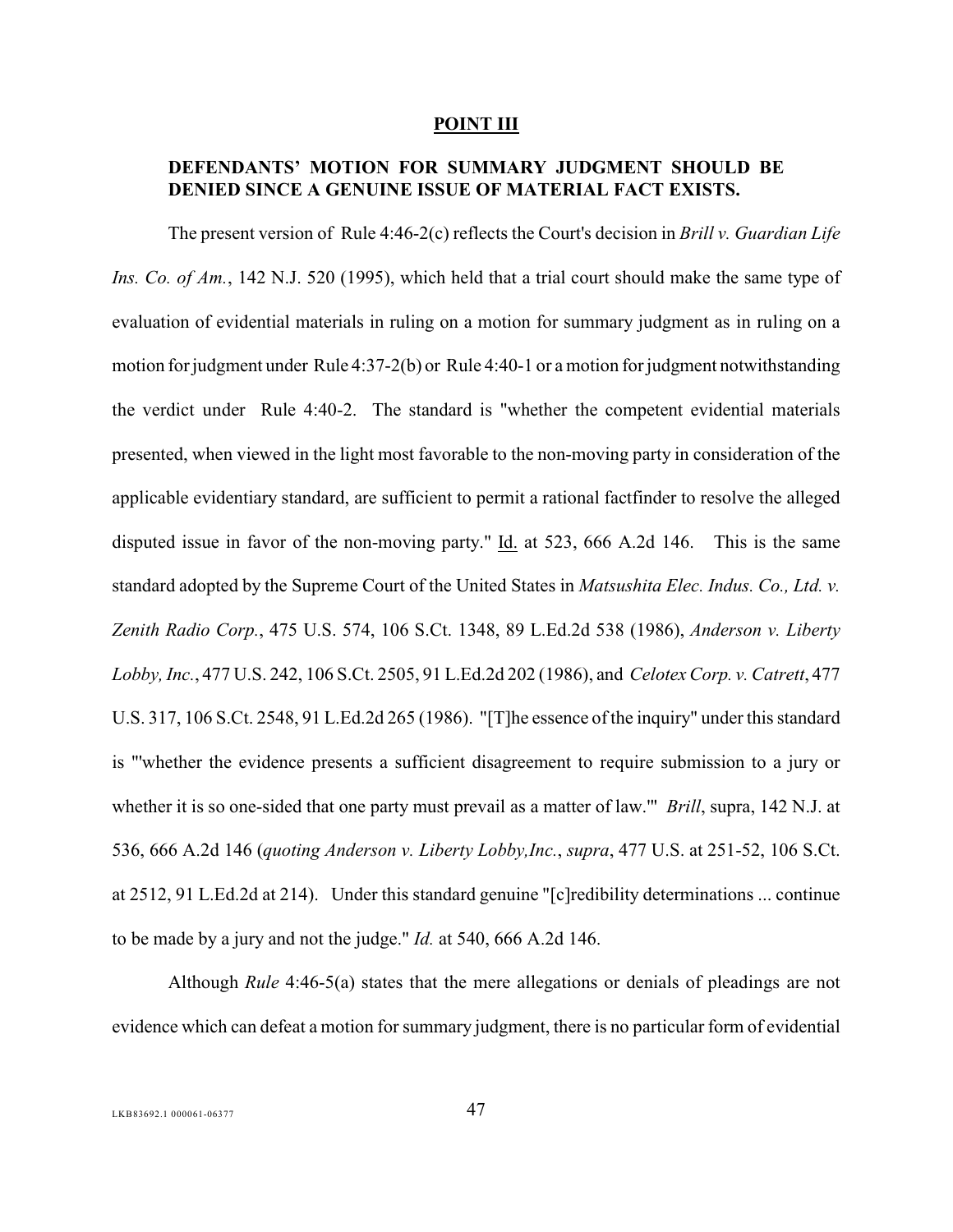<span id="page-52-2"></span>material that either party to a summary judgment is required to present. Rule 4:46-2(a) states that a motion for summary judgment may be submitted "with or without supporting affidavits, and Rule 4:46-2(c) provides that the motion shall be granted "if the pleadings, depositions, answers to interrogatories and admissions on file, together with the affidavits, if any, show that there is no genuine issue as to any material fact challenged."

<span id="page-52-1"></span><span id="page-52-0"></span>Similarly, a party may defeat a motion for summary judgment by demonstrating that the evidential materials relied upon by the moving party, considered in light of the applicable burden of proof, raise sufficient credibility issues "to permit a rational factfinder to resolve the alleged disputed issue in favor of the non-moving party." *Brill*, supra, 142 N.J. at 523, 666 A.2d 146; *see Adickes v. S.H. Kress & Co.*, 398 U.S. 144, 160, 90 S.Ct. 1598, 1609-10, 26 L.Ed.2d 142, 155 (1970) ("Where the evidentiary matter in support of the motion does not establish the absence of a genuine issue, summary judgment must be denied even if no opposing evidentiary matter is presented )."

Here, in this matter, plaintiffs have shown that a genuine issue of material fact exists. Therefore, defendants' motion for summary judgment should be denied.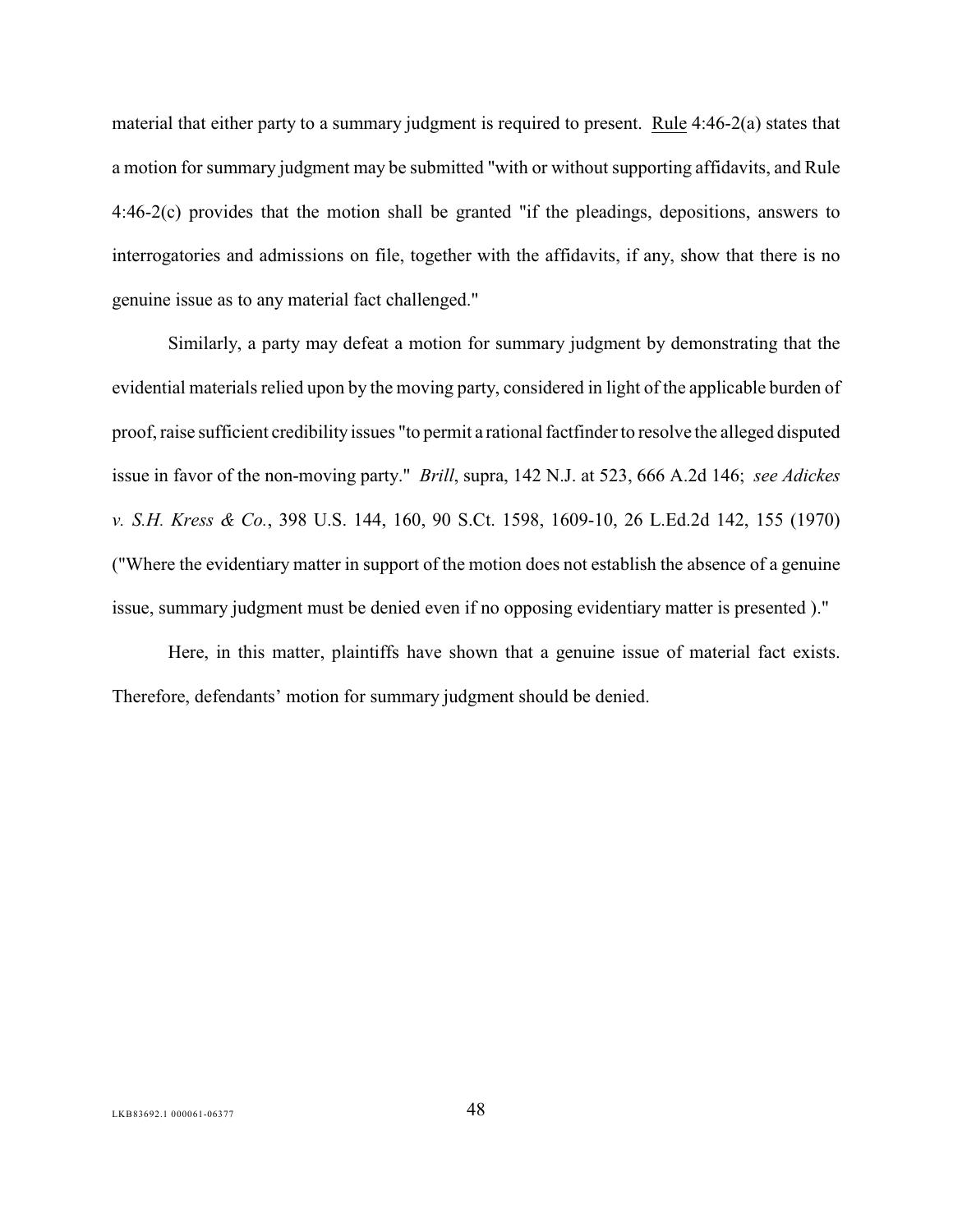#### <span id="page-53-0"></span>**POINT IV**

### **PLAINTIFFS' CROSS-MOTION FOR DISCOVERY RELIEF AGAINST THE DEFENDANTS SHOULD BE GRANTED SINCE DEFENDANT HAS FAILED TO COMPLY WITH THE COURT ORDER COMPELLING DISCOVERY FROM DEFENDANTS AND FAILED TO PROVIDE RESPONSES TO PLAINTIFFS' DISCOVERY DEMANDS.**

On February 17, 2006, this court entered an order requiring defendants to produce certain discovery, including the operations and training manual of McDonald's Corporation. *(See Exhibit O, 2/1706 Court Order).* However, defendants have failed to comply with this court order and produce this operations and training manual of McDonald's Corporation. Additionally, on November 12, 2004, Robert Johnson signed an affidavit of behalf of McDonald's Corporation concerning their alleged non-involvement in the McDonald's restaurant at issue. *(See Exhibit E to Defendants' Summary Judgment Motion)*. Robert Johnson's name was not provided in discovery as someone with relevant knowledge in this matter, and plaintiffs first knowledge of this person was from the affidavit attached to defendants' motion hereto. *(See Exhibit P, Defendant's Answers to Form C Interrogatories)*. Furthermore, attached to the defendants' summary judgment motion is an amendment to franchise agreement showing the relationship between all the defendants. (See Exhibit D to Defendants' Summary Judgment Motion). However, defendants have not provided the entire franchise agreement showing the relationship between all the defendants.

<span id="page-53-3"></span><span id="page-53-2"></span><span id="page-53-1"></span>Additionally, the amendment to the franchise agreement does not contain any signature of the person attesting to this document. Such documents must be incorporated by reference to a certification or affidavit based on personal knowledge. See *Sellers v. Shonfeld*, 270 Super. 424 (App. Div. 1993);*Celino v. General Accident Insurance*, 211 Super. 538 (App. Div. 1986); *Rule* 1:6- 6. Defendant fails to provide any certification referencing the exhibits to the summary judgment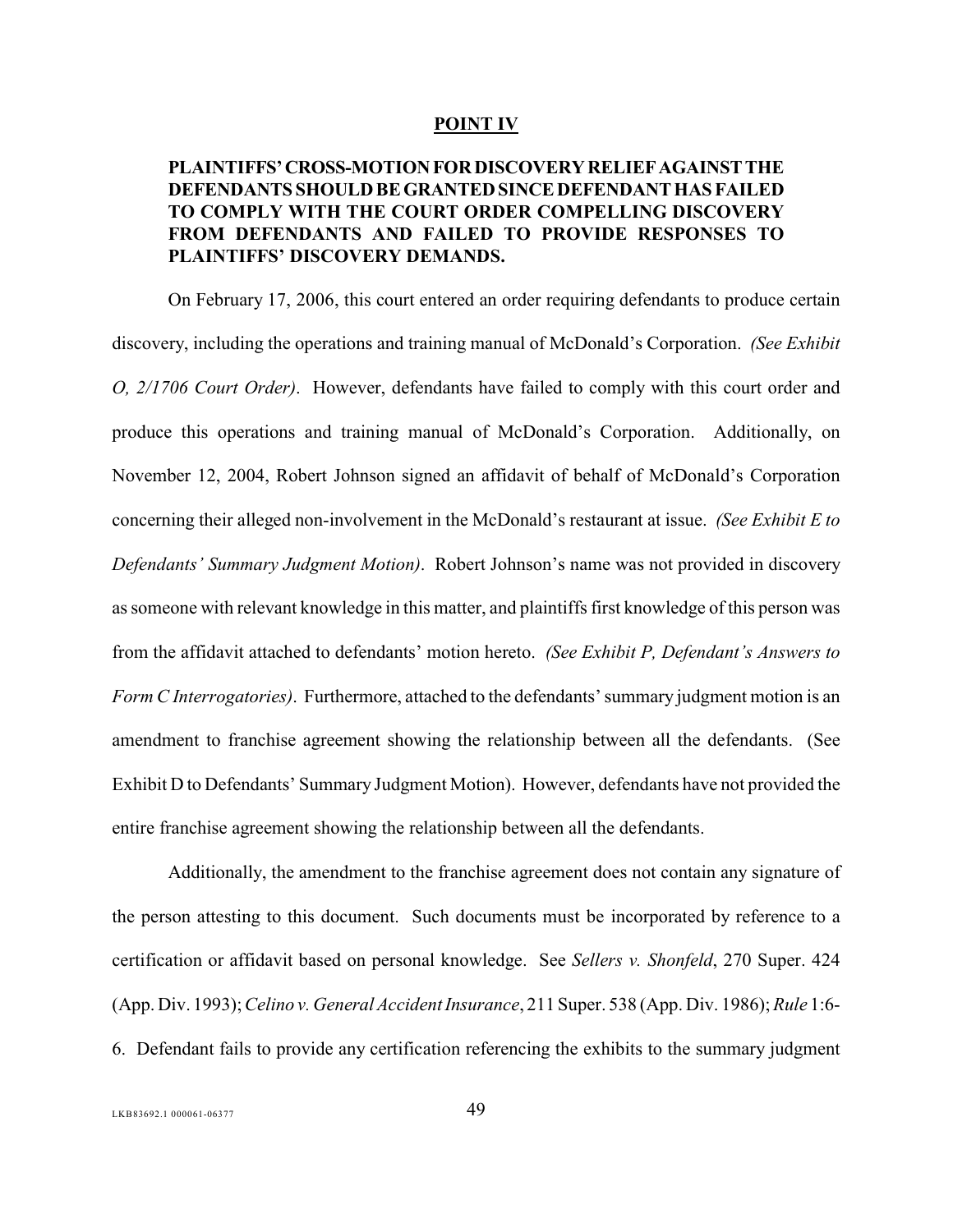motion. Therefore, defendants' exhibits in support of its summary judgement motion is not sufficiently supported by credible evidence.

Accordingly, defendant's motion for summary judgment must be denied because defendants' failed to provide all documents requested in discovery and required by Court Order. *(Exhibit O, 2/1706 Court Order).* Plaintiffs are severely prejudiced in not having this discovery since it is necessary to properly establish the relationship between the defendants McDonald's Corporation, Dorno Corporation and Jesnel Corporation. Plaintiffs are entitled to the operations and training manual of McDonald's Corporations as per the Court's order, and also entitled to take the deposition of Robert Johnson. The operations and training manual of McDonald's Corporation may very well contradict the affidavit of Robert Johnson as to the McDonald's Corporation involvement in the hiring, firing, rates, hours, etc. of the employees at the McDonald's restaurant. This discovery may also show that McDonald's Corporation is involved in the day to day operations of the McDonald's restaurant. Plaintiff also needs to take Robert Johnson's deposition to establish the relationship between defendants McDonald's Corporation, Dorno Corporation and Jesnel Corporation. Plaintiff further needs the entire franchise agreement and witness' name to take his deposition to establish the relationship between McDonald's Corporation, Dorno Corporation and Jesnel Corporation.

Therefore, plaintiffs respectfully request that this court deny defendants' motion for summary judgment with prejudice, or in the alternative, denied defendants' summary judgment motion without prejudice to compel defendants to produce the operations and training manual and entire franchise agreement of McDonald's Corporation, and allow plaintiffs the opportunity to take Mr. Johnson's deposition and the deposition of the witness to the franchise agreement.